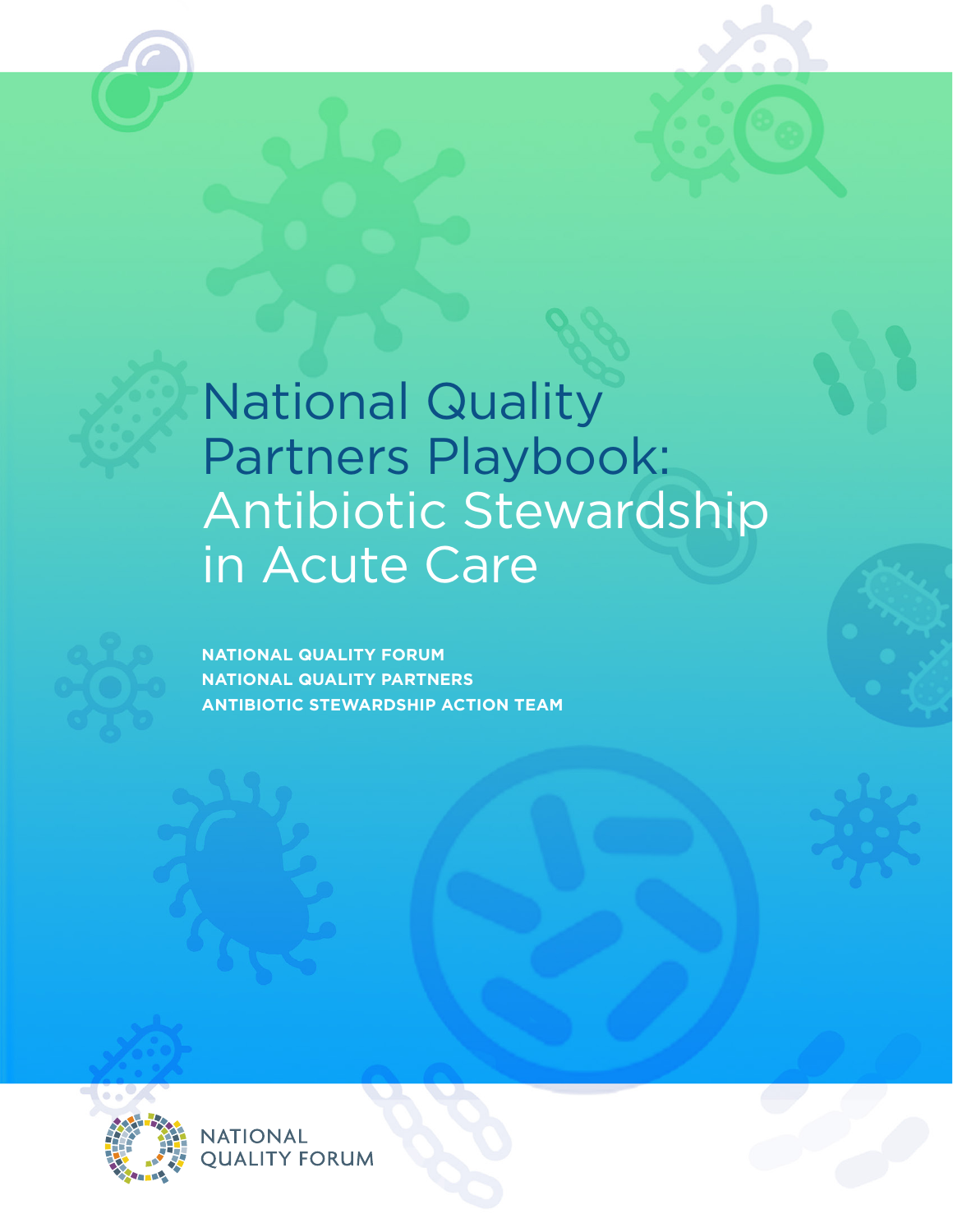## <span id="page-1-0"></span>ACKNOWLEDGEMENTS

The National Quality Forum acknowledges the National Quality Partners' Antibiotic Stewardship Action Team members, subject matter experts, and supporters who contributed significantly to this work.

### **Supporters**

The National Quality Partners' Antibiotic Stewardship Initiative was made possible with support from Merck & Co., Astellas Pharma US, Inc., Hospital Corporation of America, The Infectious Diseases Society of America, The Society for Healthcare Epidemiology of America, and Premier, Inc. NQF also gratefully acknowledges Vizient, Inc., for its support of the development of this *Playbook*.

#### Antibiotic Stewardship Action Team

Centers for Disease Control and Prevention^ Arjun Srinivasan (Co-Chair)

Hospital Corporation of America†^ Ed Septimus (Co-Chair)

#### **ABIM Foundation^** Daniel Wolfson

Kelly Rand Leslie Tucker

#### American Hospital Association^ Elisa Arespacochaga

John Combes

AMDA-The Society For Post-Acute and Long-Term Care Medicine^ Christopher Laxton

Advanced Medical Technology Association^ Steve Brotman

Agency for Healthcare Research & Quality^ James Cleeman Melissa Miller

American Academy of Allergy Asthma and Immunology^ David Lang

American Academy of Emergency Medicine<sup>^</sup> Michael Pulia

American Association of Nurse Practitioners^ Cindy Cooke Susan Schrand

American Health Care Association^ Holly Harmon

American Society of Health-System Pharmacists^ Deborah Pasko

Anthem, Inc.<sup>^</sup> Lynn Stillman

Centers for Disease Control and Prevention^ Lauri Hicks Becky Roberts

Centers for Medicare & Medicaid Services<sup>^</sup> Diane Corning Shari Ling Shelly Coyle

Children's Hospital Association^ Jason Newland

Consumer Reports Dominic Lorusso

Council of Medical Specialty Societies^ Norm Kahn

Duke University Health System Libby Dodds Ashley

The Infectious Diseases Society of America†^ Tamar Barlam Thomas Kim

Institute for Healthcare Improvement^ Don Goldmann

Intermountain Healthcare^ Eddie Stenehjem

Johns Hopkins Health System\*^ John Bartlett Sara Cosgrove

The Joint Commission<sup>^</sup> Margaret Van Amringe Kathleen Mika Phavinee Park

LAC+USC Medical Center\* Brad Spellberg

The Leapfrog Group^ Leah Binder

Massachusetts General Hospital Institute of Health Professions Rita Olans

Merck & Co., Inc.<sup>^</sup> Elizabeth Hermsen

National Committee for Quality Assurance\*^ Peggy O'Kane Mary Barton

Northwell Health^ Bernard Rosof

Peggy Lillis Foundation Christian John Lillis

The Pew Charitable Trusts David Hyun Allan Coukell Elizabeth Jungman

Premier, Inc.<sup>+^</sup> Leslie Schultz Craig Barrett

Providence Health & Services\*^ David Gilbert

The Society for Healthcare Epidemiology of America†^ Eve Humphreys Lynne Batshon

Society of Hospital Medicine^ Scott Flanders

Society of Infectious Diseases Pharmacists<sup>^</sup> Joseph Kuti

Southwest Health System Marc Meyer

Tufts Medical Center Helen Boucher

University of Houston Kevin Garey

University of Oklahoma Dale Bratzler

Virginia Commonwealth University Ron Polk

Vizient, Inc.†^ Kristi Kuper Keith Kosel

\*Founding Antibiotic Stewardship National Quality Partner †NQP Antibiotic Stewardship Sponsor ^National Quality Forum Member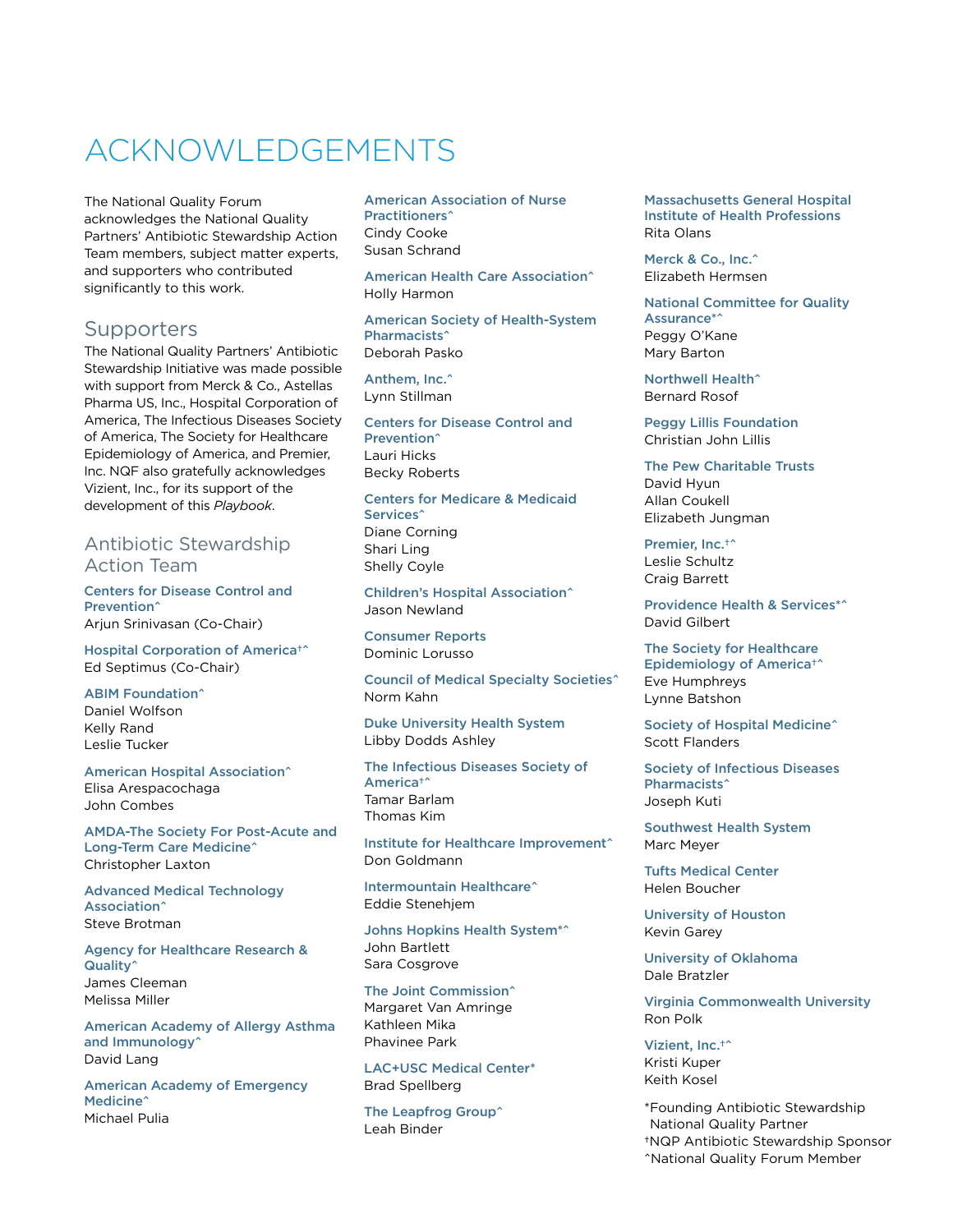## **CONTENTS**

| <b>ACKNOWLEDGEMENTS</b>                                                             | ii.            |
|-------------------------------------------------------------------------------------|----------------|
| THE NATIONAL URGENCY FOR OPTIMAL ANTIBIOTIC USE                                     | $\overline{2}$ |
| NQF EFFORTS IN ANTIBIOTIC STEWARDSHIP                                               | 3              |
| A PRACTICAL APPROACH TO ANTIBIOTIC STEWARDSHIP                                      | 5              |
| Overview of CDC Core Elements and Rationale                                         | 5              |
| How to Use the Playbook                                                             | 5              |
| Core Element 1: Leadership Commitment                                               | 6              |
| Core Element 2: Accountability                                                      | 9              |
| Core Element 3: Drug Expertise                                                      | 12             |
| Core Element 4: Actions to Support Optimal Antibiotic Use                           | 14             |
| Core Element 5: Tracking and Monitoring Antibiotic Prescribing, Use, and Resistance | 17             |
| Core Element 6: Reporting Information on Improving Antibiotic Use and Resistance    | 19             |
| Core Element 7: Education of Clinicians and Patients and Families                   | 21             |
| <b>MEASUREMENT APPROACHES</b>                                                       | 23             |
| NHSN Antimicrobial Use and Resistance Modules                                       | 23             |
| NQF-Endorsed Measure #2720: NHSN Antimicrobial Utilization                          | 23             |
| ESTABLISHING A MEASUREMENT FRAMEWORK FOR YOUR ANTIBIOTIC STEWARDSHIP PROGRAM        | 24             |
| ADDITIONAL POTENTIAL STRATEGIES AND FUTURE DIRECTIONS                               | 25             |
| Accreditation, Public Reporting, and Payment                                        | 25             |
| Patient and Provider Education and Engagement                                       | 26             |
| <b>Health Information Technology</b>                                                | 27             |
| <b>Quality Improvement</b>                                                          | 27             |
| Looking to the Future                                                               | 27             |
|                                                                                     |                |

[APPENDIX: URL LINKS TO RESOURCES](#page-30-0) 29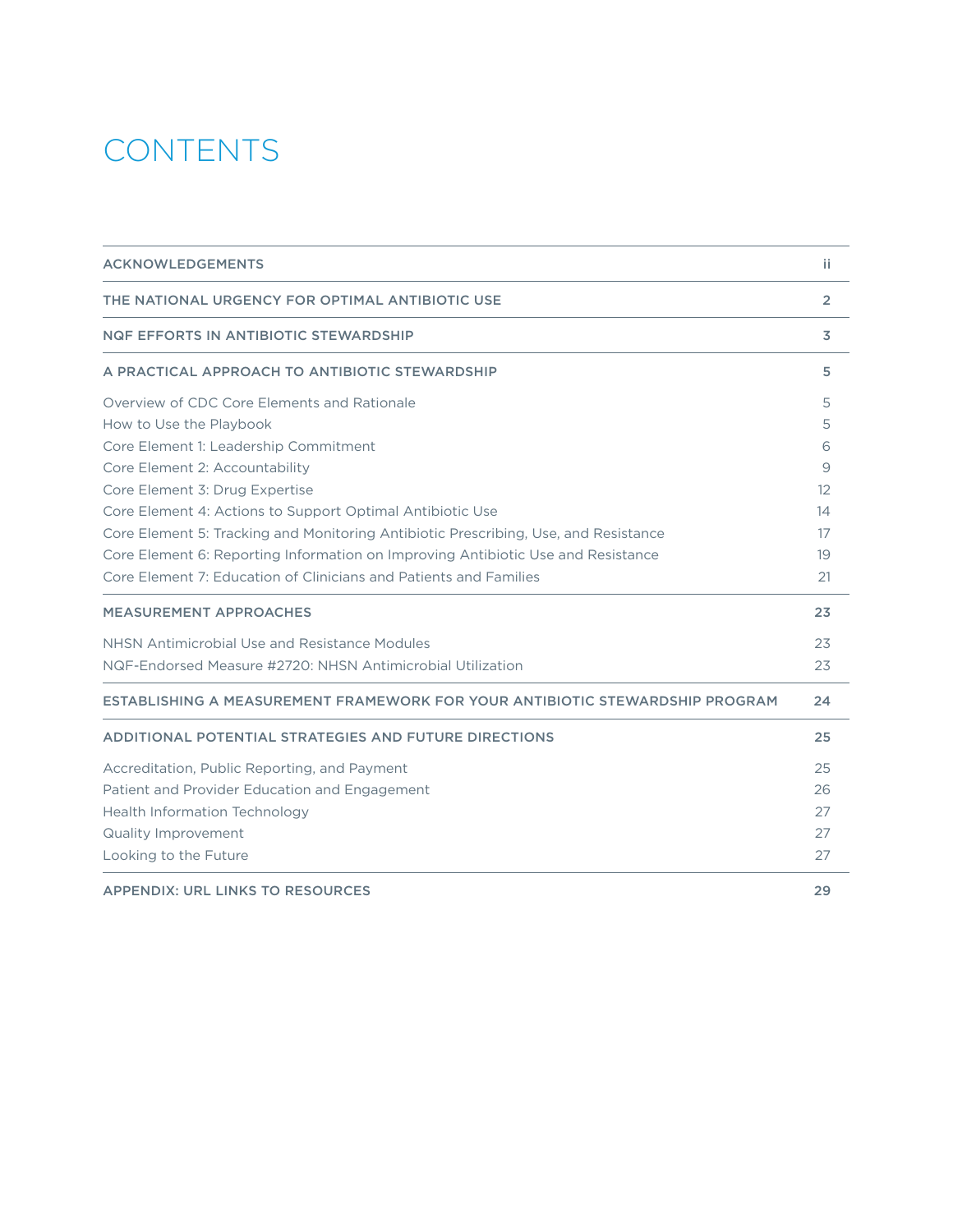## <span id="page-3-0"></span>THE NATIONAL URGENCY FOR OPTIMAL ANTIBIOTIC USE

The discovery of antibiotics over the past century has changed the field of medicine beyond any other discovery to date. Because of the availability of these drugs, we are able to cure many serious infections that previously would have been untreatable and, in many cases, deadly. Unfortunately, overuse and misuse of antibiotics have resulted in increasing resistance, creating the real and growing threat of new "super-bugs" that are increasingly difficult to treat. Studies indicate that 30-50 percent of antibiotics prescribed in hospitals are unnecessary or inappropriate.<sup>1</sup> Misuse occurs in healthcare settings for a variety of reasons, including use of antibiotics when not needed, continued treatment when no longer necessary, wrong dose, use of broad-spectrum agents to treat very susceptible bacteria, and wrong antibiotic to treat an infection.<sup>[2](#page-29-1)</sup>

Driven in part by antibiotic overuse and misuse, increasing antibiotic resistance is an urgent concern for the healthcare field as well as for public health and national security. According to the U.S. Centers for Disease Control and Prevention (CDC), drug-resistant bacteria cause 2[3](#page-29-2),000 deaths and 2 million illnesses each year.<sup>3</sup> Avoidable costs from antibiotic misuse range from \$27 billion to \$42 billion per year in the United States[.4](#page-29-3) Changes to clinical practice patterns to promote appropriate use of antibiotics are now essential.

In September 2014, the President's Council of Advisors on Science and Technology (PCAST) released its *Report to the President on Combating Antibiotic Resistance*. This report was followed by the President's Executive Order which calls for the Department of Health and Human Services (HHS) to promote the implementation of robust antibiotic stewardship programs (ASPs) across healthcare facilities.<sup>5</sup> In March 2015, the White House issued its National Action Plan for Combating Antibiotic-Resistant Bacteria, which set forth goals to slow the emergence and spread of resistant bacteria and to strengthen antibiotic stewardship in inpatient, outpatient, and long-term care settings. Stewardship programs are one of the most critical mechanisms for reducing antibiotic resistance.

ASPs can optimize treatment of infections and antibiotic use—with the goal to provide every patient with the right antibiotics, at the right time, at the right dose, and for the right duration—to reduce adverse events associated with antibiotics and improve patient outcomes.<sup>[6](#page-29-5)[,7](#page-29-6)</sup> ASPs also reduce hospital *C. difficile* rates<sup>[8](#page-29-7)[,9,](#page-29-8)[10](#page-29-9)</sup> and antibiotic resistance[.11](#page-29-10)[,12](#page-29-11) In 2014, the CDC recommended that all acute-care hospitals in the United States have an ASP to lead efforts to improve antibiotic use. Additionally, the American Hospital Association has identified antimicrobial stewardship as one of the top five areas for improvement in hospital resource utilization. To help hospitals implement stewardship programs, the CDC developed *The Core Elements of Hospital Antibiotic Stewardship Programs*, [13](#page-29-12) which outlines seven key components that have been associated with successful stewardship programs.

Based on these *Core Elements*, this *Playbook* intends to provide concrete strategies and suggestions for organizations committed to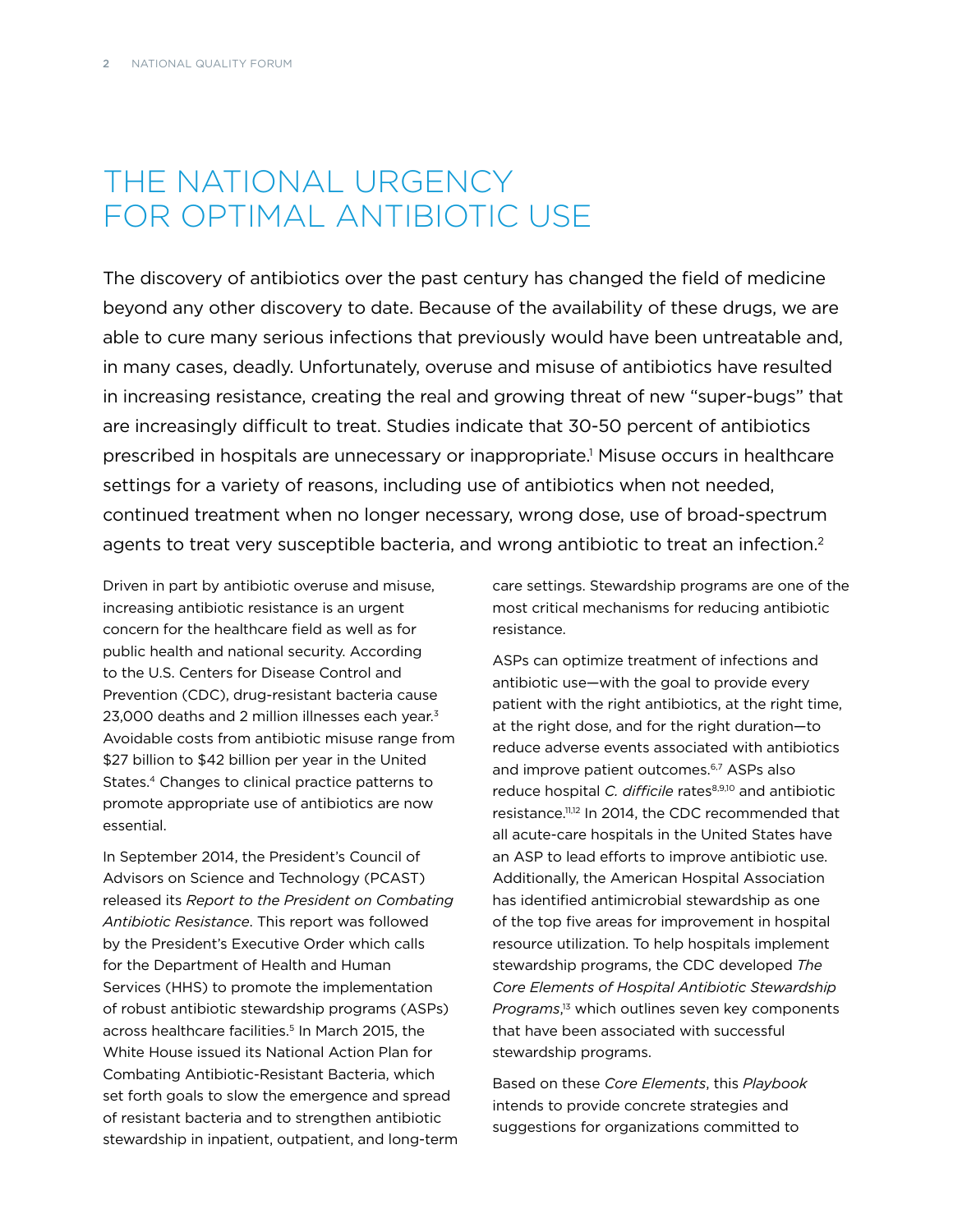<span id="page-4-0"></span>implementing successful ASPs in acute-care hospitals. The National Quality Forum (NQF) convened key experts from across the country to develop this resource; thus, the *Playbook* offers a range of potential solutions and practices that have been successfully implemented in various acute-care situations and settings. This *Playbook*  is modeled on the *Playbook for the Successful Elimination of Early Elective Deliveries,* produced by the National Quality Forum's Maternity Action Team in 2014. The work of this Action Team contributed to the reduction in early elective

deliveries by more than 70 percent nationwide.

In response to the antibiotic crisis, the public and private sectors are galvanizing around approaches to increase incentives for ASPs that optimize antibiotic use. Organizations involved in NQF's initiative are moving forward with programmatic changes intended to stimulate broader adoption of stewardship programs. The *Playbook* makes recommendations for organizations, including hospitals, accreditation bodies, and patient and consumer groups, to enhance their stewardship activities to prepare for these changes.

## NQF EFFORTS IN ANTIBIOTIC STEWARDSHIP

NQF's initiative to promote appropriate antibiotic use is spearheaded by National Quality Partners (NQP), an effort that aims to galvanize NQF's more than 430 organizational members to take action on healthcare quality issues of national importance. Through virtual and in-person forums and ongoing strategic partnerships, NQP provides opportunities to address complex problems that encourage collaboration, learning, and most importantly, action.

NQP's Antibiotic Stewardship Action Team addresses the national priority of antibiotic stewardship to improve public health and patient safety. Over the past year, NQP has engaged public- and private-sector leaders and experts from over 40 organizations to develop a common agenda and identify and implement strategies to improve antibiotic practices among providers, healthcare organizations, and local communities. While measures related to antibiotic stewardship are improving, success also depends on culture and behavior change. The collective engagement of the Action Team intends to provide guidance to change provider practices and drive change more quickly.

Co-chaired by Ed Septimus, MD, FIDSA, FACP, FSHEA, medical director, Infection Prevention and Epidemiology Clinical Services Group, Hospital Corporation of America, and Arjun Srinivasan, MD

(CAPT, USPHS), associate director for healthcare associated infection prevention programs, Division of Healthcare Quality Promotion, National Center for Emerging and Zoonotic Infectious Diseases, Centers for Disease Control and Prevention, the Action Team has worked to provide guidance and feedback on current antibiotic stewardship metrics, recommend practices for incorporating antibiotic stewardship into accountability programs, and promote tools and resources to support stewardship.

The Action Team hosted the following events:

- Monthly Action Team Calls, March 2015-May 2016
- Antibiotic Stewardship Action Team Kickoff Virtual Forum, May 20, 2015
- The Role of Payers and Providers in Promoting Antibiotic Stewardship, August 13, 2015
- Antibiotic Stewardship Tweet Chat, November 19, 2015
- Developing a Playbook to Advance Effective Antibiotic Stewardship In-Person Forum, December 3, 2015
- NQF Annual Conference Breakout Session on Advancing Antibiotic Stewardship, April 7, 2016
- Playbook Launch Webinar, May 25, 2016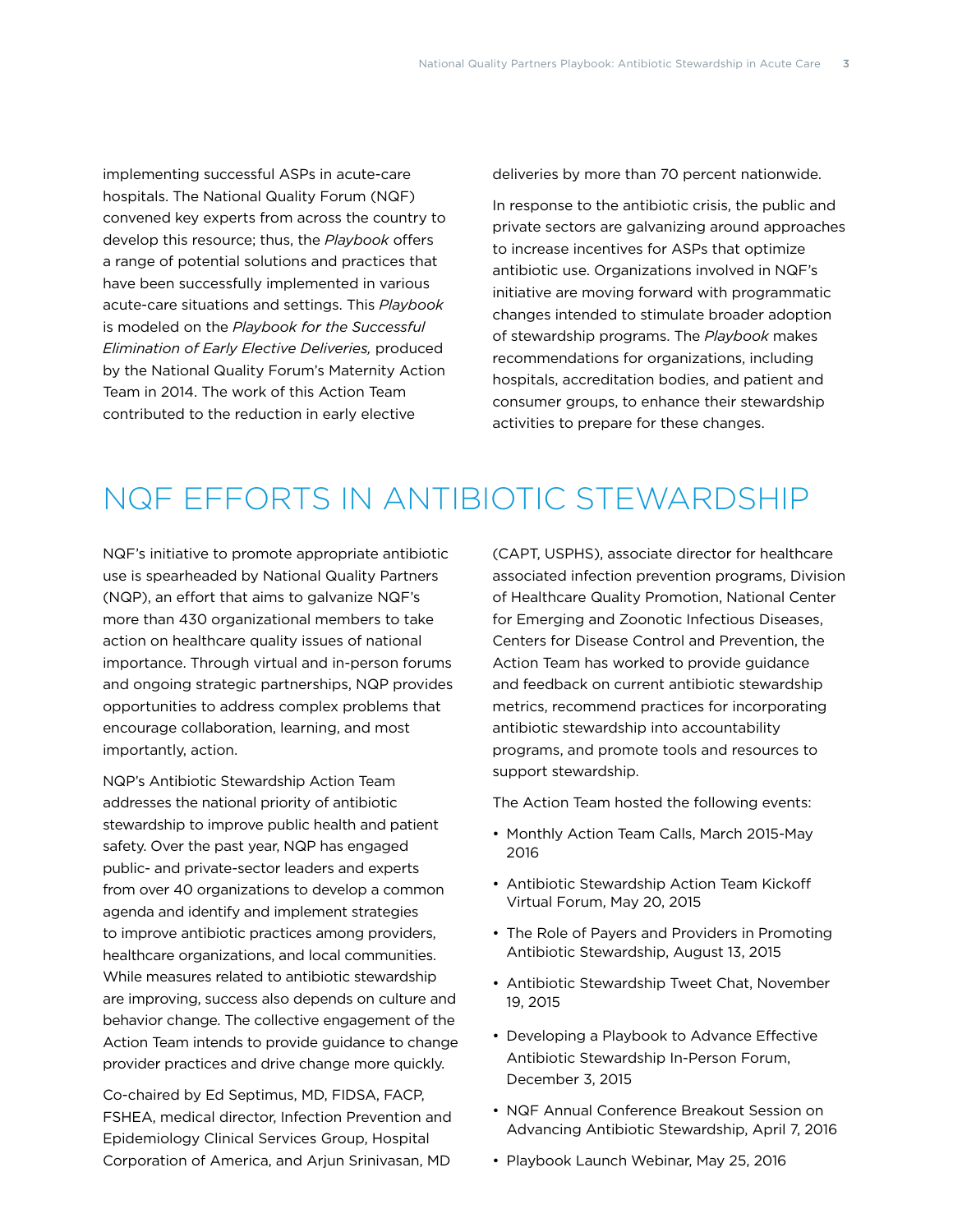NQF supports the National Action Plan and is also a partner in the White House's antibiotic resistance initiative. NQF hopes that NQP's collaborative work will accelerate the adoption of antibiotic stewardship programs and enhance the use of quality measures and accountability levers to affect antibiotic prescribing patterns to improve patient outcomes.

The NQP Antibiotic Stewardship Action Team led the development of the *Playbook* in conjunction with subject matter experts. The Action Team planned the content and outline over a series of monthly calls, which culminated in a December 2015 forum. NQF designed this meeting for key stakeholders to offer feedback on the *Playbook* concept and to provide practical guidance to support implementation of the CDC's *Core Elements*. Following the meeting, the Action Team Co-Chairs and NQF staff drafted the

*Playbook* and reviewed it with the Action Team and subject matter experts on feedback calls and by email. This *Playbook* reflects the collaboration between NQP and key stakeholders on how to implement a successful antibiotic stewardship program, potential barriers and solutions, and suggested tools and resources as well as potential measurement approaches and future directions.

*The views and recommendations expressed in this publication were developed in collaboration with the Action Team and its individual members. These views have not been endorsed by and are not the expressed opinion held by the National Quality Forum.*

*The findings and conclusions of this report are those of the authors and do not necessarily reflect the official position of the Centers for Disease Control and Prevention.*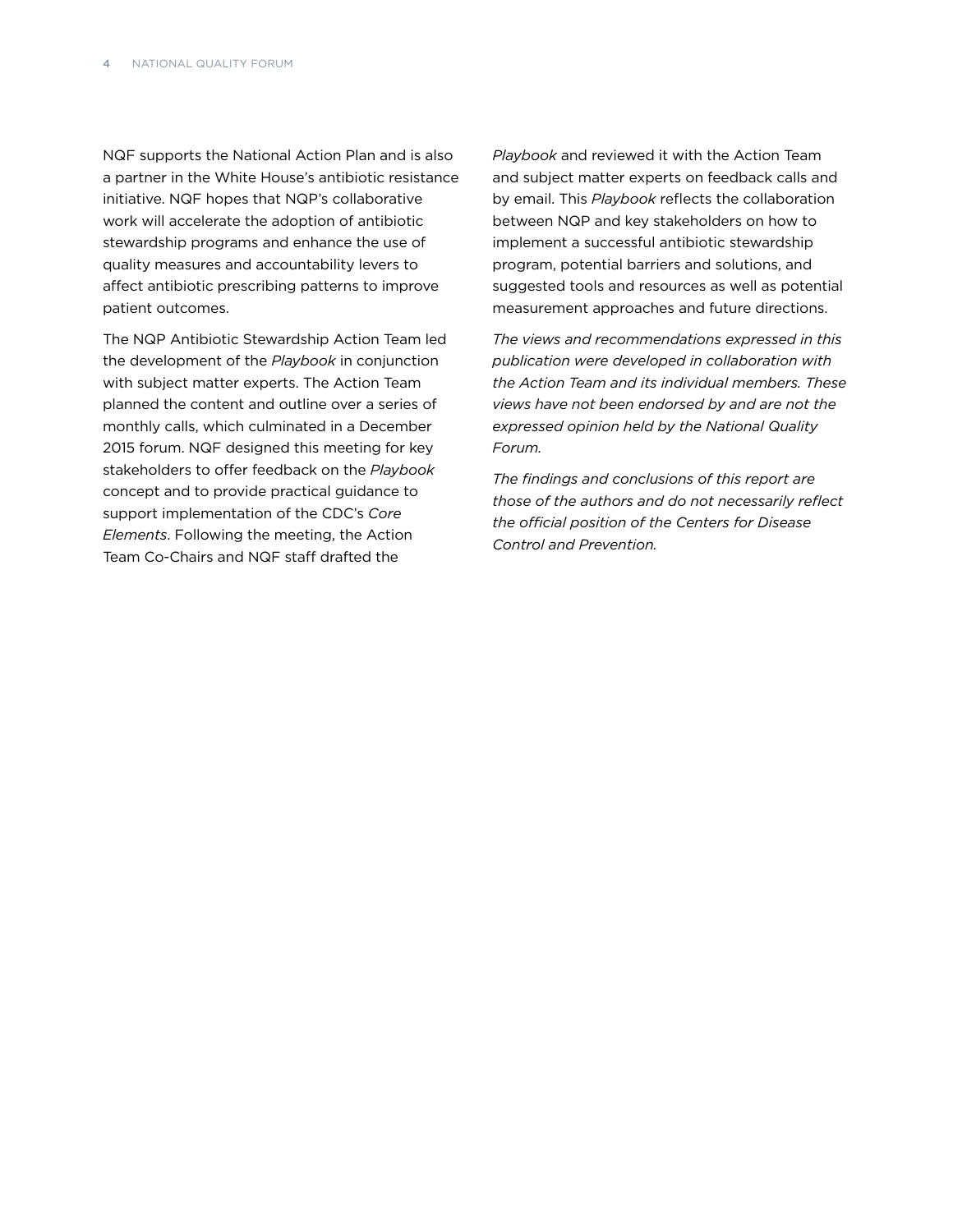## <span id="page-6-0"></span>A PRACTICAL APPROACH TO ANTIBIOTIC STEWARDSHIP

## Overview of CDC Core Elements and Rationale

The *Playbook* seeks to provide concrete strategies and suggestions for organizations committed to implementing successful antibiotic stewardship programs in acute-care hospitals.

In 2014, the CDC recommended that all acutecare hospitals implement antibiotic stewardship programs in order to meet the urgent need to improve antibiotic use in hospitals. The CDC's *Core Elements* of ASPs are outlined below, and each links to the corresponding section in the *Playbook*.

#### Overview of [CDC Core Elements](http://www.cdc.gov/getsmart/healthcare/pdfs/core-elements.pdf): [14,](#page-29-13)[15](#page-29-14)

- 1. [Leadership Commitment](#page-7-1): Dedicate necessary human, financial, and information technology resources.
- 2. [Accountability](#page-10-1): Appoint a single leader responsible for program outcomes who is accountable to an executive-level or patient quality-focused hospital committee. Experience with successful programs shows that a physician leader is effective.
- 3. [Drug Expertise](#page-13-1): Appoint a single pharmacist leader responsible for working to improve antibiotic use.
- 4. [Action](#page-15-1): Implement at least one recommended action, such as systemic evaluation of ongoing treatment need after a set period of initial treatment (i.e., "antibiotic time out" after 48 hours).
- 5. [Tracking](#page-18-1): Monitor process measures (e.g., adherence to facility-specific guidelines, time to initiation or de-escalation), impact on patients (e.g., *Clostridium difficile* infections, antibioticrelated adverse effects and toxicity), antibiotic use, and resistance.
- 6. [Reporting](#page-20-1): Report the above information regularly to doctors, nurses, and relevant staff.
- 7. [Education](#page-22-1): Educate clinicians about disease state management, resistance, and optimal prescribing.

## How to Use the Playbook

For each CDC *Core Element*, the *Playbook* includes a brief rationale and overview, examples for implementation, potential barriers and suggested solutions, and suggested tools and resources. The examples for implementation represent a spectrum of activities. To the extent possible, the implementation examples progress from basic to intermediate to advanced approaches—though this categorization is approximate. A hospital need not pursue approaches in the order indicated by the categories to which they are assigned herein.

The *Playbook* attempts to lay out the implementation examples as a broad range of what is possible and achievable, while recognizing that what will be effective depends heavily on local circumstances. "Potential barriers" and "suggested solutions" are outlined in the section directly below the examples of implementation, and the links to all mentioned tools are at the end of each section. Resources include peer-reviewed journal articles, published statements and guidelines from stakeholders, resources from public health organizations, and sample hospital tools. Hyperlinks for each resource or tool are included in the Appendix by section of the *Playbook*.

The *Playbook* intends to provide practical guidance on options for hospitals to implement in creating or strengthening antibiotic stewardship programs, using the resources available to them. The document is not a list of "must do's" to be completed. Instead, the *Playbook* lays out a variety of options from which to choose depending on local context, resources, and needs. While the *Playbook* is not a checklist, it does strive to provide leadership guidance to design an effective, high-quality, and sustainable antibiotic stewardship program.

The strategies in the *Playbook* not only pertain to antibacterials but also other antimicrobials such as drugs to fight viruses (antivirals), parasites (antiparasitics), and fungi (antifungals).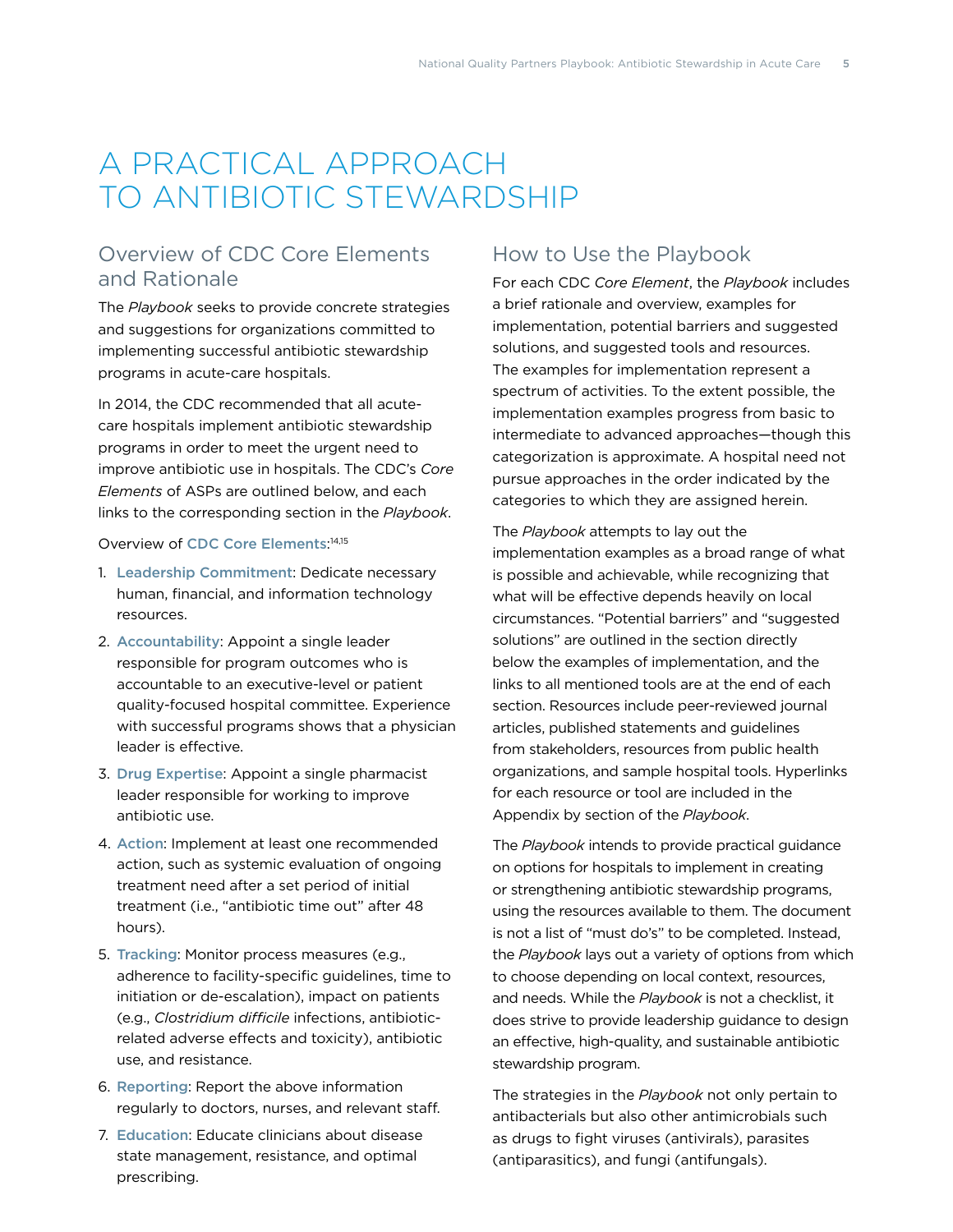## <span id="page-7-1"></span><span id="page-7-0"></span>Core Element 1: Leadership Commitment

To succeed, antibiotic stewardship programs need clear support from hospital leadership. Leadership commitment can be demonstrated in many ways, and the board, executive team, leadership, and professional staff must all clearly support that commitment. Dedicating necessary human, financial, and information technology resources is a key part of demonstrating an organization's commitment to effective stewardship. Here are examples of core actions that could be taken to demonstrate leadership commitment, examples of implementation, and identified barriers with potential solutions.

- Facility leadership should provide a visible, written statement of support for the antibiotic stewardship program (ASP). Formal statements (e.g., a policy or statement approved by the board) carry more weight with facility staff than less formal communications (e.g., a newsletter column).
- Facility leadership should provide support (financial and time) for training and education on antibiotic stewardship (AS), ensure adequate staffing, and establish a clear communication strategy on AS.
- Facility leadership should provide sustained financial support and ensure that ASP team leaders have time to perform the functions of the program.

## Examples of Implementation

#### Basic

- Issue a formal board-approved statement on the importance of the ASP and include in annual report.
- Develop and distribute a newsletter column from the CEO and CMO and/or chief of the medical staff highlighting the ASP and their commitment to improving antibiotic use.
- Dedicate specific salary support for ASP leaders based on size and population of the hospital.
- Include specific time commitment (%FTE or hours/ week, hours/month) in the job description of ASP leaders, and articulate targets and goals.
- Support funding for remote consultation or telemedicine with experts in antibiotic stewardship (e.g., infectious diseases physicians and pharmacists) if local resources are not available.
- Communicate regularly the importance of improving antibiotic use and the hospital's commitment to antibiotic stewardship.
- Share stories, speakers, and other resources that highlight how ASPs can improve patient outcomes.

#### Intermediate

• Designate or appoint a hospital executive to serve as a "champion" of the ASP.

- Include ASP outcome measures in the facility's strategic dashboard and update leadership regularly on meeting those goals.
- Integrate ASP activities into quality improvement and/or patient safety initiatives and reports to medical executives.
- Include antibiotic stewardship in ongoing provider education programs and annual competencies.

#### Advanced

- Ensure that ASP leaders have training in measuring and improving antibiotic use.
- Prioritize funding for information technology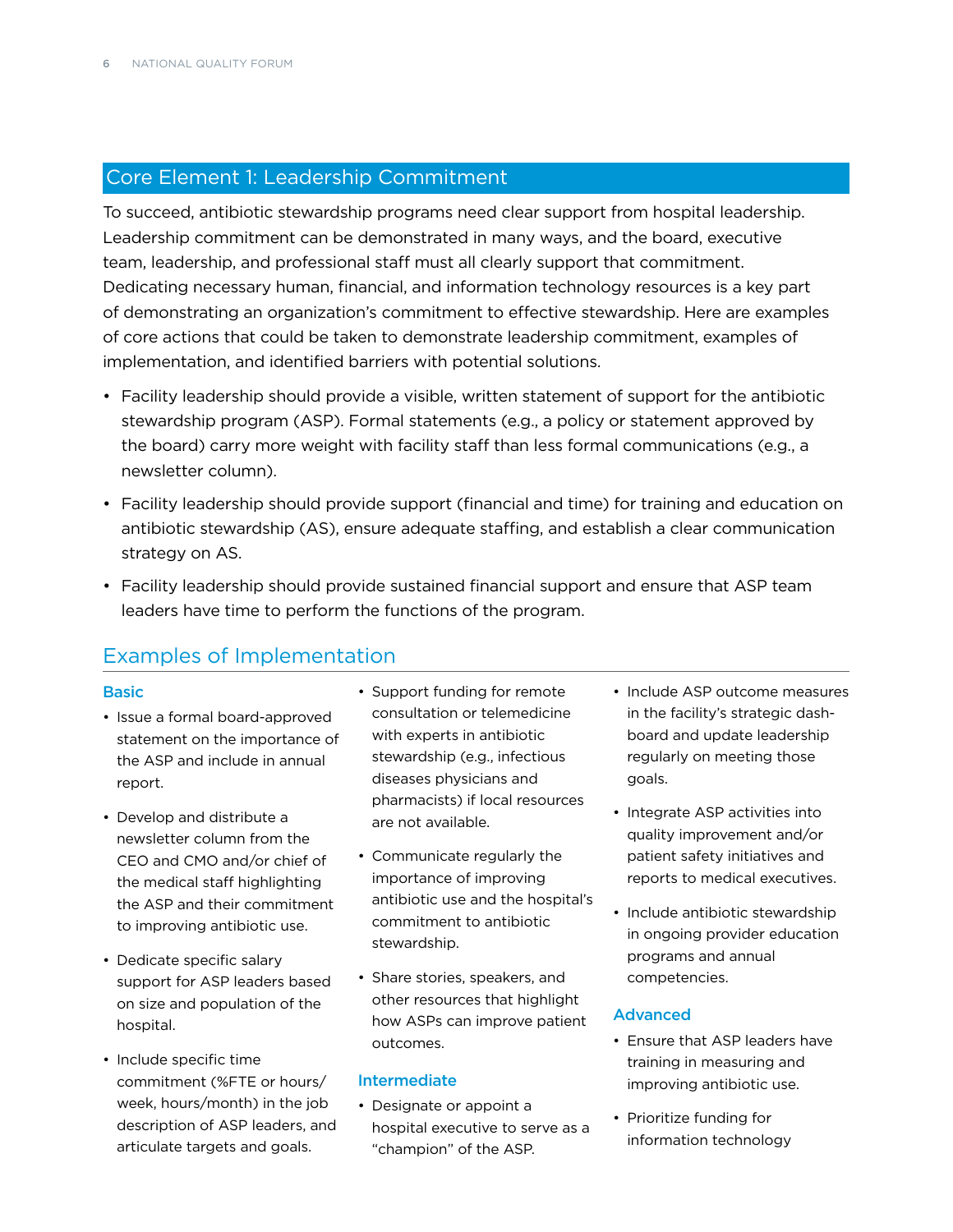assistance to support ASP initiatives.

- Support access to and availability of microbiology data and laboratory resources for AS efforts.
- Develop and implement an antibiotic stewardship strategy and action plan that cascades from the C-suite through individual department policies

to all leaders and prescribers.

- Create financial incentives for units or departments to improve antibiotic use.
- Ensure necessary support from other disciplines (e.g., quality improvement staff, laboratory staff, IT, and nurses) and specify their responsibilities to support the ASP. IT resources are often especially important

and challenging, and should be made available by leadership.

- Support efforts and policies to hold providers accountable for improving antibiotic use.
- Engage patients or patient advocates in order to include the broader community in establishing accountability.

#### Potential Barriers and Suggested Solutions

#### Low Support of ASP by Leaders *Suggested Solutions*

- Direct leaders to statements on the importance of antibiotic stewardship programs from groups such as the American Hospital Association, the Institute for Healthcare Improvement, and The Leapfrog Group, which are recognized by hospital C-suite leaders.
- Develop and advance the business case to show that ASPs provide high value by improving patient outcomes, the patient experience, and reducing adverse effects, which in turn decreases costs and results in financial savings.
- Refer to key national reports on the importance of antibiotic stewardship and antibiotic resistance.
- Share data on hospital problem areas such as high antibiotic resistance rates, *C. difficile* infection rates, inappropriate antibiotic use, readmissions due to infections, etc. *C. difficile* rates can be especially influential since they are part of the Centers for Medicare & Medicaid Services Inpatient Quality Reporting Program.

#### Low Awareness of ASP at Board/C-Suite Levels

*Suggested Solutions*

- Provide leaders with data, narratives, and expert-led presentations on ASP benefits (e.g., reductions in *C. difficile* infections, improved infection cure rates, and reductions in antibiotic resistance).
- Engage patients and advocates to share stories about *C. difficile* infections and antibioticresistant organisms and their impact on patients and families.

## Competing Priorities or "Initiative Fatigue"

#### *Suggested Solutions*

- Direct leaders to proposed regulatory and accreditation requirements (i.e., from The Joint Commission).
- Emphasize that ASP implementation is a workforce and patient safety issue as well as a patient experience issue.
- Discuss the potential impact on the hospital brand if AS is not prioritized.
- Gain efficiencies by incorporating stewardship efforts into other quality improvement efforts (e.g., *C. difficile*, sepsis).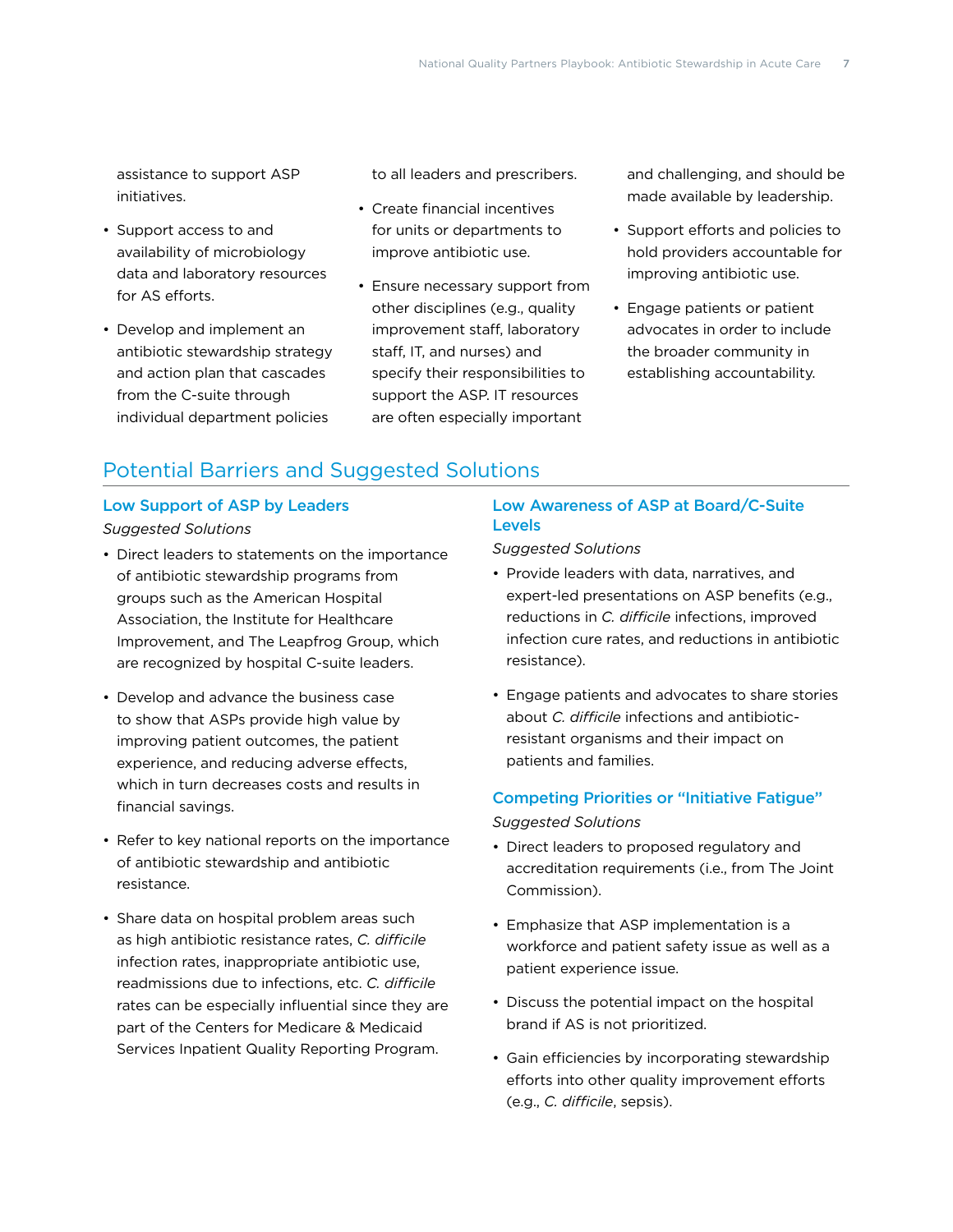## Suggested Tools and Resources

#### Hospital Resources

• Centers for Disease Control and Prevention (CDC). [Antimicrobial Management Program](http://www.cdc.gov/getsmart/healthcare/improve-efforts/resources/pdf/AMP-GapAnalysisChecklist.pdf)  [Gap Analysis Checklist](http://www.cdc.gov/getsmart/healthcare/improve-efforts/resources/pdf/AMP-GapAnalysisChecklist.pdf). Atlanta, GA: CDC; 2010.

#### Evidence on Impact of ASPs

• Schuts EC, Hulscher ME, Mouton JW, et al. [Current evidence on hospital antimicrobial](http://dx.doi.org/10.1016/S1473-3099(16)00065-7)  [stewardship objectives](http://dx.doi.org/10.1016/S1473-3099(16)00065-7): a systematic review and meta-analysis. *Lancet Infect Dis.* 2016; S1473-3099(16):00065-7. [Epub ahead of print].

#### Business Case for ASP

- Greater New York Hospital Association (GNYHA), United Hospital Fund. Appendix M: Theoretical Monthly Savings of an Antimicrobial Stewardship Program. In: [Antimicrobial Stewardship Toolkit](http://www.gnyha.org/whatwedo/quality-patient-safety/infection-control-prevention). New York, NY: GNYHA; 2015:77.
- Anthem. [Quality-In-Sights®: Hospital Incentive](https://www.anthem.com/provider/noapplication/f0/s0/t0/pw_b154968.pdf?refer=ahpprovider&state=nh)  [Program \(Q-HIP\)](https://www.anthem.com/provider/noapplication/f0/s0/t0/pw_b154968.pdf?refer=ahpprovider&state=nh).
- Kravitz GR. [Making the Business Case for ASP](http://www.shea-online.org/images/priority-topics/Business_Case_for_ASP.pdf): Taking It to the C-Suite [PowerPoint]. St. Paul, MN: St. Paul Infectious Disease Associates; 2015.
- Centers for Disease Control and Prevention (CDC). [Get Smart About Antibiotics: Save](http://www.cdc.gov/getsmart/week/downloads/gsw-factsheet-cost.pdf)  [Money With Antibiotic Stewardship Fact](http://www.cdc.gov/getsmart/week/downloads/gsw-factsheet-cost.pdf)  [Sheet](http://www.cdc.gov/getsmart/week/downloads/gsw-factsheet-cost.pdf). Atlanta, GA: CDC; 2015.
- Lynch JB. [Antimicrobial Stewardship A Value-](https://www.hfma.org/Content.aspx?id=46774)[Driven Means to Improved Patient Outcomes](https://www.hfma.org/Content.aspx?id=46774)  [and Reduce Costs](https://www.hfma.org/Content.aspx?id=46774). *HFM Magazine.* 2016; March: 38-41.

• Rodriguez, AG. [A virtual ID Specialist:](http://www.beckershospitalreview.com/healthcare-information-technology/a-virtual-id-specialist-antimicrobial-stewardship-via-telemedicine.html)  [Antimicrobial stewardship via telemedicine](http://www.beckershospitalreview.com/healthcare-information-technology/a-virtual-id-specialist-antimicrobial-stewardship-via-telemedicine.html). Becker's Health IT & CIO Review. November 20, 2015.

#### Key National Resources

- Centers for Disease Control and Prevention (CDC). [Core Elements of Hospital Antibiotic](http://www.cdc.gov/getsmart/healthcare/pdfs/core-elements.pdf)  [Stewardship Programs](http://www.cdc.gov/getsmart/healthcare/pdfs/core-elements.pdf). Atlanta, GA: CDC: 2014.
- The White House. [National Strategy for](https://www.whitehouse.gov/sites/default/files/docs/carb_national_strategy.pdf)  [Combating Antibiotic-Resistant Bacteria](https://www.whitehouse.gov/sites/default/files/docs/carb_national_strategy.pdf). Washington, DC: White House; 2014.
- The White House. [National Action Plan for](https://www.whitehouse.gov/sites/default/files/docs/national_action_plan_for_combating_antibotic-resistant_bacteria.pdf)  [Combating Antibiotic-Resistant Bacteria](https://www.whitehouse.gov/sites/default/files/docs/national_action_plan_for_combating_antibotic-resistant_bacteria.pdf). Washington, DC: White House; 2015.
- Centers for Disease Control and Prevention (CDC). Get smart for healthcare: [overview and](http://www.cdc.gov/getsmart/healthcare/evidence.html)  [evidence to support stewardship](http://www.cdc.gov/getsmart/healthcare/evidence.html).
- Spellberg B, Srinivasan A, Chambers HF. [New](http://dx.doi.org/doi:10.1001/jama.2016.1346)  [societal approaches to empowering antibiotic](http://dx.doi.org/doi:10.1001/jama.2016.1346)  [stewardship](http://dx.doi.org/doi:10.1001/jama.2016.1346). *JAMA*. 2016;315(12):1229-1230.

#### Implementation Tools

- American Hospital Association (AHA), American Hospital Association's Physician Leadership Forum. Appropriate Use of Medical Resources. [Antimicrobial Stewardship Toolkit](http://www.ahaphysicianforum.org/resources/appropriate-use/antimicrobial/ASP-Toolkit-v3.pdf). Washington, DC: AHA; 2014.
- The Society for Healthcare Epidemiology of America. Antimicrobial stewardship: [implementation tools & resources](http://www.shea-online.org/priority-topics/antimicrobial-stewardship/implementation-tools-resources).

#### Regulatory and Accreditation Requirements

• [Joint Commission Resources](https://www.jcrinc.com).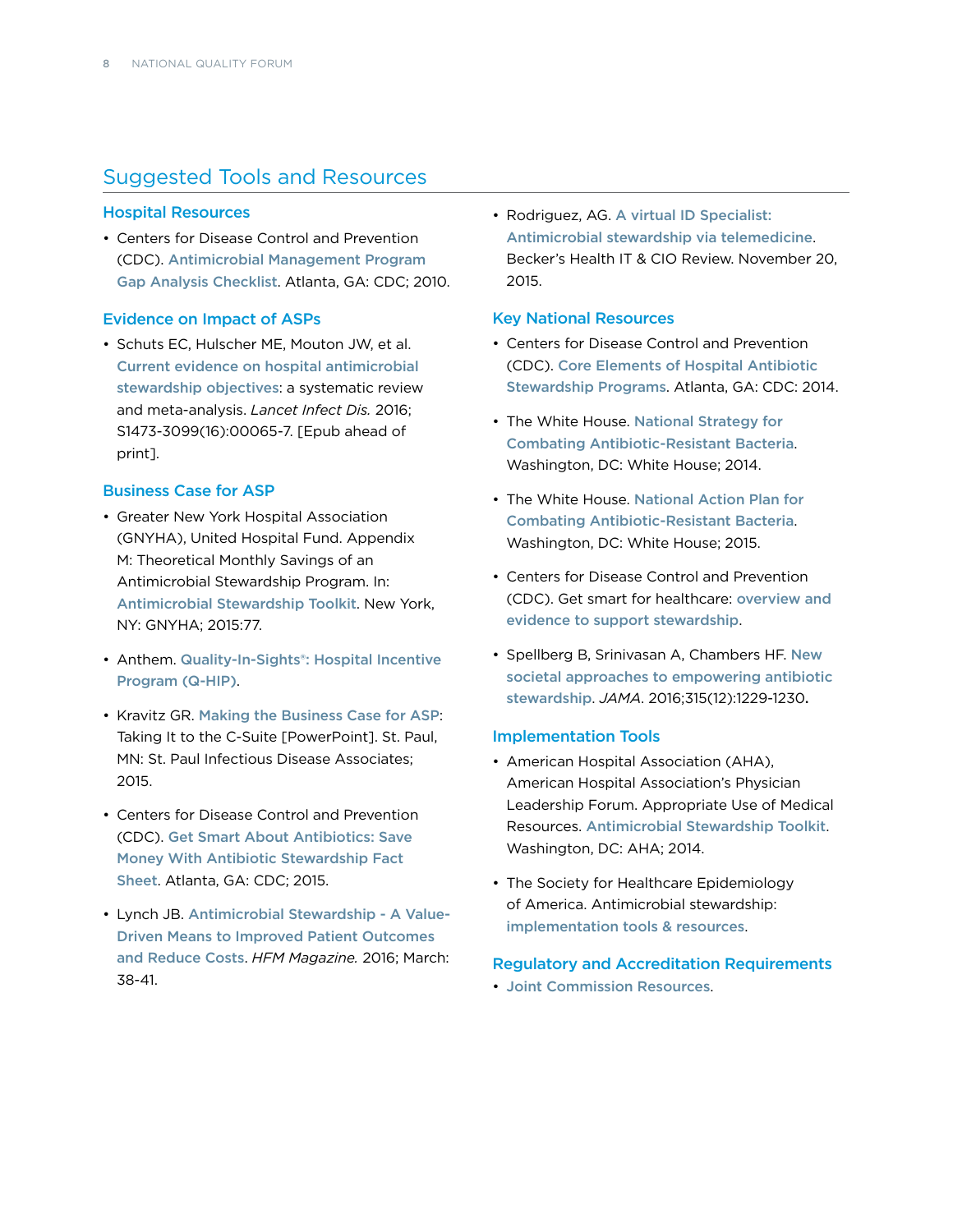### <span id="page-10-1"></span><span id="page-10-0"></span>Core Element 2: Accountability

Appointing a leader or co-leaders (one should be a physician, if possible), who are responsible for program outcomes and whose effectiveness is assessed through clear performance standards, provides accountability for antibiotic stewardship.

- The antibiotic stewardship program (ASP) should have a designated leader or co-leaders who are accountable to the hospital leadership for meeting goals and targets. Published studies and guidelines have recommended physicians with training in infectious diseases as effective ASP leaders.
- Criteria for a physician and/or pharmacy leader should include expertise in antibiotic use, training in stewardship, leadership skills, respect from peers, and good team skills.

## Examples of Implementation

#### **Basic**

- Medical staff and C-suite identify a physician and pharmacy leader with expertise in antibiotic use and training in stewardship responsible for leading the ASP. Physicians and pharmacists trained in infectious diseases have been shown to be effective, especially in larger hospitals.
- Identify a nurse practitioner with expertise in antibiotic use if a physician and/or pharmacy leader is/are not available.
- Ensure a collaborative approach between physicians and pharmacists.

#### Intermediate

- Ensure the ASP leader has specific training in antibiotic stewardship (e.g., certification program or training course).
- Hold the ASP leader accountable for specific stewardship outcome measures.
- Include documentation of ASP outcome measures in performance evaluations.
- Ensure the ASP leader actively engages other groups in stewardship efforts (e.g., emergency departments, hospitalists, surgeons, intensivists, and nurses).

• Ensure the ASP leader actively engages in any antibiotic use related improvement efforts (e.g., peri-operative antibiotic use and early recognition and treatment of sepsis).

#### Advanced

- Tie established metrics to performance reviews and/ or incentive payments for key leaders (e.g., appropriate antibiotic use and antibiotic timing for surgical prophylaxis and sepsis).
- Consider hospital quality measures, such as Standardized Antibiotic Administration Ratio (SAAR) and *C. difficile* infection (CDI) rates as part of performance measures for ASP.

## Potential Barriers and Suggested Solutions

#### Inability to Find a Qualified Leader

#### *Suggested Solutions*

- Support appropriate training for the designated leader.
- Contract with infectious diseases physician or pharmacist groups (even part-time, off-site

groups, or telemedicine) to provide support to the ASP.

• Join a regional collaborative for stewardship projects and seek expertise from that network when additional expertise is needed (especially in rural areas).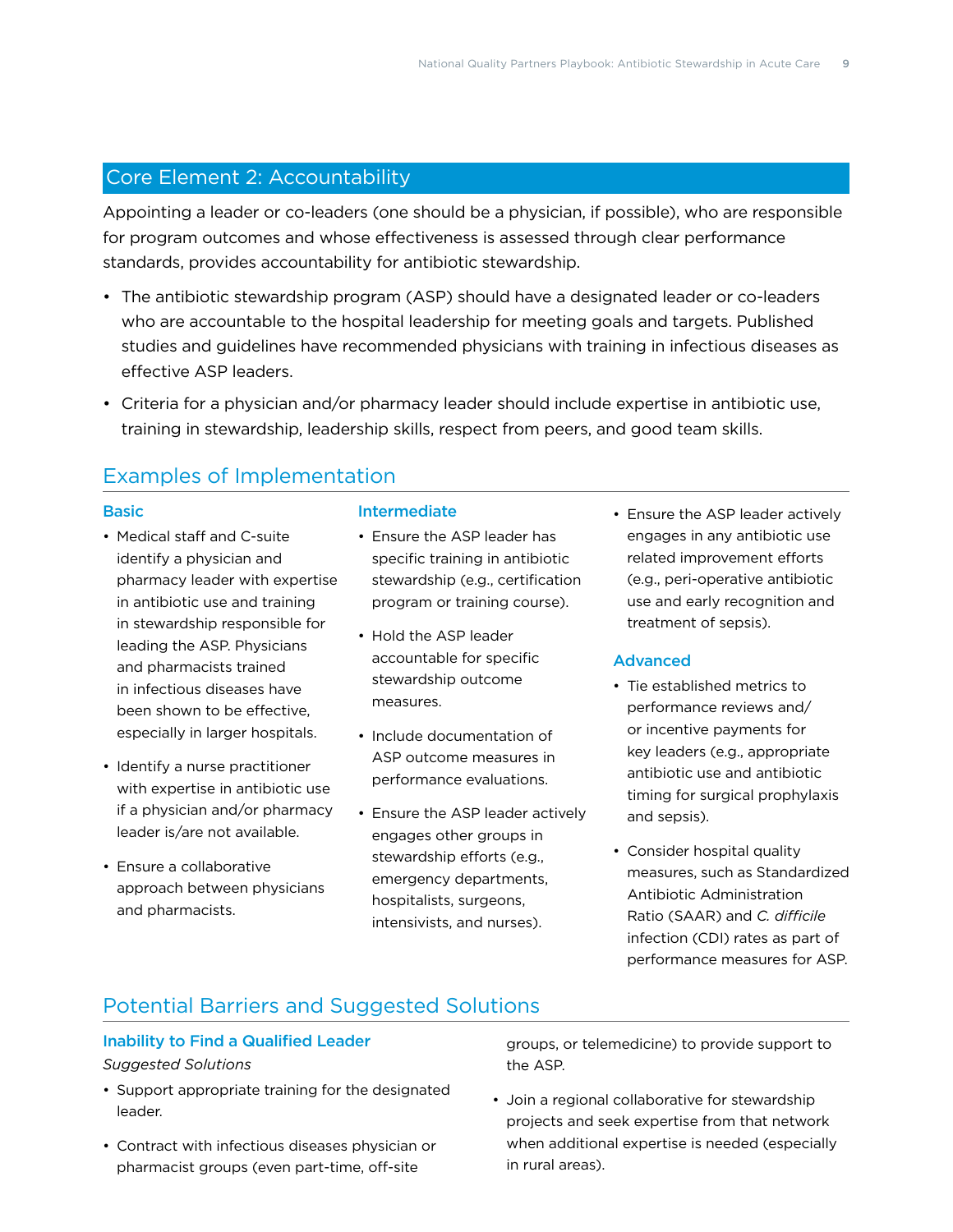#### Leaders Who Are Not Effective Stewards

#### *Suggested Solutions*

- Provide antibiotic stewardship training opportunities for ASP program leaders.
- Make performance-based contracts (e.g., co-management agreements) to ensure leaders who are accountable.
- Provide feedback and antibiotic usage reports to program leaders.

#### Fear of Disciplining Rogue Providers/Habitual **Offenders**

*Suggested Solutions*

- Ensure the program leader has good communication skills and works with providers in productive ways (e.g., one-on-one mentoring and inviting "problem" prescribers to become part of problem-solving efforts).
- Establish a policy that defines noncompliance with stewardship program recommendations and corrective actions.
- Ensure that leader(s) of the ASP are well supported by facility leadership in efforts to address problem prescribers.

#### Nonphysicians Sometimes Not Included in ASP Outreach Efforts

#### *Suggested Solutions*

• Engage nonphysician prescribers in all AS efforts.

#### Suggested Tools and Resources

#### Guidelines and Statements

- Barlam TF, Cosgrove SE, Abbo LM, et al. Implementing an antibiotic stewardship program: [guidelines by the Infectious Diseases](http://dx.doi.org/%2010.1093/cid/ciw118)  [Society of America and the Society for](http://dx.doi.org/%2010.1093/cid/ciw118)  [Healthcare Epidemiology of America](http://dx.doi.org/%2010.1093/cid/ciw118). *Clin Infect Dis.* 2016;62(10):e51-e77.
- The Infectious Diseases Society of America. [Practice guidelines](http://www.idsociety.org/IDSA_Practice_Guidelines/).
- Provide antibiotic stewardship training opportunities for nonphysician prescribers.
- Develop AS competencies for all healthcare professionals (e.g., nurses, physician assistants, physical therapists, etc.) that must be renewed on an annual basis.

#### Lack of Coordination of Different Disciplines and Silos of Care

#### *Suggested Solutions*

- Establish multidisciplinary ASP team (including physicians, pharmacists, lab, and nursing staff) with clear team goals and metrics.
- Include champions in the ASP team who represent high-impact areas for stewardship (e.g., critical care, surgery, medicine, primary care, emergency medicine, and pediatrics).
- Align the ASP with a C-suite champion and the patient safety/quality improvement department to elevate AS and remove silos.
- Ensure an AS representative is integrated into each "silo" of care (e.g., multidisciplinary improvement efforts such as improved sepsis management).

#### Shifting Priorities/Responsibilities

#### *Suggested Solution*

- Protect time of the leader(s) accountable for antibiotic stewardship activities.
- The Society for Healthcare Epidemiology of America. SHEA [guidelines and expert guidance](http://www.shea-online.org/GuidelinesResources/Guidelines.aspx)  [documents](http://www.shea-online.org/GuidelinesResources/Guidelines.aspx).
- [Policy Statement](http://bit.ly/1sfsfxb) on Antimicrobial Stewardship by the [Society for Healthcare Epidemiology](http://www.shea-online.org/)  [of America](http://www.shea-online.org/) (SHEA), the [Infectious Diseases](http://www.idsociety.org/)  [Society of America](http://www.idsociety.org/) (IDSA), and the [Pediatric](https://www.pids.org/)  [Infectious Diseases Society of America](https://www.pids.org/) (PIDS). *Infect Control Hosp Epidemiol*. 2012;33(4):322-327.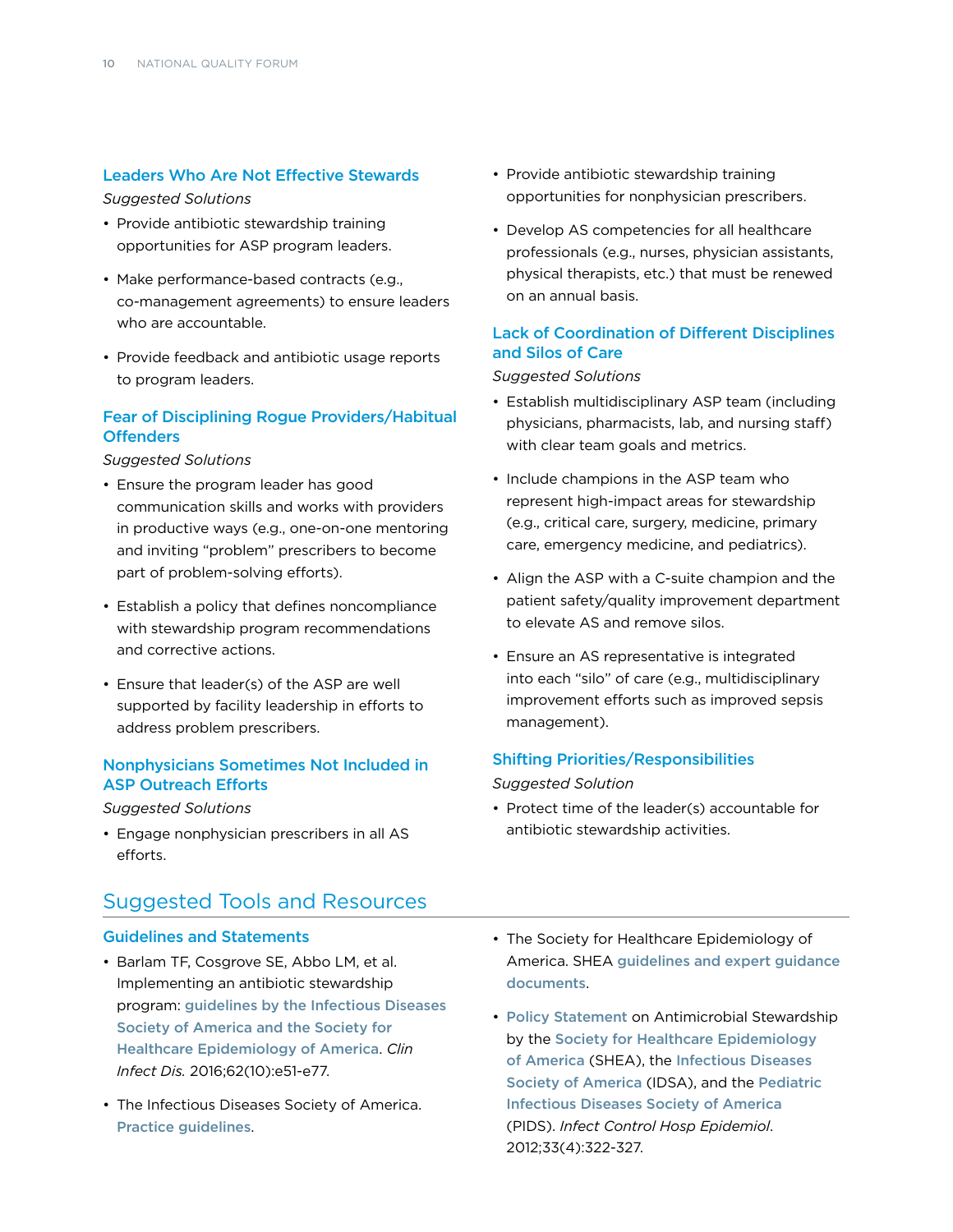#### Certification Programs and Courses

- MAD-ID. [Antimicrobial stewardship training](http://mad-id.org/antimicrobial-stewardship-programs/)  [programs](http://mad-id.org/antimicrobial-stewardship-programs/).
- Pediatric Infectious Diseases Society. [Annual International Pediatric Antimicrobial](http://www.pids.org/meetings-and-events/asp-conference.html)  [Stewardship Conference website](http://www.pids.org/meetings-and-events/asp-conference.html).
- The Society for Healthcare Epidemiology of America (SHEA). [Training Course](http://www.shea-online.org/Education.aspx).
- IDWeek [Premeeting Workshops](http://www.idweek.org/premeeting-workshop/).
- Society of Infectious Disease Pharmacists (SIDP). Antimicrobial stewardship. [A certificate](http://www.sidp.org/page-1442823)  [program for pharmacists](http://www.sidp.org/page-1442823).
- [Stanford Medicine Online Continuing Medical](https://med.stanford.edu/cme/courses/online/antimicrobial.html)  [Education \(CME\) Course](https://med.stanford.edu/cme/courses/online/antimicrobial.html). Antimicrobial stewardship: optimization of antibiotic practices.

#### Remote Access/Telemedicine

• Agency for Healthcare Research and Quality (AHRQ) Innovations Exchange. [Telemedicine](https://innovations.ahrq.gov/profiles/telemedicine-based-antimicrobial-stewardship-program-improves-prescribing-reduces-bacterial)[based antimicrobial stewardship program](https://innovations.ahrq.gov/profiles/telemedicine-based-antimicrobial-stewardship-program-improves-prescribing-reduces-bacterial) improves prescribing, reduces bacterial

resistance to antibiotics at rural hospital. Service delivery innovation profile.

#### **Collaboratives**

- Colorado Hospital Association (CHA). [Antimicrobial Stewardship Collaborative](http://www.qualityforum.org/WorkArea/linkit.aspx?LinkIdentifier=id&ItemID=82401)  [Commitment Letter](http://www.qualityforum.org/WorkArea/linkit.aspx?LinkIdentifier=id&ItemID=82401). Greenwood Village CO, CHA; 2015.
- Mack MR, Rohde JM, Jacobsen D, et al. Engaging hospitalists in antimicrobial stewardship: [lessons from a multihospital](http://dx.doi.org/10.1002/jhm.2599)  [collaborative](http://dx.doi.org/10.1002/jhm.2599). *J Hosp Med.* 2016;10.1002/ jhm.2599 [epub ahead of print].

#### Metrics and Competencies

- Cosgrove SE, Hermsen ED, Rybak MJ, et al. [Guidance for the knowledge and skills required](http://www.jstor.org/stable/10.1086/678592)  [for antimicrobial stewardship leaders](http://www.jstor.org/stable/10.1086/678592). *Infect Control Hosp Epidemiol.* 2014;35(12):1444-1451.
- The Advisory Board. The Current State of Hospital Antibiotic Stewardship: [Findings from](https://www.advisory.com/technology/crimson-continuum-of-care/members/expert-insights/the-current-state-of-hospital-antibiotic-stewardship)  [our Antibiotic Stewardship Program Survey](https://www.advisory.com/technology/crimson-continuum-of-care/members/expert-insights/the-current-state-of-hospital-antibiotic-stewardship). Washington, DC: The Advisory Board; 2015.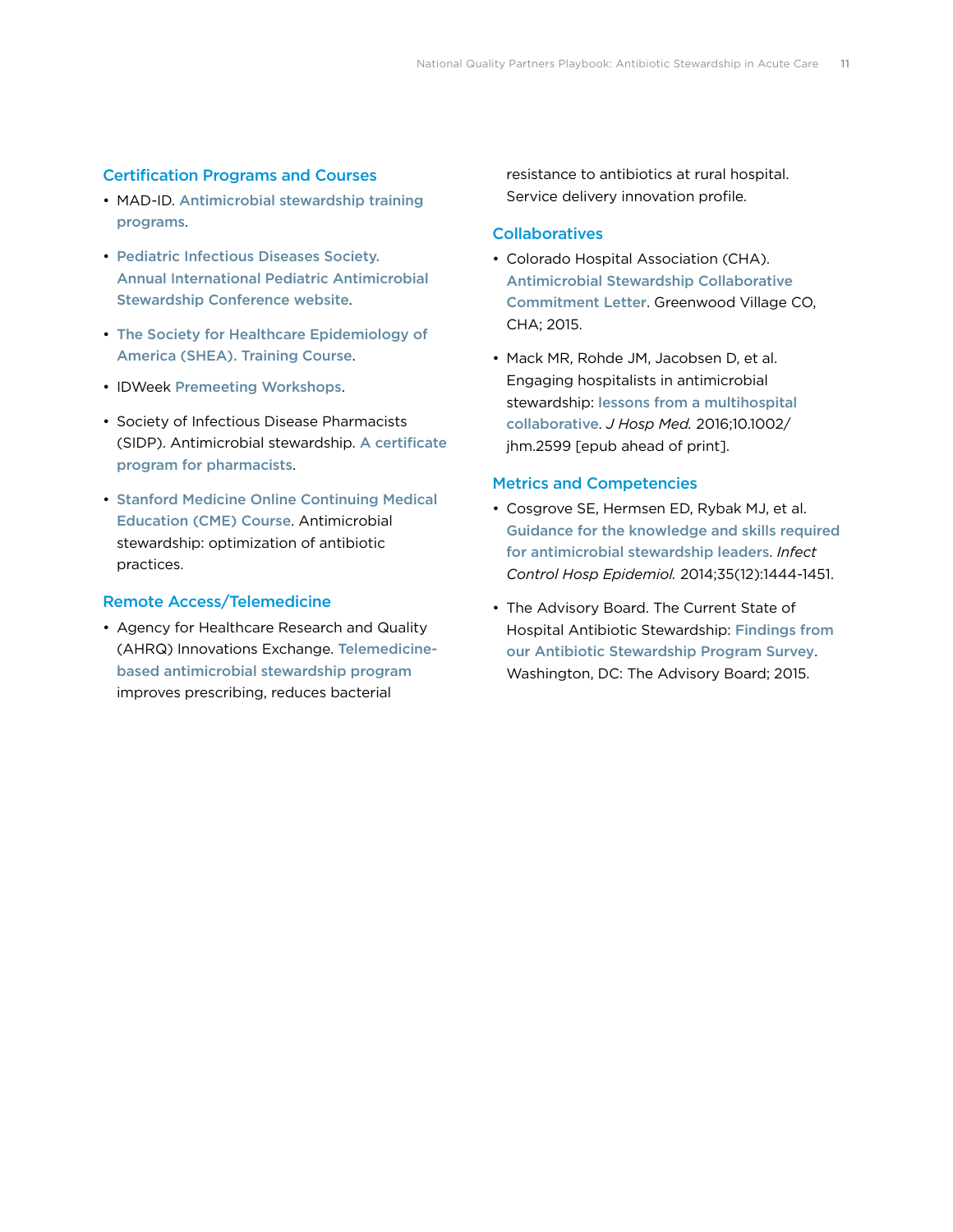## <span id="page-13-1"></span><span id="page-13-0"></span>Core Element 3: Drug Expertise

Dedicated staff with demonstrated drug expertise is critical to the success of antibiotic stewardship. Appointing a pharmacist leader to partner with the antibiotic stewardship program leader provides the expertise and accountability needed for a high-quality program.

- A pharmacist leader with expertise in antibiotic use is identified and is responsible for partnering with the antibiotic stewardship physician leader or physician champion to improve antibiotic use. Published studies and guidelines have recommended pharmacists with training in infectious diseases as effective ASP pharmacy leaders.
- Criteria for a pharmacy leader should include expertise in antibiotic use, training in stewardship, leadership skills, respect from peers, and good team skills.

## Examples of Implementation

#### **Basic**

• Ensure there is a documented pharmacy leader with expertise in antibiotic stewardship; pharmacists with postgraduate training in infectious diseases have been shown to be effective, especially in larger hospitals.

#### Intermediate

• Provide training opportunities in antibiotic stewardship for a pharmacy leader (e.g., certificate programs).

#### Advanced

• Ensure the pharmacy leader engages and trains other

pharmacy staff in antibiotic use so that there is a broad pharmacy stewardship workforce (e.g., emergency departments, intensive care, pharmacists, and medical and surgical specialty pharmacists).

## Potential Barriers and Suggested Solutions

#### Inability to Find a Qualified Pharmacist

#### *Suggested Solution*

• Consider options for potential off-site infectious diseases expert support for pharmacy staff (e.g., through telemedicine).

#### Insufficient Funding

#### *Suggested Solution*

• Provide hospital and pharmacy leadership with evidence of the value proposition realized by ASPs (especially pharmacy cost savings) and regulatory requirements.

## Suggested Tools and Resources

#### **Competencies**

• Cosgrove SE, Hermsen ED, Rybak MJ, et al. [Guidance for the knowledge and skills required](http://www.jstor.org/stable/10.1086/678592)  [for antimicrobial stewardship leaders](http://www.jstor.org/stable/10.1086/678592). *Infect Control Hosp Epidemiol.* 2014;35(12):1444-1451.

#### Guidelines and Statements

• American Society for Health-System

Pharmacists (ASHP). [Statement](http://www.ashp.org/DocLibrary/BestPractices/SpecificStAntimicrob.aspx) on the pharmacist's role in antimicrobial stewardship and infection prevention and control. [Antimicrobial stewardship resources](http://www.ashp.org/menu/PracticePolicy/ResourceCenters/Inpatient-Care-Practitioners/Antimicrobial-Stewardship).

• Heil EL, Kuti JL, Bearden DT, et al. [The](http://dx.doi.org/10.1017/ice.2016.82)  [essential role of pharmacists in antimicrobial](http://dx.doi.org/10.1017/ice.2016.82)  [stewardship](http://dx.doi.org/10.1017/ice.2016.82). *Infect Control Hosp Epidemiol.* 2016; April 13:1-2 [epub head of print].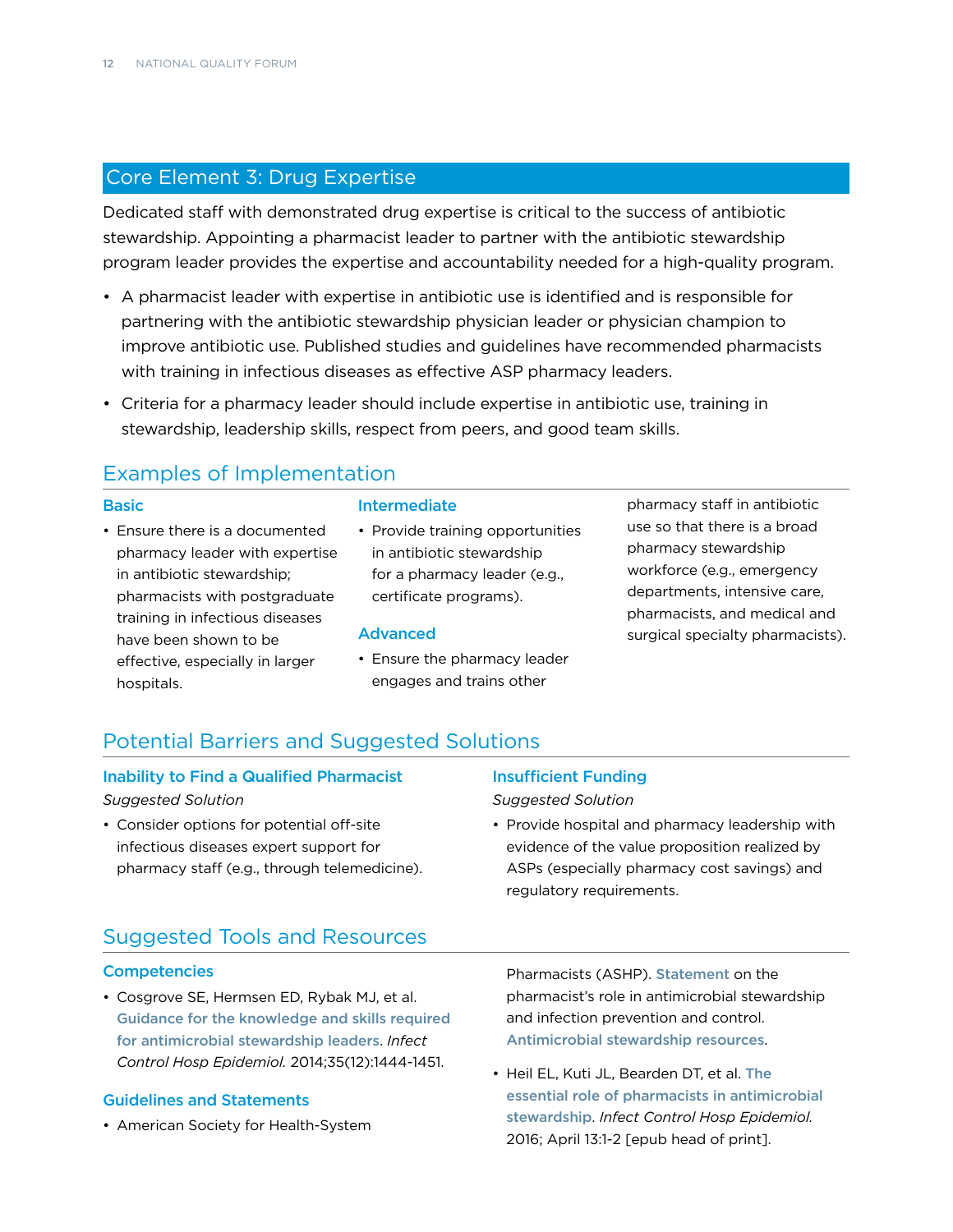- [Society for Infectious Diseases Pharmacists](http://www.sidp.org/)  [\(SIDP\) website](http://www.sidp.org/).
- Society for Infectious Diseases Pharmacists (SIDP). [Software vendors who support the](http://www.sidp.org/aurvendors)  [CDC antimicrobial use and resistance initiative](http://www.sidp.org/aurvendors).
- Sanford Guide. [The Sanford Guide to](http://www.sanfordguide.com/)  [Antimicrobial Therapy 2016](http://www.sanfordguide.com/). Sperryville, VA: Sanford Guide; 2016.

#### Certification Programs and Courses

- MAD-ID. [Antimicrobial stewardship training](http://mad-id.org/antimicrobial-stewardship-programs/)  [programs](http://mad-id.org/antimicrobial-stewardship-programs/).
- Pediatric Infectious Diseases Society (PIDS) [Annual International Pediatric Antimicrobial](http://www.pids.org/meetings-and-events/asp-conference.html)  [Stewardship Conference](http://www.pids.org/meetings-and-events/asp-conference.html) website.
- The Society for Healthcare Epidemiology of America (SHEA). [Training Course](http://www.shea-online.org/Education.aspx).
- IDWeek [Premeeting Workshops](http://www.idweek.org/premeeting-workshop/).
- Society of Infectious Diseases Pharmacists (SIDP). Antimicrobial stewardship. [A certificate](http://www.sidp.org/page-1442823)  [program for pharmacists](http://www.sidp.org/page-1442823).
- [Stanford Medicine Online Continuing Medical](https://med.stanford.edu/cme/courses/online/antimicrobial.html)  [Education \(CME\) Course](https://med.stanford.edu/cme/courses/online/antimicrobial.html). Antimicrobial stewardship: optimization of antibiotic practices.

#### Remote Access/Telemedicine

• Agency for Healthcare Research and Quality (AHRQ) Healthcare Innovations Exchange. [Telemedicine-based antimicrobial stewardship](https://innovations.ahrq.gov/profiles/telemedicine-based-antimicrobial-stewardship-program-improves-prescribing-reduces-bacterial)  [program](https://innovations.ahrq.gov/profiles/telemedicine-based-antimicrobial-stewardship-program-improves-prescribing-reduces-bacterial) improves prescribing, reduces bacterial resistance to antibiotics at rural hospital. Service delivery innovation profile.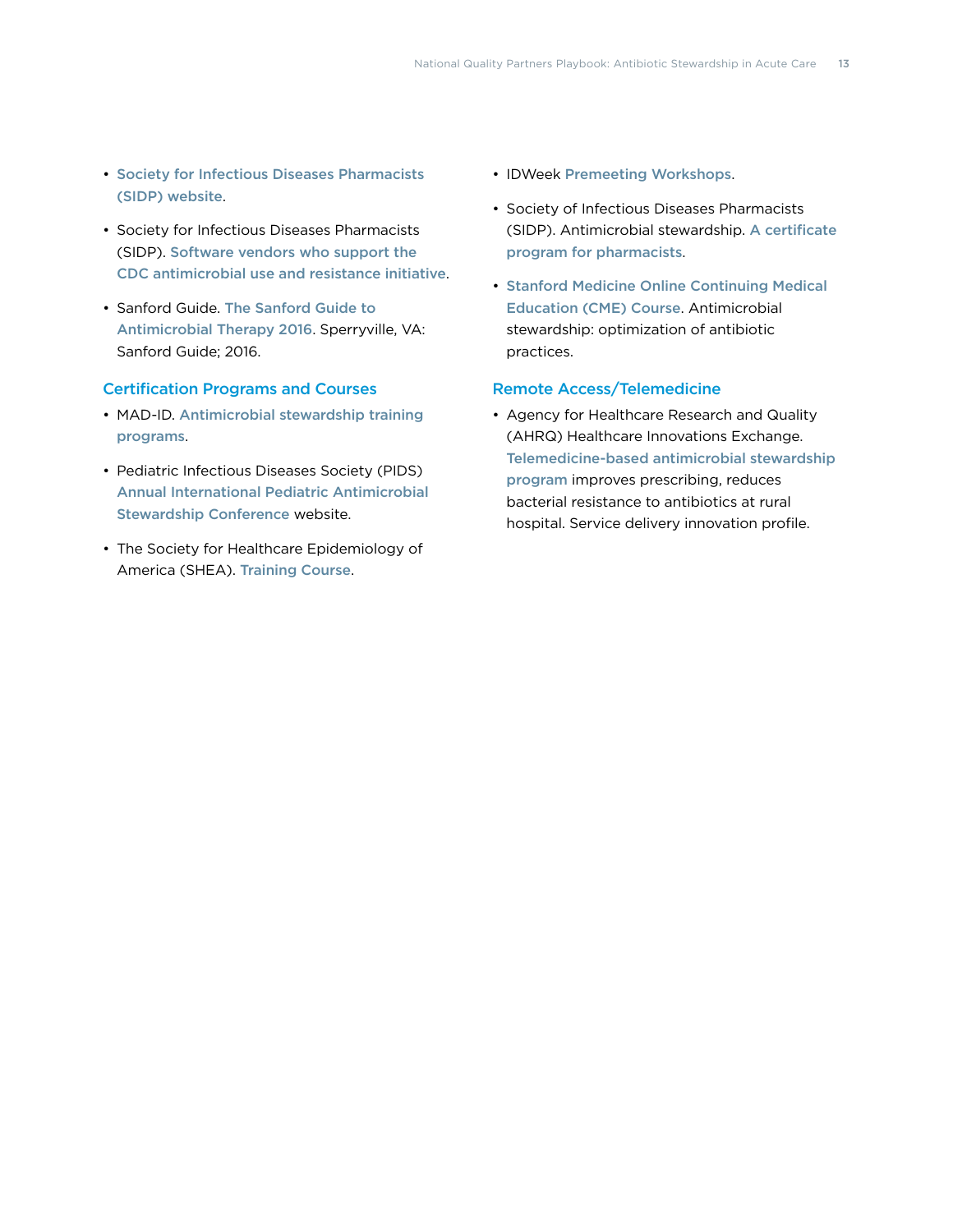## <span id="page-15-1"></span><span id="page-15-0"></span>Core Element 4: Actions to Support Optimal Antibiotic Use

Implementing at least one or more interventions to improve antibiotic use, such as the systematic evaluation of ongoing treatment need after a set period of initial treatment, is critical for an effective antibiotic stewardship program.

• The antibiotic stewardship program (ASP) identifies and implements one or more specific interventions to improve antibiotic use at the hospital. The intervention(s) should align with local needs (i.e., interventions address areas where evidence suggests room for improvement at the hospital). The interventions have measurable outcomes, which the ASP monitors and reports to hospital leadership and providers.

## Examples of Implementation

#### Basic: Systemwide Interventions

- Implement a policy for review of antibiotic orders for specified drugs by a physician or pharmacist based on local needs (also known as "prior approval").
- Require documentation of diagnosis/indication, drug, dose, and duration for all antibiotic orders.
- Establish guidance for antibiotic allergy assessment (e.g., a penicillin allergy assessment protocol, including recommendations on which patients might benefit from skin testing).
- Develop facility-specific treatment recommendations based on national guidelines and local susceptibility data.
- Standardize order forms for common clinical syndromes based on facility guidelines.

#### Intermediate: Patient-Specific Interventions

- Establish a process to review antibiotics prescribed after 48-72 hours ("antibiotic timeout" or "post-prescription review"). This might be done by the treating team and/or the ASP.
- Establish guidance on automatic changes from IV to oral dosing in identified situations.
- Establish guidance on dose adjustment for cases of organ dysfunction.
- Develop dose optimization recommendations, especially for organisms with reduced susceptibility.
- Build in automatic alerts for potentially duplicative drug therapy.
- Implement time-sensitive automatic stop orders for specified antibiotics (e.g., use of agents for surgical prophylaxis or empiric therapy).
- Ensure that the stewardship program works with the ICU to develop optimized antibiotic treatment protocols for possible sepsis cases.
- Ensure discussions of patient care (e.g., rounds) include information on antibiotics.

#### Advanced: Diagnosis- and Infection-Specific Interventions

- Use real-time, rapid diagnostics such as rapid pathogen identification assays (e.g., influenza and MRSA) and biomarkers (e.g., procalcitonin) to improve appropriate antibiotic use.
- Assure timely and appropriate culture collection and transport.
- Realize important evidencebased opportunities and methods to improve antibiotic use for several infections and/ or situations, e.g.:
	- Community-acquired pneumonia
	- Urinary tract infections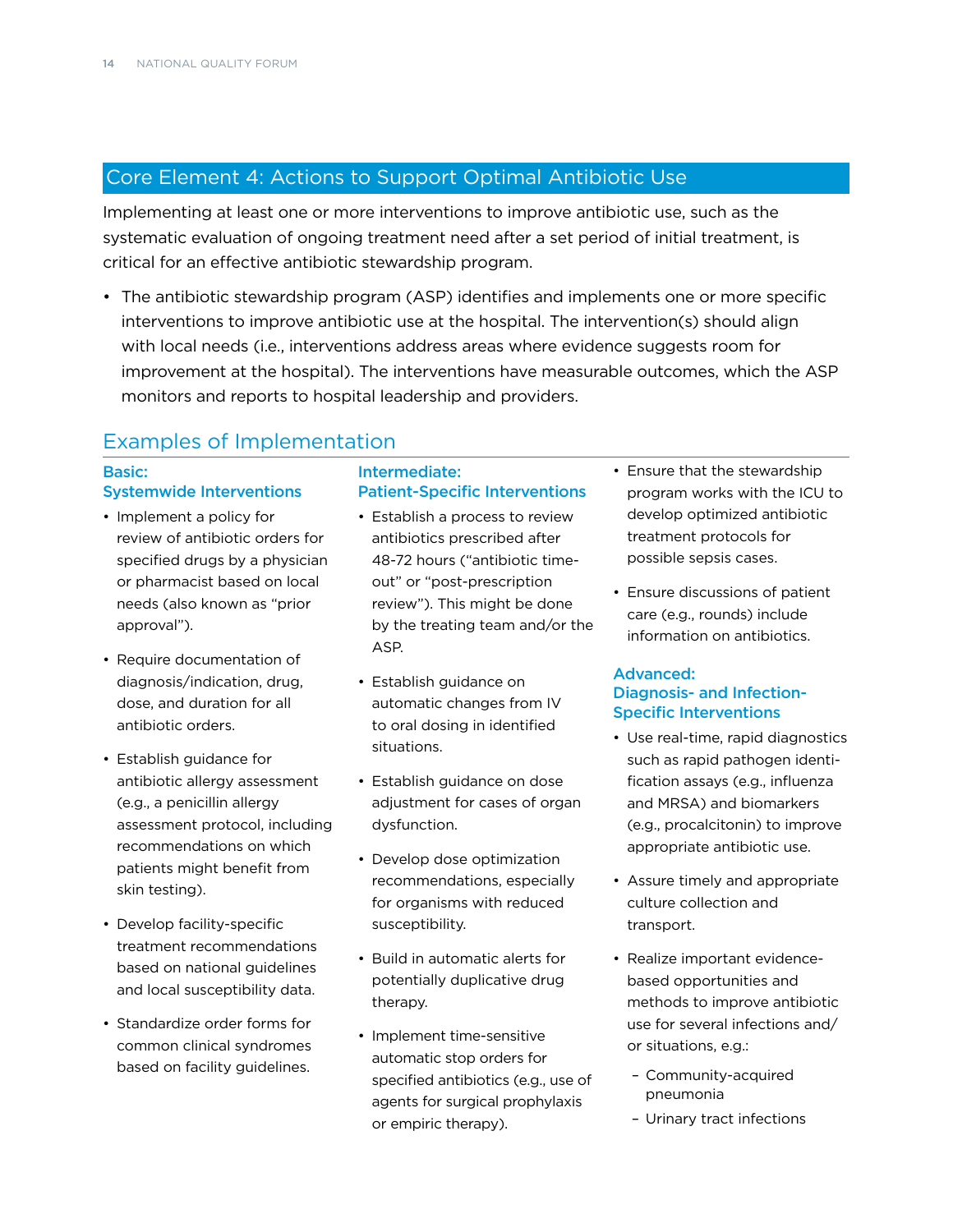- Skin and soft tissue infections
- Surgical prophylaxis
- Surgical site infections
- Empiric treatment of suspected MRSA infections
- Critical evaluation of need for continued non-CDI

antibiotic therapy in new cases of CDI

- Culture-proven invasive infections (e.g., bloodstream)
- Intra-abdominal infections
- Sepsis
- *S. aureus bacteremia*  (including central line)
- Inappropriate use of antibiotics with overlapping spectra
- Inappropriate treatment of culture contaminants
- Inappropriate treatment of colonization

## Potential Barriers and Suggested Solutions

#### Providers and/or ASP Team Overwhelmed by Scope of Interventions

#### *Suggested Solutions*

- Meet with key stakeholders to survey areas of unmet need.
- Develop a priority matrix and start with one stewardship intervention based on the facility's local needs and available data and guidance in literature (e.g., surgical prophylaxis e-order set and community-acquired pneumonia); establish a sequential rollout that is inclusive of key stakeholders.
- Assess antibiotic use to look for areas where there is clear evidence of need for improvement (e.g., evaluate treatment of most commonly seen or most severe infections to identify areas for improvement).
- Engage bedside nurses in stewardship actions to help expand the stewardship workforce and the role of nurses, as they are first responders.

#### Resistance from Providers to Proposed **Interventions**

#### *Suggested Solutions*

- Provide provider-specific dashboards with de-identified peer group comparisons.
- Partner with providers to identify interventions that they think would be most helpful.
- Partner with providers to determine the best

ways to implement interventions into normal workflow.

• Participate in a regional/state collaborative to allow for peer benchmarking.

#### Providers Not Aware of Treatment Recommendations

#### *Suggested Solutions*

- Implement clinical decision support to ensure guidelines and recommended interventions are easily accessible.
- Embed clinical decision support tools in the electronic health record (e.g., best practice alerts and standardized antibiotic order sets).
- Provide regular antibiotic stewardship education to all relevant staff.
- Provide feedback to providers on compliance rates with recommendations.

#### "Alert Fatigue"

#### *Suggested Solutions*

- Select carefully and cascade alerts at the point of care.
- Filter alerts to ensure providers receive only the most important alerts.
- Work with electronic health record/clinical decision support system provider to increase sensitivity and specificity of alerts.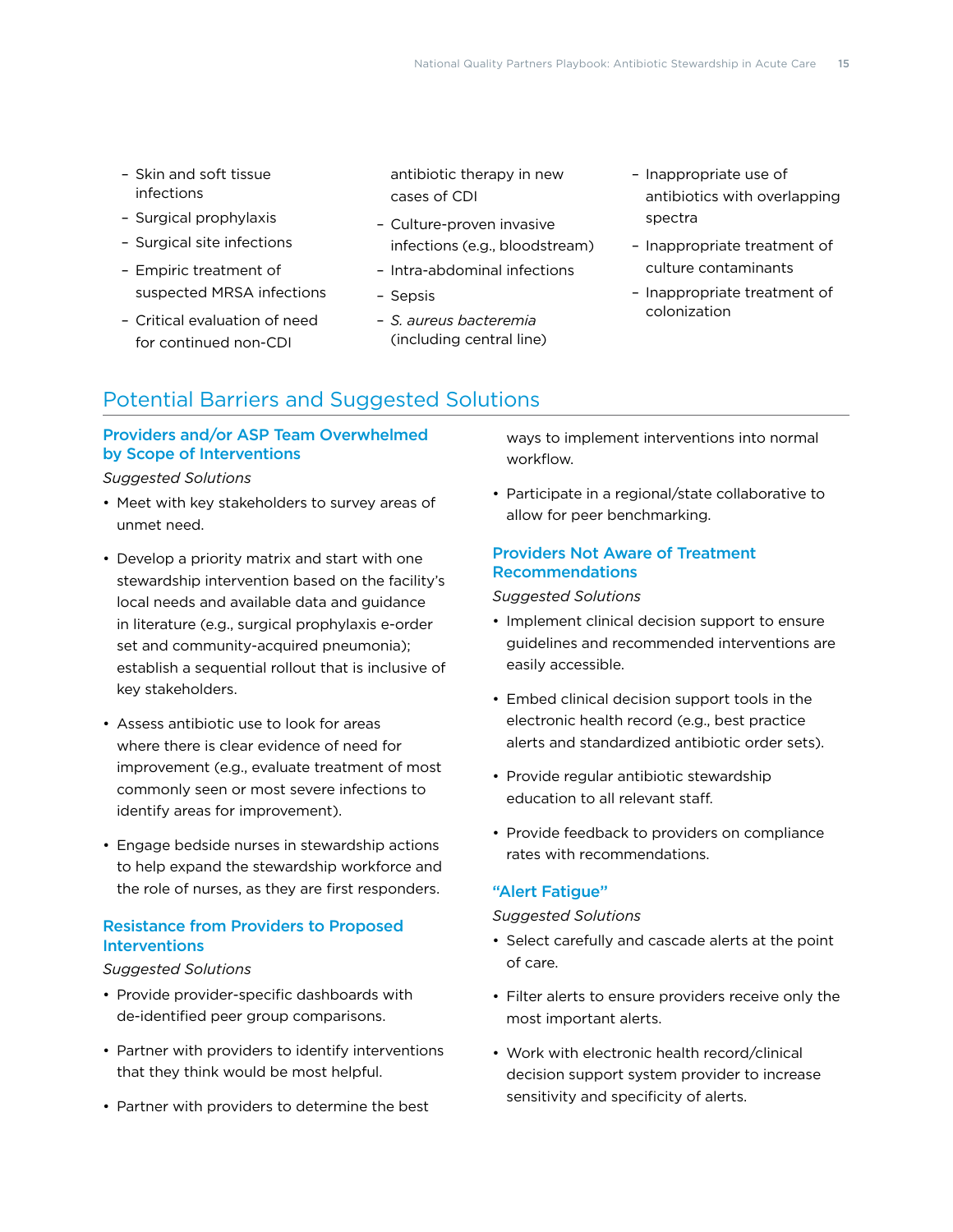## Suggested Tools and Resources

#### Audit Tools

- Lee TC, Frenette C, Jayaraman D, et al. [Antibiotic self-stewardship](http://dx.doi.org/10.7326/M13-3016): trainee-led structured antibiotic time-outs to improve antimicrobial use. *Ann Intern Med*. 2014;161(10 Suppl):S53-S58.
- Southwest Memorial Hospital Stewardship Committee. The 5Ds—Diagnosis/Indication; Drug; Dose; Duration; and De-escalation + Door for Choosing the Best Setting of Care [ASP documentation](http://www.qualityforum.org/WorkArea/linkit.aspx?LinkIdentifier=id&ItemID=82402). Houston, TX: Southwest Memorial Hospital; 2016.
- Society of Infectious Diseases Pharmacists (SIDP). [Software vendors](http://www.sidp.org/aurvendors) who support the CDC Antimicrobial Use and Resistance Initiative.
- Agency for Healthcare Research and Quality (AHRQ). [Toolkit for reduction of Clostridium](http://www.ahrq.gov/professionals/quality-patient-safety/patient-safety-resources/resources/cdifftoolkit/index.html)  [difficile infections through antimicrobial](http://www.ahrq.gov/professionals/quality-patient-safety/patient-safety-resources/resources/cdifftoolkit/index.html)  [stewardship](http://www.ahrq.gov/professionals/quality-patient-safety/patient-safety-resources/resources/cdifftoolkit/index.html).

#### Guidelines and Statements

- Liu C, Bayer A, Cosgrove SE, et al. [Clinical](http://dx.doi.org/10.1093/cid/ciq146)  [Practice Guidelines](http://dx.doi.org/10.1093/cid/ciq146) by the Infectious Diseases Society of America for the treatment of methicillin-resistant Staphylococcus aureus infections in adults and children. *Clin Infect Dis.*  2011;52(3):e18-e55.
- Solomkin JS, Mazuski JE, Bradley JS, et al. Diagnosis and management of complicated intra-abdominal infection in adults and children: [guidelines by the Surgical Infection](http://dx.doi.org/10.1086/649554)  [Society and the Infectious Diseases Society of](http://dx.doi.org/10.1086/649554)  [America](http://dx.doi.org/10.1086/649554). *Clin Infect Dis.* 2010;50(2):133-164.
- Pappas PG, Kauffman CA, Andes DR, et al. [Clinical Practice Guideline for the Management](http://cid.oxfordjournals.org/content/62/4/e1)  [of Candidiasis](http://cid.oxfordjournals.org/content/62/4/e1): 2016 Update by the Infectious Diseases Society of America. *Clin Infect Dis.*  2016;62(4):e1-e50.
- Society of Critical Care Medicine. [Surviving](http://www.survivingsepsis.org/guidelines/Pages/default.aspx)  [sepsis campaign guidelines](http://www.survivingsepsis.org/guidelines/Pages/default.aspx).
- Centers for Disease Control and Prevention (CDC). [Clinician guide for collecting cultures](http://www.cdc.gov/getsmart/healthcare/implementation/clinicianguide.html).
- Sanford Guide. [The Sanford Guide to](http://www.sanfordguide.com)  [Antimicrobial Therapy 2016](http://www.sanfordguide.com). Sperryville, VA: Sanford Guide; 2016.

#### Journal Articles

- Bartlett JG, Gilbert DN, Spellberg B. [Seven](http://dx.doi.org/10.1093/cid/cit070)  [ways to preserve the miracle of antibiotics](http://dx.doi.org/10.1093/cid/cit070). *Clin Infect Dis*. 2013;56:(10)1445-1450.
- Branche AR, Walsh EE, Vargas R, et al. [Serum](http://dx.doi.org/%2010.1093/infdis/jiv252)  [procalcitonin measurement and viral testing to](http://dx.doi.org/%2010.1093/infdis/jiv252)  [guide antibiotic use for respiratory infections](http://dx.doi.org/%2010.1093/infdis/jiv252)  [in hospitalized adults](http://dx.doi.org/%2010.1093/infdis/jiv252): a randomized controlled trial. *J Infect Dis.* 2015;212(11):1692-1700.
- May LS, Rothman RE, Miller LG, et al. [A](http://dx.doi.org/10.1017/ice.2015.202)  [randomized clinical trial comparing use of](http://dx.doi.org/10.1017/ice.2015.202)  [rapid molecular testing for Staphylococcus](http://dx.doi.org/10.1017/ice.2015.202)  [aureus for patients with cutaneous abscesses](http://dx.doi.org/10.1017/ice.2015.202)  [in the emergency department with standard](http://dx.doi.org/10.1017/ice.2015.202)  [of care](http://dx.doi.org/10.1017/ice.2015.202). *Infect Control Hosp Epidemiol.*  2015;36(12):1423-1430.
- Olans RN, Olans RD, and DeMaria A Jr. The [critical role of the staff nurse in antimicrobial](http://dx.doi.org/%2010.1093/cid/civ697)  [stewardship – Unrecognized, but Already](http://dx.doi.org/%2010.1093/cid/civ697)  [There](http://dx.doi.org/%2010.1093/cid/civ697). *Clin Infect Dis.* 2016;62(1):84-89.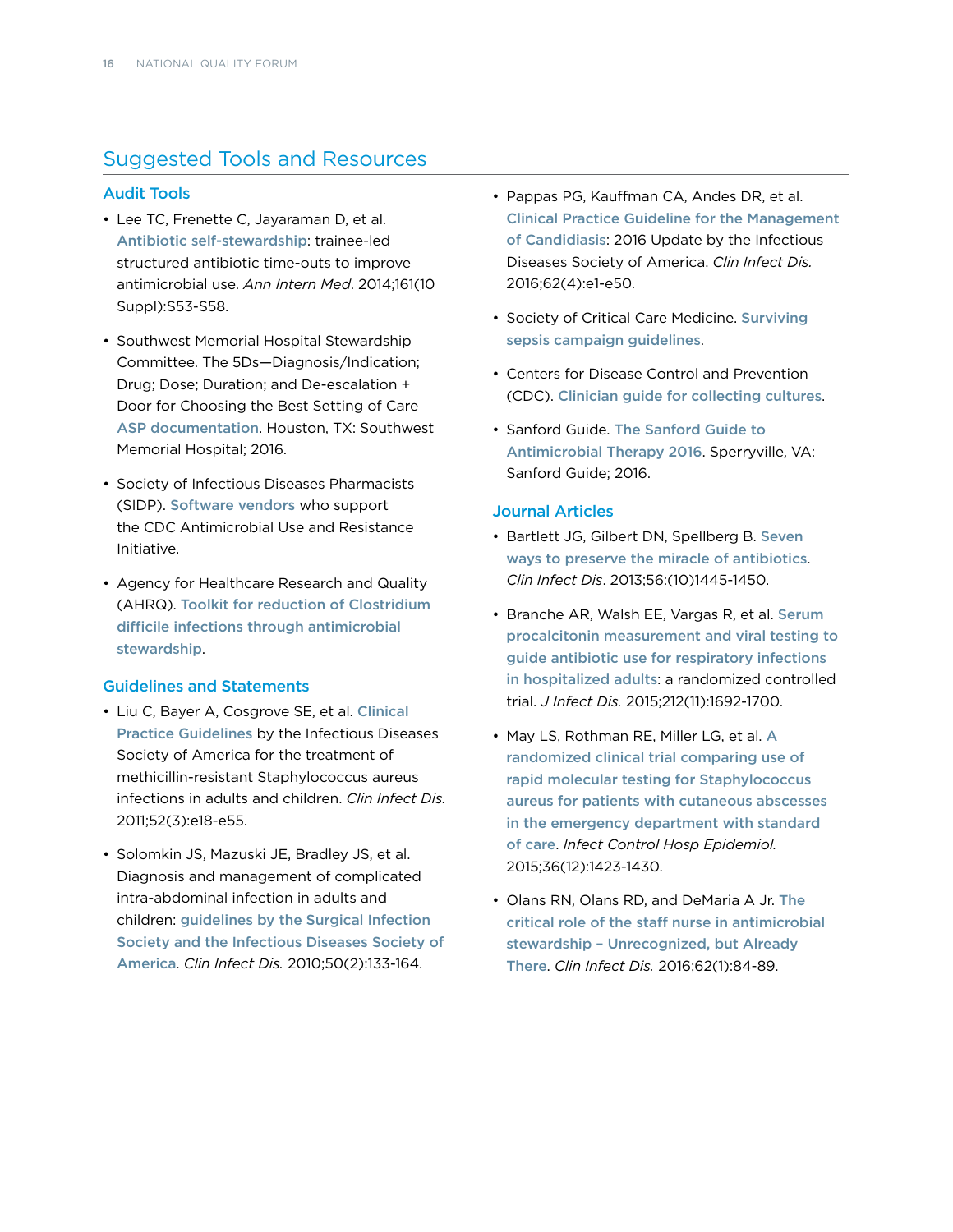## <span id="page-18-1"></span><span id="page-18-0"></span>Core Element 5: Tracking and Monitoring Antibiotic Prescribing, Use, and Resistance

Monitoring antibiotic prescribing and resistance patterns is critical to identify opportunities for improvement and to assess the impact of improvement efforts.

• Systematic collection of antibiotic use and resistance data allows facilities to assess, monitor, and improve prescribing practices.

## Examples of Implementation

#### Basic:

#### Process Measures

- Adherence to documentation policies, e.g., requirement to document indications for antibiotic use and requirements to document performance of time-outs.
- Tracking of diagnosis, drug, dose, duration, and de-escalation with antibiotic time-out.
- Adherence to facility-specific treatment recommendations or guidelines.
- Adherence to specified interventions.
- Accurate antibiotic allergy and adverse reaction histories.

#### Intermediate: Outcome Measures

- Sequential tracking of antibiotic resistance patterns (e.g., gram negative resistance).
- Tracking of *C. difficile* infection rates.
- 30-day readmission rates for pneumonia and *C. difficile*.

#### Advanced: Antibiotic Use Measures

• Number of antibiotics administered to patients per day (i.e., days of therapy, or "DOT"). Hospitals can use the CDC National Healthcare Safety Network (NHSN) Antibiotic Use Option to

track and benchmark days of therapy.

- Grams of antibiotics used (defined daily dose, or "DDD") could be used if DOT not available.
- Standardized antibiotic administration ratio (SAAR), an NQF-endorsed quality benchmarking measure for antibiotic use, available to hospitals enrolled in the NHSN Antibiotic Use Option.
- Direct antibiotic expenditures (purchasing costs).

## Potential Barriers and Suggested Solutions

#### ASP Does Not Have Resources to Conduct **Measurements**

#### *Suggested Solutions*

- Review organisms on CDC threat report, identify top pathogens relevant to the institution, and monitor one or more of those.
- Standardize data collection in terms of information, recording practices, and timing/ frequency.
- Consider choosing one measure of antibiotic use.

• Partner with quality improvement and infection control staff to explore and identify ways to partner for data collection.

#### Lack of Expertise for Data Collection, Analysis, and Interpretation

#### *Suggested Solutions*

• Consider using audit tools or point prevalence surveys to help assess appropriate use (e.g., for urinary tract infections, community acquired pneumonia, and vancomycin).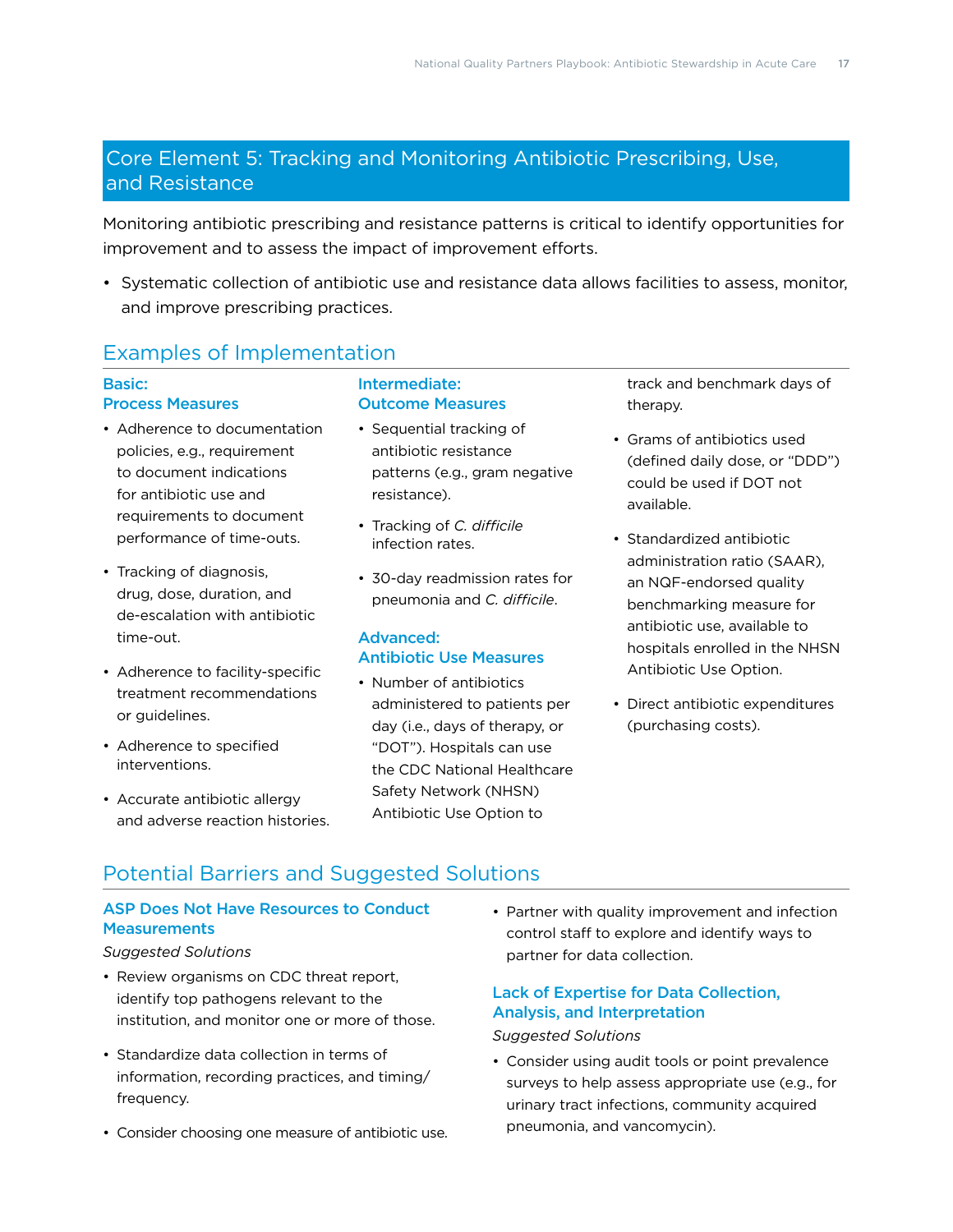- Use shared data to compare with other hospitals.
- Develop relationships with data experts through state collaboratives, health departments, specialty societies, or trade associations.

#### Lack of Enough Isolates to Produce an Antibiogram

#### *Suggested Solution*

• Review antibiotic susceptibility data on a regional basis.

#### Overwhelming Amount of Antibiotic Use and Resistance Data

#### *Suggested Solution*

• Engage units in tracking efforts (e.g., ask every unit to track and report on one syndrome and identified metrics).

### Suggested Tools and Resources

#### Appropriate Antibiotic Use

- Centers for Disease Control and Prevention (CDC). Implementation Resources. [Assessment](http://www.cdc.gov/getsmart/healthcare/implementation.html)  [tools for antibiotic use](http://www.cdc.gov/getsmart/healthcare/implementation.html).
- Septimus E. [Antimicrobial stewardship](http://dx.doi.org/10.1007/s11908-014-0433-x) [qualitative and quantitative outcomes](http://dx.doi.org/10.1007/s11908-014-0433-x): the role of measurement. *Curr Infect Dis Rep.*  2014;16(11):433.
- Ibrahim OM, Polk RE. [Benchmarking](http://dx.doi.org/10.1586/eri.12.18)  [antimicrobial drug use in hospitals](http://dx.doi.org/10.1586/eri.12.18). *Expert Rev Anti Infect Ther.* 2012;10(4):445–457.
- National Quality Forum (NQF). Quality Positioning System. NQF-endorsed [Standardized Antibiotic Administration Ratio](http://www.qualityforum.org/QPS/2720)
- CMS. gov. Physician Quality Reporting System. [Measure #407](https://pqrs.cms.gov/dataset/2016-PQRS-Measure-407-11-17-2015/m66s-yxfb): Appropriate treatment of methicillin-sensitive Staphylococcus aureus (MSSA) bacteremia – National Quality Strategy domain: effective clinical care.

#### Modules, Exercises, and Infographics

• Centers for Disease Control and Prevention (CDC). [Antimicrobial Use and Resistance](http://www.cdc.gov/nhsn/PDFs/pscManual/11pscAURcurrent.pdf)  [\(AUR\) Module](http://www.cdc.gov/nhsn/PDFs/pscManual/11pscAURcurrent.pdf). Atlanta, GA: CDC: 2016.

#### Lack of IT Infrastructure

#### *Suggested Solution*

• Ensure that tracking and monitoring are part of discussions with IT staff and facility administration when engaging their support for stewardship efforts.

#### Challenges in Defining "Appropriate" or "Optimal"

#### *Suggested Solutions*

- Use facility-specific guidelines as the basis for decisions about appropriate use; disregard complex cases that cannot be assessed easily.
- Conduct occasional (e.g., quarterly) structured audits of appropriate use to identify targets for improvement.
- Use standardized audit tools for appropriate use.
- Centers for Disease Control and Prevention (CDC); National Healthcare Safety Network (NHSN). Antibiogram [demo exercise](http://www.cdc.gov/nhsn/PDFs/demo/2-AdvancedLineList.pdf): advanced line list; [Demo exercise results](http://www.cdc.gov/nhsn/PDFs/demo/2-AdvancedLineList-Solution.pdf): advanced line list. Atlanta, GA: CDC; 2014.
- Centers for Disease Control and Prevention (CDC). [Antibiotic Resistance Solutions](http://www.cdc.gov/drugresistance/pdf/ar-nhsn.pdf)  [Initiative Infographic](http://www.cdc.gov/drugresistance/pdf/ar-nhsn.pdf). Atlanta, GA: CDC; 2015.
- Centers for Disease Control and Prevention (CDC). [Multidrug-Resistant Organism &](http://www.cdc.gov/nhsn/PDFs/pscManual/12pscMDRO_CDADcurrent.pdf)  [Clostridium difficile Infection module](http://www.cdc.gov/nhsn/PDFs/pscManual/12pscMDRO_CDADcurrent.pdf). Atlanta, GA: CDC; 2016.

#### Clinical and Laboratory Standards Institute

• Clinical and Laboratory Standards Institute. M39-A4 QG. [Antibiograms: developing](http://shop.clsi.org/microbiology-companion-products/M39-A4_3.html)  [cumulative reports for your clinicians quick](http://shop.clsi.org/microbiology-companion-products/M39-A4_3.html)  [guide](http://shop.clsi.org/microbiology-companion-products/M39-A4_3.html).

#### Additional Resources

- Premier Safety Institute. [Antimicrobial](http://www.premierinc.com/antibiotics)  [stewardship: Combating antibiotic resistance](http://www.premierinc.com/antibiotics)  [website](http://www.premierinc.com/antibiotics).
- Premier Safety Institute. [Quest Antimicrobial](http://www.premiersafetyinstitute.org/safety-topics-az/antimicrobial-stewardship/quest-antimicrobial-collaborative/)  [Collaborative website](http://www.premiersafetyinstitute.org/safety-topics-az/antimicrobial-stewardship/quest-antimicrobial-collaborative/).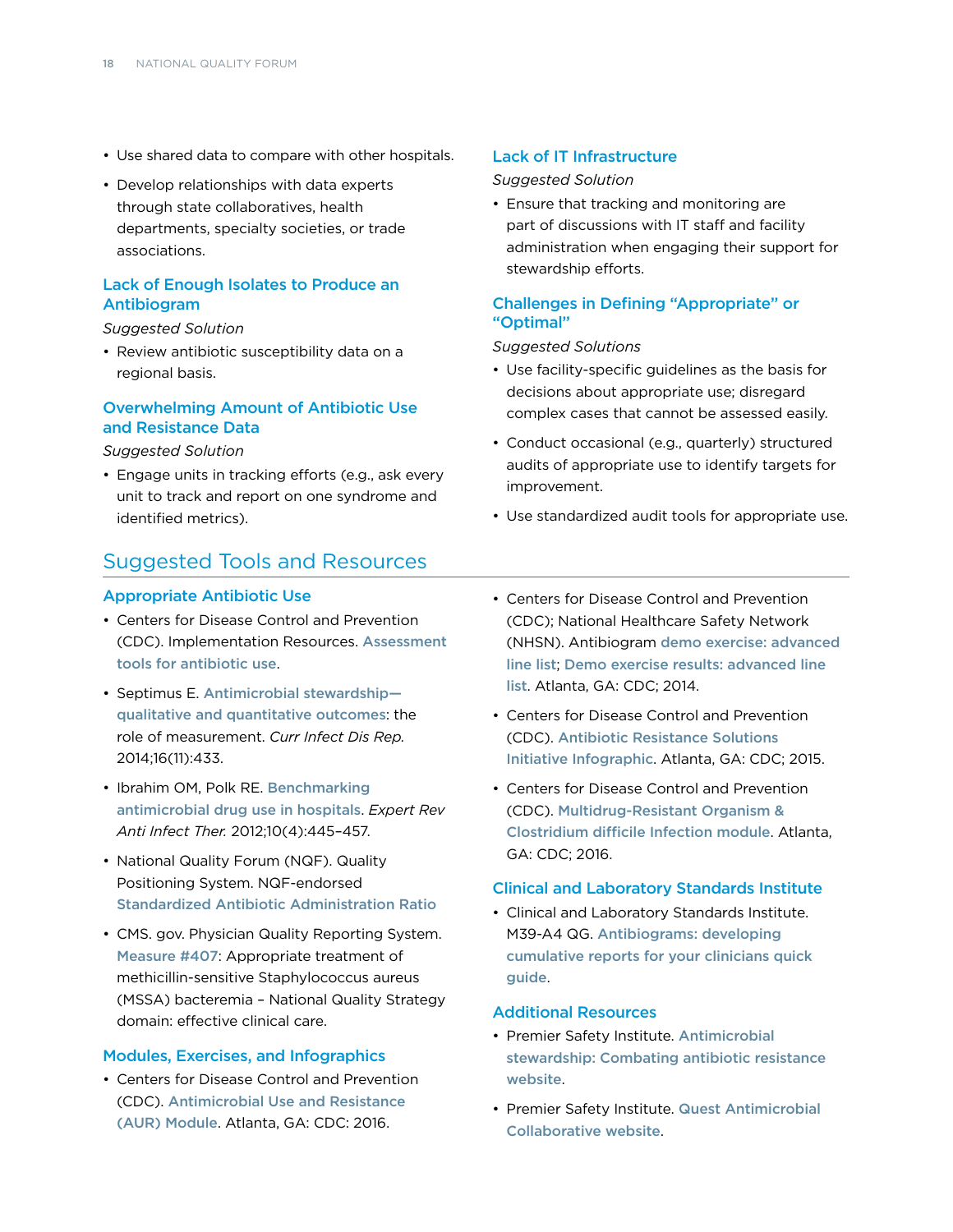## <span id="page-20-1"></span><span id="page-20-0"></span>Core Element 6: Reporting Information on Improving Antibiotic Use and Resistance

Regular reporting of information on antibiotic use and resistance to physicians, nurses, and relevant staff serves as a key element of a successful antibiotic stewardship program.

• The antibiotic stewardship program (ASP) team regularly shares facility-specific antibiotic use and outcomes results with all healthcare providers, hospital leadership, and other key stakeholders (e.g., infection prevention and quality improvement committees).

## Examples of Implementation

#### **Basic**

- Prepare regular reports on the measures being tracked related to antibiotic use.
- Include ASP report as a standing report to key stakeholders within the facility, e.g., pharmacy and therapeutics, patient safety/quality, medical staff committees, and the hospital board.
- Report to medical staff committee and health system board.
- Hold quarterly staff meetings with physicians, with a permanent place on the agenda to share ASP data.
- Post data on physician shared webpage and distribute through emails.
- Ensure ASP reports are available to leadership, staff, and patients.
- Prepare unit-specific reports

to disseminate to individual hospital locations.

- Consider reports that might be relevant to specific provider groups (e.g., surgical prophylaxis data for surgeons, treatment of community acquired pneumonia, and urinary tract infections and skin infections for hospitalists).
- Report data to the C-suite at regular intervals, along with actionable items.

#### Intermediate

- Include updates on progress towards meeting all hospital goals for antibiotic stewardship and recommendations for future improvement in reports.
- Reports should include information on overall antibiotic use and trends, interventions accepted and actions taken, and measures of appropriate use and outcome measures such as *C. difficile* infection rates and resistance.
- Include concrete recommendations for improvement in reports.
- Encourage early adoption of reporting into NHSN AU Module to receive SAAR reports.
- Include antibiotic susceptibility and use topics in newsletters.
- Present "what we are doing and why we need stewardship" to the governing board.
- Post unit-specific data in visible places to engage unit staff in stewardship.

#### Advanced

- Distribute provider-level information on antibiotic use and suggestions for improvement at the prescriber level, if possible.
- Implement a real-time facilityspecific dashboard for ASP metrics available for all staff to view.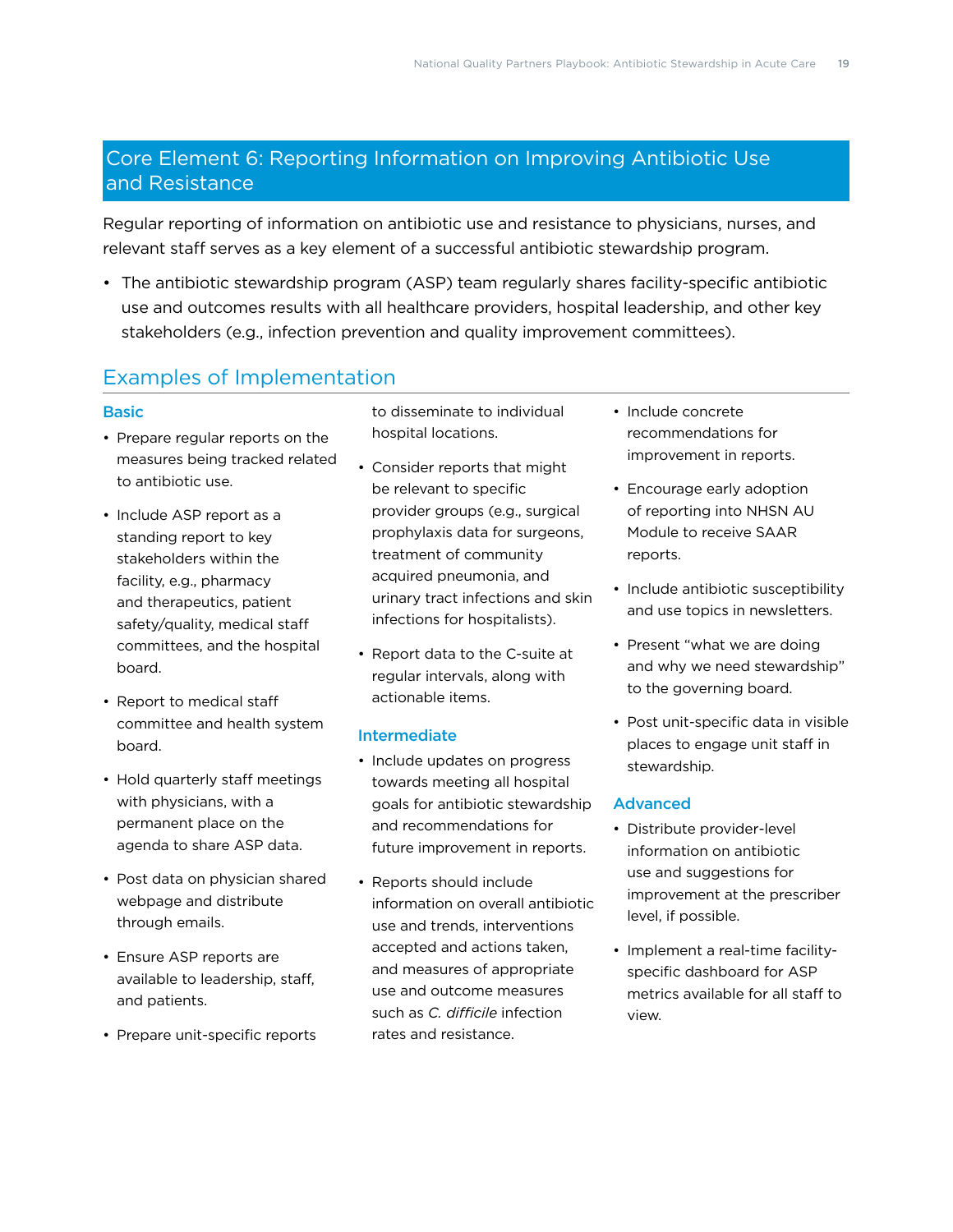## Potential Barriers and Suggested Solutions

#### Lack of Trust of Data and Results

#### *Suggested Solutions*

- Ensure that the people interpreting data and preparing reports have appropriate expertise, and use risk adjustment if available.
- Highlight results of successful improvement strategies.
- Have peers share the reports with specific departments (e.g., hospitalists with the hospitalist group).

#### Lack of Consistent Reporting

#### *Suggested Solution*

• Establish clear expectations for frequency of reporting.

#### Reporting Perceived as Punitive

#### *Suggested Solutions*

- Use measures and stories that resonate with clinicians and patients.
- Focus reports to providers on actionable information (e.g., compliance with treatment recommendations and performance of time-outs).
- Frame reports with language that is

## Suggested Tools and Resources

#### Data Reporting

• Centers for Disease Control and Prevention (CDC). Implementation resources. [Assessment](http://www.cdc.gov/getsmart/healthcare/implementation.html)  [tools for antibiotic use](http://www.cdc.gov/getsmart/healthcare/implementation.html).

nonthreatening and that emphasizes opportunities for learning and mentoring.

#### Timeliness of Reports and Antibiogram

#### *Suggested Solution*

• Tie reporting to syndrome-specific reports (e.g., provide community-acquired pneumonia in winter).

#### Lack of Expertise in Analyzing Data and Developing Good Reporting Structure

*Suggested Solution*

• Seek expertise from other groups with experience in generating hospital quality data reports (e.g., quality/patient safety department, infection control, health departments, and regional quality improvement collaboratives).

#### Overwhelming Volume of Data

#### *Suggested Solutions*

- Target only top infection priorities for the institution at first and expand to other initiatives later.
- Identify three metrics that can be understood easily by your team and hospital.
- Focus on one or two outcomes at a time.
- Septimus E. [Antimicrobial stewardship](http://dx.doi.org/10.1007/s11908-014-0433-x) [qualitative and quantitative outcomes: The](http://dx.doi.org/10.1007/s11908-014-0433-x)  [Role of Measurement](http://dx.doi.org/10.1007/s11908-014-0433-x). *Curr Infect Dis Rep.*  2014;16(11):433.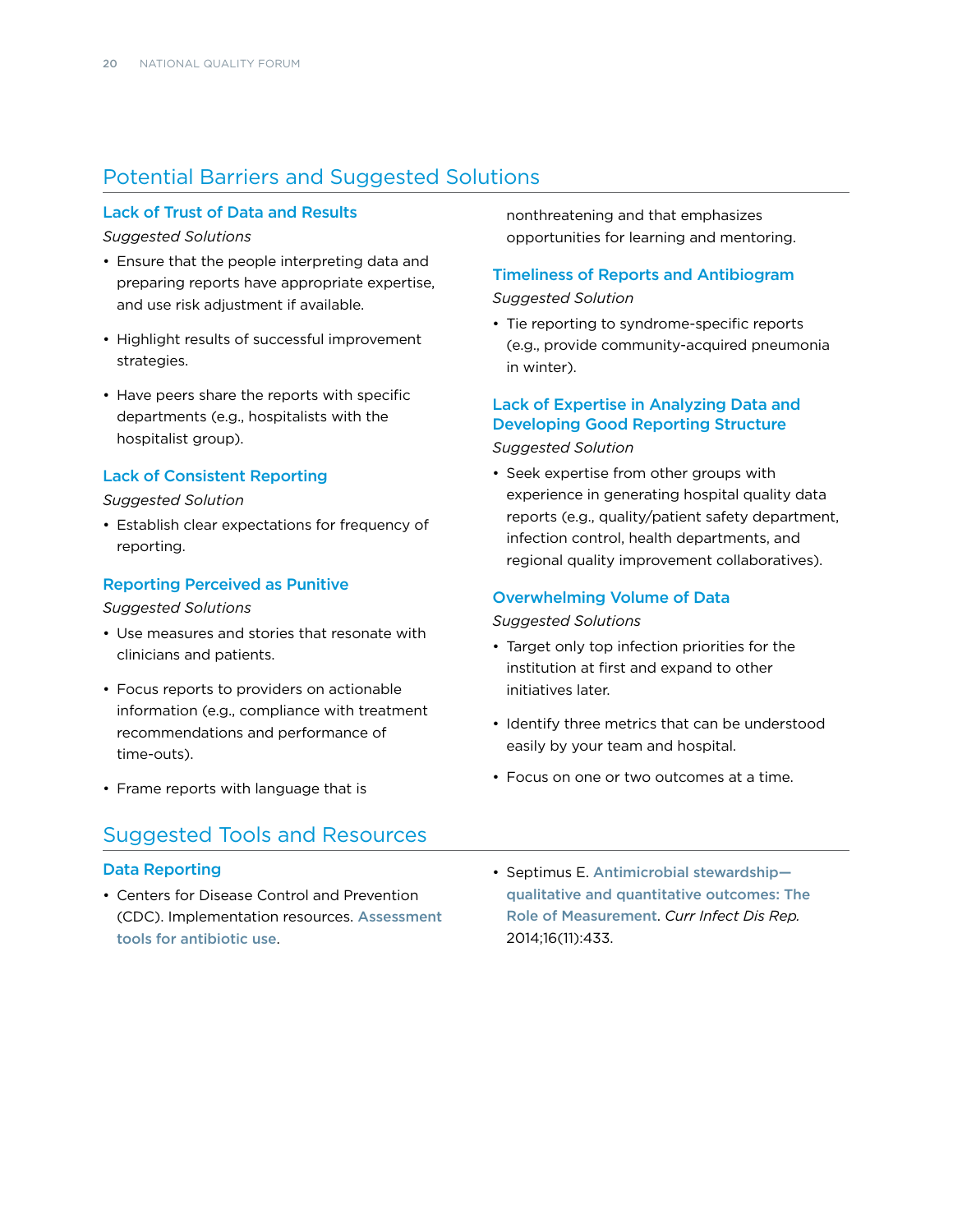## <span id="page-22-1"></span><span id="page-22-0"></span>Core Element 7: Education of Clinicians and Patients and Families

Education about causes and trends of antibiotic resistance and guidance on approaches to promote optimal prescribing are key to an effective antibiotic stewardship program. Regardless of discipline, ongoing training opportunities should be available to physicians, pharmacists, and nurses. Hospitals and medical staff should also engage and provide education to patients and families.

• Education is provided on a regular basis to all staff as well as patients and families; education is targeted where appropriate.

### Examples of Implementation

#### **Basic**

- Integrate regular (e.g., monthly or at least quarterly) updates on antibiotic stewardship and resistance into communications tools (e.g., blogs, website, intranet, and employee newsletters).
- Highlight system goals for antibiotic stewardship in educational programs and materials.
- Integrate patient stories and/ or narratives from doctors who altered prescribing habits after a patient suffered an adverse event.

#### Intermediate

- Present antibiotic use and resistance data in grand rounds.
- Provide targeted in-person

or web-based educational presentations and messages to key provider groups at least annually (e.g., staff meetings for sections, and surgical morbidity and mortality conferences).

- Develop clear, concise educational messages that include concrete suggestions for actions to improve use.
- Educate prescribers on antibiotic resistance data and interpretation of micro data.
- Establish a collaborative that has coaching goals for hospitals and expert webinar presentations.

#### Advanced

• Participate in national stewardship efforts to raise awareness with employees and patients.

- Focus educational content on quality and safety, rather than cost savings.
- Include information on antibiotic stewardship and resistance in required annual provider educational programs.
- Include information on antibiotics in patient education materials.
- Establish antibiotic stewardship curriculum in medical education and training.
- Incorporate antibiotic stewardship elements into orientation for new medical staff.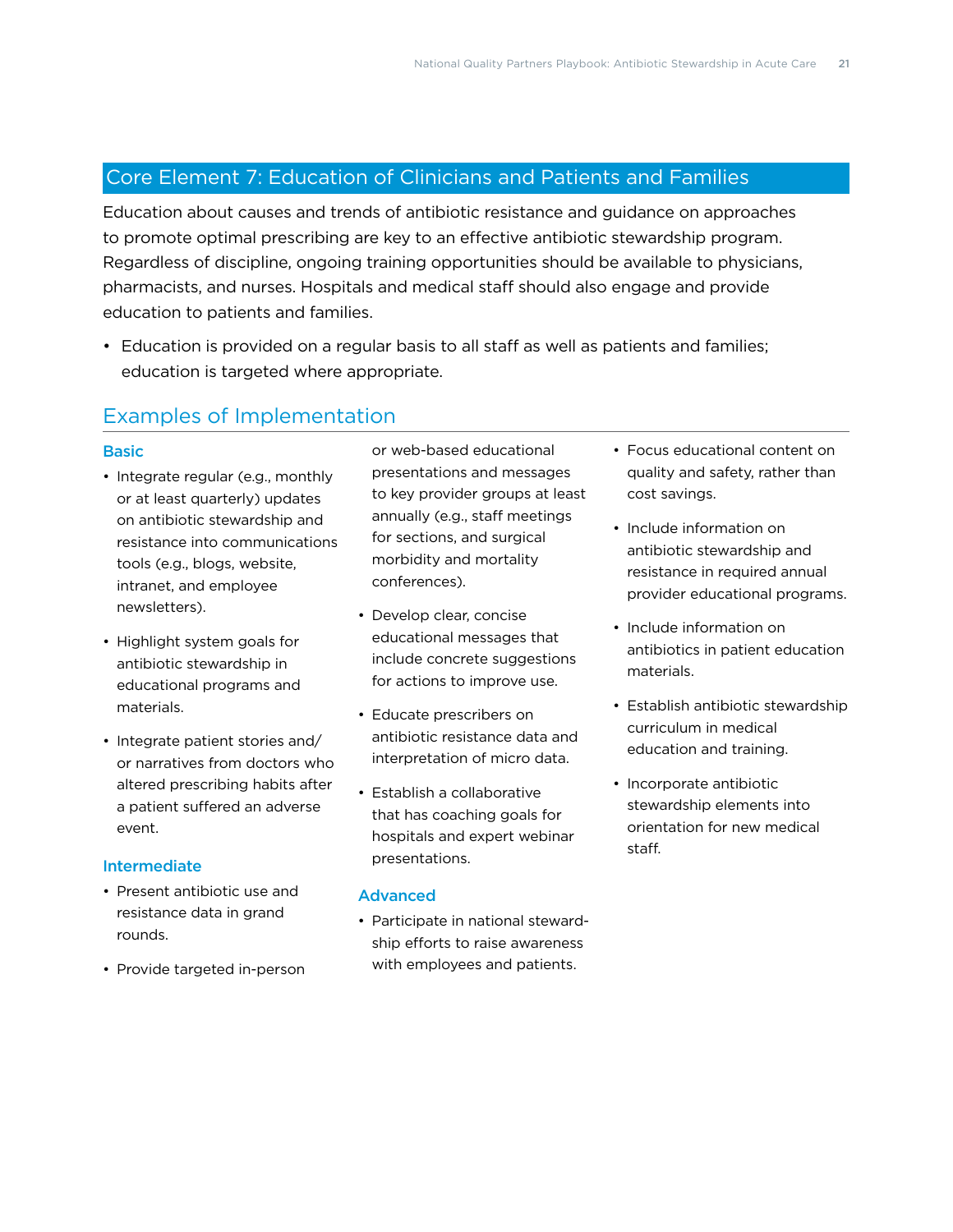## Potential Barriers and Suggested Solutions

#### Education Prioritized Lower Because of Time Constraints

*Suggested Solutions*

- Train stewardship champions from multiple disciplines to lead formal and informal education activities.
- Require clinical education based on current knowledge and experience for all prescribers, with multiple offerings to fit different schedules.

#### Overwhelming Body of Educational Materials on AS

#### *Suggested Solution*

• Synthesize materials for staff (e.g., newsletters, posters, and memos); links to resources are overwhelming.

#### Data Not Well-Received, Poorly Engaged Audience

*Suggested Solutions*

- Consider using specific case studies to engage providers (e.g., review a case of *C. difficile* from last month).
- Add patient narratives to case review where possible.
- Engage patient advocates who have been directly affected by *C. difficile* antibiotic resistance, especially for forums like grand rounds.

#### Challenging to Measure Effectiveness to Justify Resources

*Suggested Solution*

• Measure response through post-tests or other knowledge assessment metrics and supply provider-specific feedback.

### Suggested Tools and Resources

#### General Education

• Centers for Disease Control and Prevention (CDC). [Get smart about antibiotics week](http://www.cdc.gov/getsmart/week/)  [website](http://www.cdc.gov/getsmart/week/).

#### Clinical Education

• Wake Forest School of Medicine. [Get smart](http://www.wakehealth.edu/AS-Curriculum/)  [about antibiotics: an antibiotic stewardship](http://www.wakehealth.edu/AS-Curriculum/)  [curriculum for medical students](http://www.wakehealth.edu/AS-Curriculum/).

#### Patient Education

- Choosing Wisely. [Patient-friendly resources](http://www.choosingwisely.org/patient-resources/).
- Consumer Reports Health. [In depth: antibiotics](http://consumerhealthchoices.org/depth-antibiotics/).
- Choosing Wisely. [Antibiotics: Will They Help](http://consumerhealthchoices.org/wp-content/uploads/2015/02/3AntibioticsTri-Fold_DownloadGenericFINAL.pdf)  [or Hurt You?](http://consumerhealthchoices.org/wp-content/uploads/2015/02/3AntibioticsTri-Fold_DownloadGenericFINAL.pdf) New York, NY: Consumer Reports; 2015.
- Choosing Wisely. [Antibiotics: When you need](http://consumerhealthchoices.org/wp-content/uploads/2014/02/ChoosingWiselyAntibioticsRoundup.pdf)  [them – and when you don't](http://consumerhealthchoices.org/wp-content/uploads/2014/02/ChoosingWiselyAntibioticsRoundup.pdf). New York, NY: Consumer Reports Health; 2014.
- Choosing Wisely. [Antibiotic treatment in the](http://consumerhealthchoices.org/wp-content/uploads/2016/02/ChoosingWiselyAntibioticsHospitalSHEA-ER.pdf)  [hospital: sometimes it can be stopped](http://consumerhealthchoices.org/wp-content/uploads/2016/02/ChoosingWiselyAntibioticsHospitalSHEA-ER.pdf). New York, NY: Consumer Reports Health; 2016.
- The Joint Commission. [Speak up: antibiotics](http://www.jointcommission.org/topics/speakup_antibiotics.aspx)  [know the facts](http://www.jointcommission.org/topics/speakup_antibiotics.aspx) (available in English and Spanish; can be translated into other languages) website.

#### Patient Stories, Speakers, and Other **Resources**

- [Peggy Lillis Foundation](http://peggyfoundation.org/) (*C. difficile* education and advocacy)
- [Patient Voice Institute](http://gopvi.org/)
- [Rory Staunton Foundation](https://rorystauntonfoundationforsepsis.org/) (sepsis prevention)
- [Consumer Union Safe Patient Project](http://safepatientproject.org/)
- [Fecal Transplant Foundation](http://thefecaltransplantfoundation.org/)
- [Quinolone Vigilance Foundation](http://www.saferpills.org/)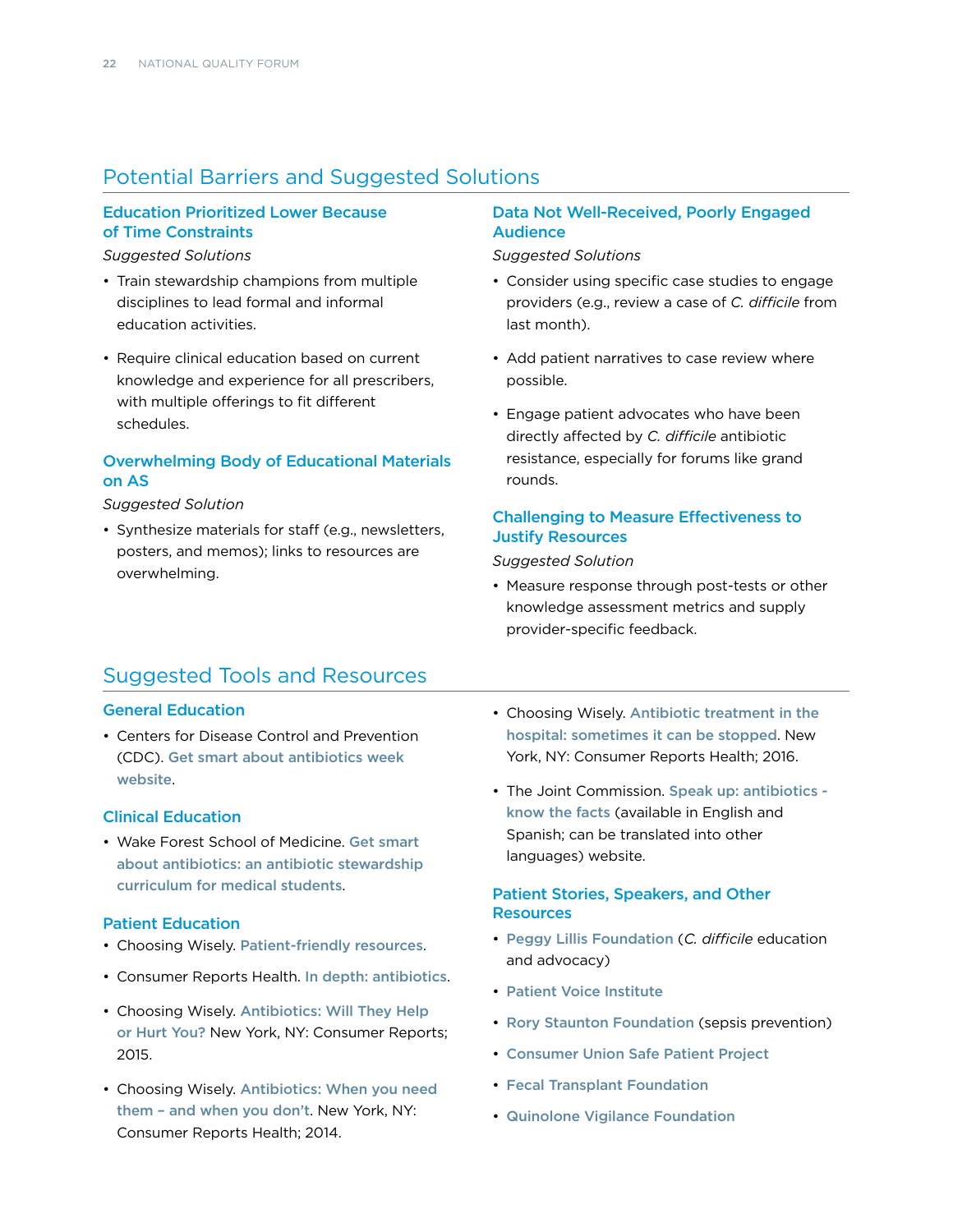## <span id="page-24-0"></span>MEASUREMENT APPROACHES

Performance measurement is an important aspect of any quality improvement program, and the above descriptions of Core Elements 5 and 6— Tracking and Reporting, respectively—address measurement. This section of the *Playbook* dives deeper into measurement approaches encouraged by stewardship experts. Currently, only one NQF-endorsed performance measure addresses specific aspects of stewardship; however, other measures may be helpful in addressing the *Core Elements*. Additionally, there is ongoing work to develop meaningful measures to assess and monitor antibiotic utilization, antibiotic resistance, patient outcomes, and the quality of stewardship programs.

## NHSN Antimicrobial Use and Resistance Modules

Through the National Healthcare Safety Network (NHSN), healthcare facilities can now electronically monitor both antibiotic resistance and antibiotic prescribing data to improve physician, pharmacy, and laboratory decisionmaking. This data allows the CDC to provide benchmark antibiotic use and resistance data, which helps healthcare facilities monitor their ASP. Additional information can be found on the CDC website on [surveillance for](http://www.cdc.gov/nhsn/acute-care-hospital/aur/)  [antimicrobial use and antimicrobial resistance](http://www.cdc.gov/nhsn/acute-care-hospital/aur/)  [options](http://www.cdc.gov/nhsn/acute-care-hospital/aur/).

## NQF-Endorsed Measure #2720: NHSN Antimicrobial Utilization

#### Measure Steward: Centers for Disease Control and Prevention

NQF-endorsed measure #2720 was developed by the CDC and complements the CDC's Antimicrobial Use and Resistance Module. This measure permits hospital benchmarking of antibiotic use through the Standardized Antimicrobial Administration Ratio (SAAR). The SAAR is a risk-adjusted measure that compares observed antibiotic use to expected use for a

variety of agent groups and patient locations. The SAAR measure is currently endorsed for quality improvement purposes and is intended to help stewardship programs target their efforts.

Additional details on the [measure specifications](http://www.qualityforum.org/QPS/2720) can be found on the NQF website.

#### Measure Description

NQF measure #2720 assesses antimicrobial use in hospitals based on medication administration data that hospitals collect electronically at the point of care and report via electronic file submissions to the CDC's National Healthcare Safety Network (NHSN). The antimicrobial use data that are in scope for this measure are antibacterial agents administered to adult and pediatric patients in a specified set of ward and intensive care unit locations: medical, medical/surgical, and surgical wards and units. The measure compares antimicrobial use that the hospitals report with antimicrobial use that is predicted on the basis of nationally aggregated data. The measure comprises a set of ratios, Standardized Antimicrobial Administration Ratios (SAARs), each of which summarizes observed-to-predicted antibacterial use for one of 16 antibacterial agentpatient care location combinations. The SAARs are designed to serve as high-value targets or high-level indicators for antimicrobial stewardship programs (ASPs). Outlier SAAR values are intended to prompt analysis of possible overuse, underuse, or inappropriate use of antimicrobials, and inform subsequent actions aimed at improving the quality of antimicrobial prescribing, and affect evaluations of ASP interventions.

#### Numerator Statement

Days of antimicrobial therapy for antibacterial agents administered to adult and pediatric patients in medical, medical/surgical, and surgical wards and medical, medical/surgical, and surgical intensive care units.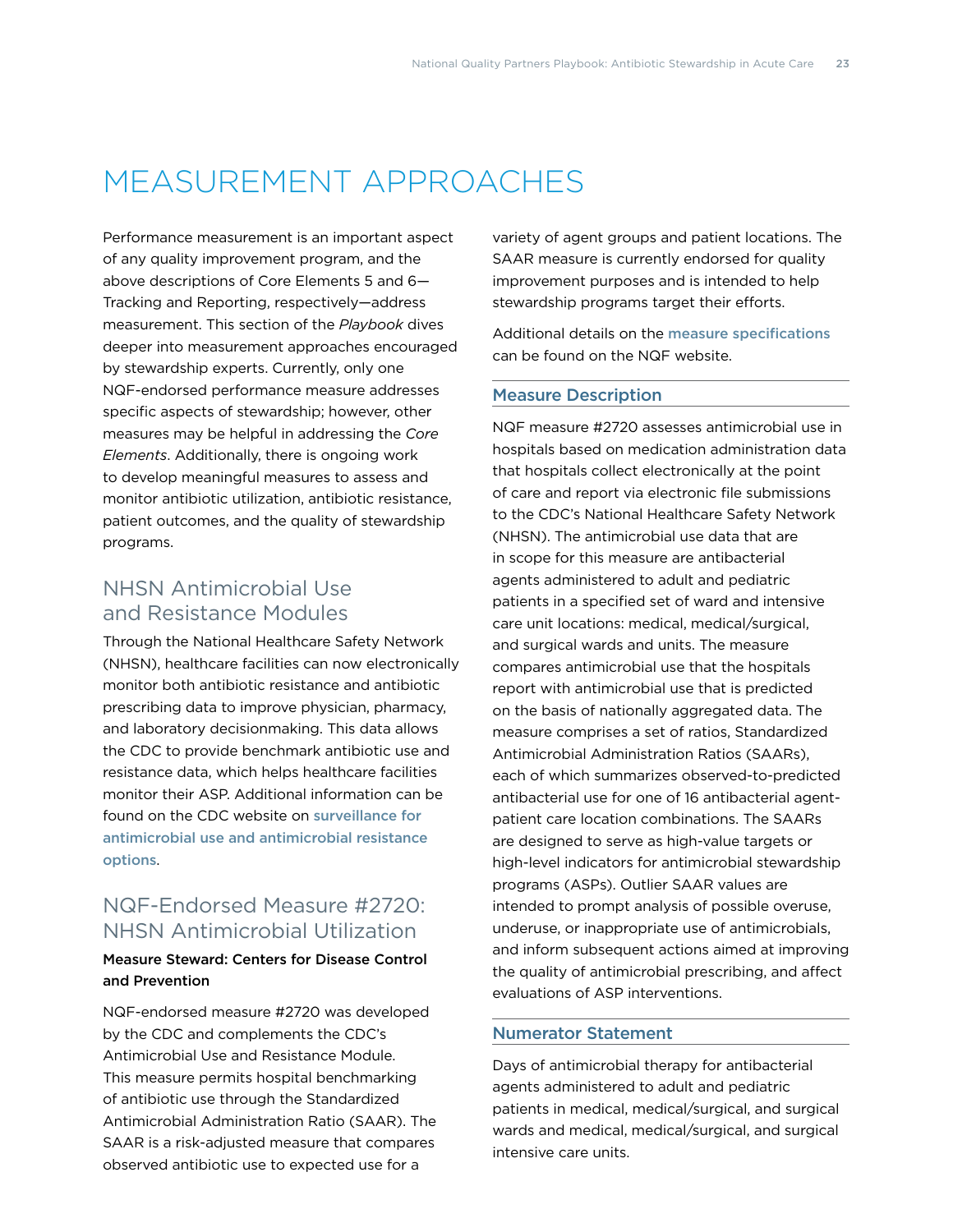#### <span id="page-25-0"></span>Denominator Statement

Days present for each patient care location is defined as the number of patients who were present for any portion of each day of a calendar month for each location. The days of admission, discharge, and transfer to and from locations are included in days present. All days present are summed for each location and month, and the aggregate sums for each location-month

combination comprise the denominator data for the measure.

#### **Exclusions**

Hospital patient care locations other than adult and pediatric medical, medical/surgical, and surgical wards and adult and pediatric medical, medical/surgical, and surgical intensive care units are excluded from this measure currently.

## ESTABLISHING A MEASUREMENT FRAMEWORK FOR YOUR ANTIBIOTIC STEWARDSHIP PROGRAM

In addition to using an NQF-endorsed measure to assess the performance of your facility, use of a variety of measures might be beneficial to identify problem areas, target interventions, and monitor improvement. Table 1 below identifies measures that stewardship programs have used.

| <b>Measurement Area</b> | <b>Measure</b>                                                                                            |
|-------------------------|-----------------------------------------------------------------------------------------------------------|
| Antibiotic consumption  | • Days of therapy (DOT) per 1,000 patient days—overall and for specific agents or<br>groups of agents     |
|                         | • Defined daily dose (DDD) per 1,000 patient days (if DOT not available)                                  |
|                         | • Standardized Antibiotic Administration Ratio*                                                           |
| Process measures        | • Provision of indication with each antibiotic start                                                      |
|                         | • Percentage of cases where therapy is appropriate (especially for serious infections,<br>such as sepsis) |
|                         | • Appropriate Treatment of Methicillin-Sensitive Staphylococcus aureus (MSSA)<br><b>Bacteremia</b>        |
|                         | • Frequency at which de-escalation occurs                                                                 |
|                         | • Timely cessation of antibiotics given for surgical prophylaxis                                          |
|                         | • Antibiotics not prescribed to treat asymptomatic bacteria                                               |
|                         | • Appropriate cultures obtained before starting antibiotics                                               |
|                         | • Adherence to hospital-specific guidelines                                                               |
|                         | • Acceptance of ASP recommendations                                                                       |
|                         | • Frequency of performance of antibiotic time-outs or reviews                                             |
|                         | • Timely administration of appropriate antibiotics in cases of suspected sepsis                           |

#### TABLE 1. SUGGESTED MEASURES FOR ANTIBIOTIC STEWARDSHIP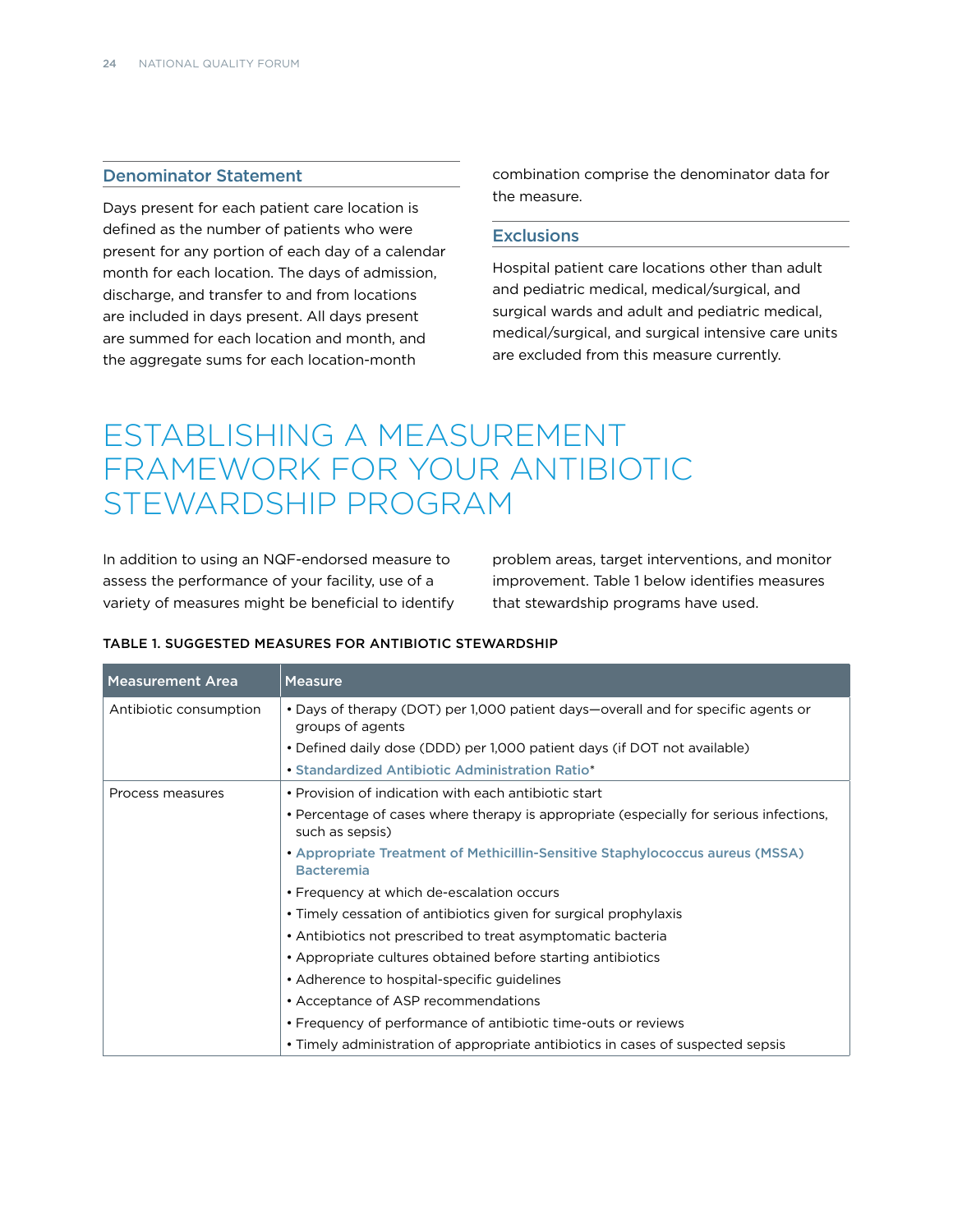<span id="page-26-0"></span>

| Measurement Area | <b>Measure</b>                                                                                                     |
|------------------|--------------------------------------------------------------------------------------------------------------------|
| Outcome measures | • Length of stay                                                                                                   |
|                  | • Cure of infection                                                                                                |
|                  | • Risk-adjusted mortality                                                                                          |
|                  | • Hospital readmissions for select infections                                                                      |
|                  | • Hospital-onset C. difficile infections*                                                                          |
|                  | • Adverse drug reactions (number/percentage/rate)                                                                  |
|                  | • Antimicrobial resistance - focusing on hospital onset cases would most likely best<br>reflect the impact of ASPs |
|                  | • Provider-level measures if available (e.g., treatment of S. aureus and bloodstream<br>infections)                |
| Financial        | • Antibiotic cost per patient day                                                                                  |
|                  | • Antibiotic cost per admission                                                                                    |
|                  | • Total hospital cost per admission                                                                                |

\*NQF-endorsed measure

## ADDITIONAL POTENTIAL STRATEGIES AND FUTURE DIRECTIONS

This section provides an overview of additional potential levers that could be used to improve antibiotic stewardship, including accreditation, public reporting, patient and provider engagement, health information technology, and quality improvement. NQP has worked with key stakeholders to include practical strategies in the *Playbook* for the implementation of antibiotic stewardship programs. Several timely additional potential strategies have emerged to help drive the momentum on antibiotic stewardship.

## Accreditation, Public Reporting, and Payment

In order for antibiotic stewardship programs to achieve sustainability and succeed, they will need leadership and funding support. Regulatory and accreditation standards can help ensure that support. Similarly, public reporting requirements and/or links to payment can help spur antibiotic stewardship efforts. In November 2015, The Joint Commission proposed a new standard for

antimicrobial stewardship for general hospitals and critical-access hospitals. The proposed standard (MM.09.01.01) aims to determine whether facilities have an antimicrobial stewardship program that meets the eight requirements (elements of performance) within the standard. The standard underwent review in late 2015, and comments indicated that the standard was supported by scientific evidence and would improve patient safety.

The Leapfrog Group has added a new [subsection](http://www.leapfroggroup.org/sites/default/files/Files/What)  [on antibiotic stewardship programs](http://www.leapfroggroup.org/sites/default/files/Files/What) to its 2016 Hospital Survey. In order to support national efforts regarding the responsible use of antibiotics in hospitals, Leapfrog will publicly report hospital compliance with the CDC's *Core Elements*. To collect information on hospital adoption of the seven *Core Elements*, Leapfrog will use 12 questions from the CDC's National Healthcare Safety Network (NHSN) Annual Hospital Survey on antibiotic stewardship programs (questions #23- 34 from the [NHSN Annual Hospital Survey\)](http://www.cdc.gov/nhsn/forms/57.103_pshospsurv_blank.pdf).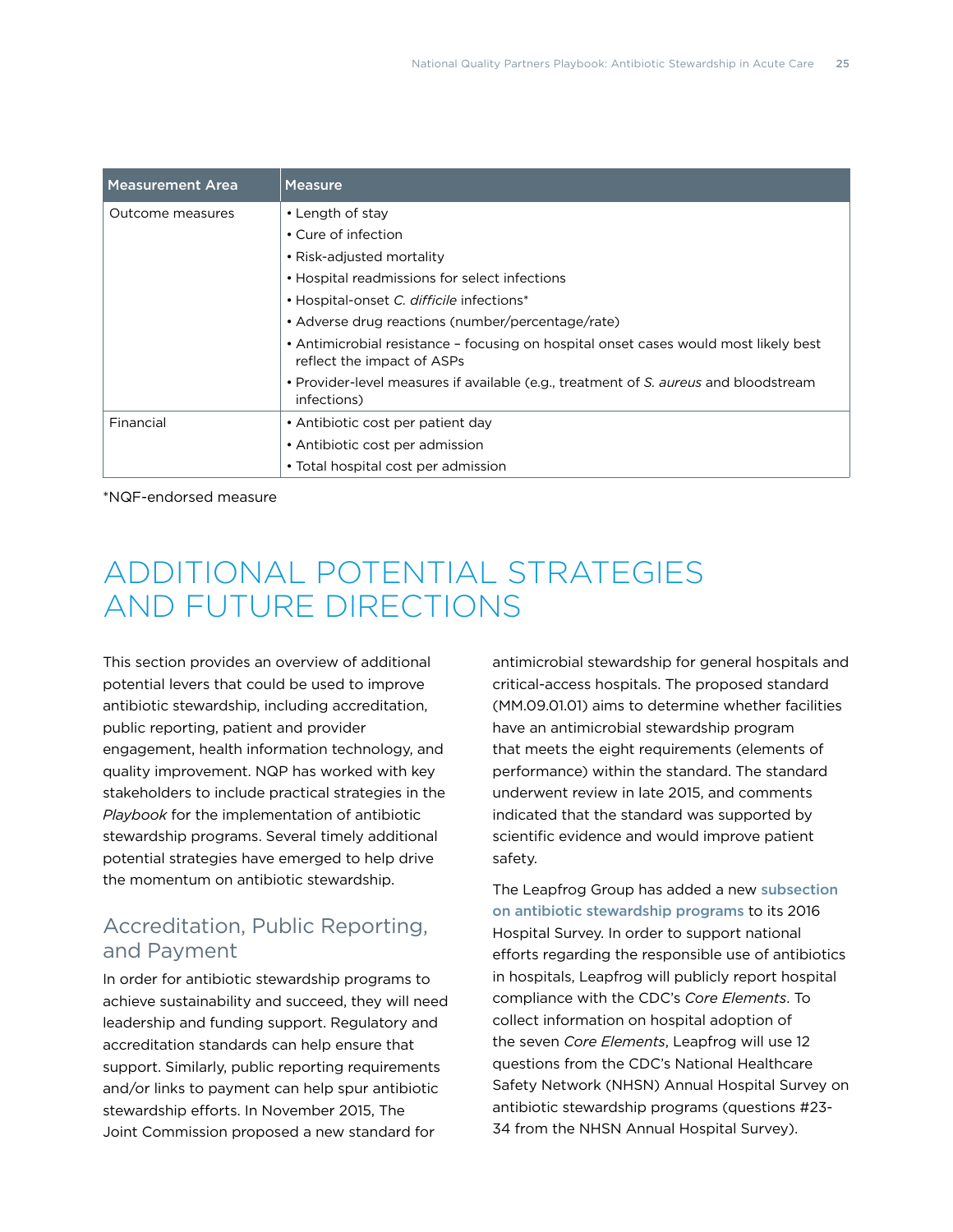<span id="page-27-0"></span>The health insurer, Anthem, has implemented a Quality-In-Sights Hospital Incentive Program (Q-HIP), a national hospital quality- and valuebased payment initiative that rewards hospitals for meeting quality, patient safety, outcomes, and patient satisfaction measures. The Q-HIP measure selection process focuses on national healthcare priorities. The program researches efforts by nationally recognized quality organizations for potential measure criteria and implementation tools for hospitals. A draft measure is then developed for feedback from National Advisory Panel and Q-HIP hospitals, and new measures are introduced into the program. Anthem has developed a measure to assess implementation of the CDC *Core Elements* in participating facilities.

In 2008, the Centers for Medicare & Medicaid Services (CMS) implemented nonpayment for [treatment of some hospital-acquired infections](https://www.cms.gov/mmrr/Downloads/MMRR2013_003_03_a08.pdf) and found that the Medicare policy was associated with a decline in the rate of hospital-acquired vascular catheter-associated infections and catheter-associated urinary tract infections. CMS also has the Surveyor Hospital Patient Safety Initiative (PSI) [Hospital Infection Control](https://www.cms.gov/Medicare/Provider-Enrollment-and-Certification/SurveyCertificationGenInfo/Downloads/Survey-and-Cert-Letter-15-12-Attachment-1.pdf)  [Worksheet](https://www.cms.gov/Medicare/Provider-Enrollment-and-Certification/SurveyCertificationGenInfo/Downloads/Survey-and-Cert-Letter-15-12-Attachment-1.pdf), a risk evaluation tool.

In addition, CMS is inviting the public to comment [on a proposed rule](https://federalregister.gov/a/2016-09120) to include hospitals' antibiotic prescribing data to the CMS Hospital Inpatient Quality Reporting (IQR) Program. Hospitals would send their information to CMS through CDC's National Healthcare Safety Network (NHSN) Antimicrobial Use module. Hospitals would then be able to compare their antibiotic prescribing to national benchmarks and evaluate and improve antimicrobial prescribing as needed.

CMS has also included electronic reporting of antimicrobial use (AU) and antimicrobial resistance (AR) data to CDC's National Healthcare Safety Network (NHSN) Antibiotic Use and Resistance (AUR) module as part of [Meaningful Use](http://www.cdc.gov/ehrmeaningfuluse/) Stage 3, which would provide an incentive for hospitals and vendors.

## Patient and Provider Education and Engagement

Consumer engagement and patient education play an important role in achieving appropriate antibiotic use. Including the patient perspective in antibiotic stewardship programs and educating patients and caregivers will enable patients to be effective partners in stewardship efforts and improve health literacy. For example, resources in provider practice settings to educate patients to ask questions about antibiotic prescribing are helpful.

Choosing Wisely, an initiative of the American Board of Internal Medicine (ABIM) Foundation, helps physicians and patients engage in conversations about the overuse of tests and procedures and supports physician efforts to help patients make smart and effective care choices. Several [recommendations](http://consumerhealthchoices.org/wp-content/uploads/2016/02/ChoosingWiselyAntibioticsHospitalSHEA-ER.pdf), such as those from The Society for Healthcare Epidemiology of America, address antibiotic stewardship. ABIM has partnered with Consumer Reports to create [patient-friendly materials](http://consumerhealthchoices.org/depth-antibiotics/) on antibiotic stewardship that translate the recommendations into plain language for consumers. Organizations could also consider working with websites that have patient resources, such as WebMD and Medscape, to provide information on antibiotic prescribing and adverse effects.

Providers of continuing medical education can increase the availability of programs focused on antibiotic stewardship for physicians, nurses, pharmacists, and facility leadership and also include nonphysician prescribers as an audience. Medical and pharmacy schools can incorporate antibiotic stewardship into their curricula throughout postgraduate training to begin preparing and engaging tomorrow's leaders. ASP training should include infectious diseases fellows and pharmacy residents. Increased funding for specialty training would assist these efforts.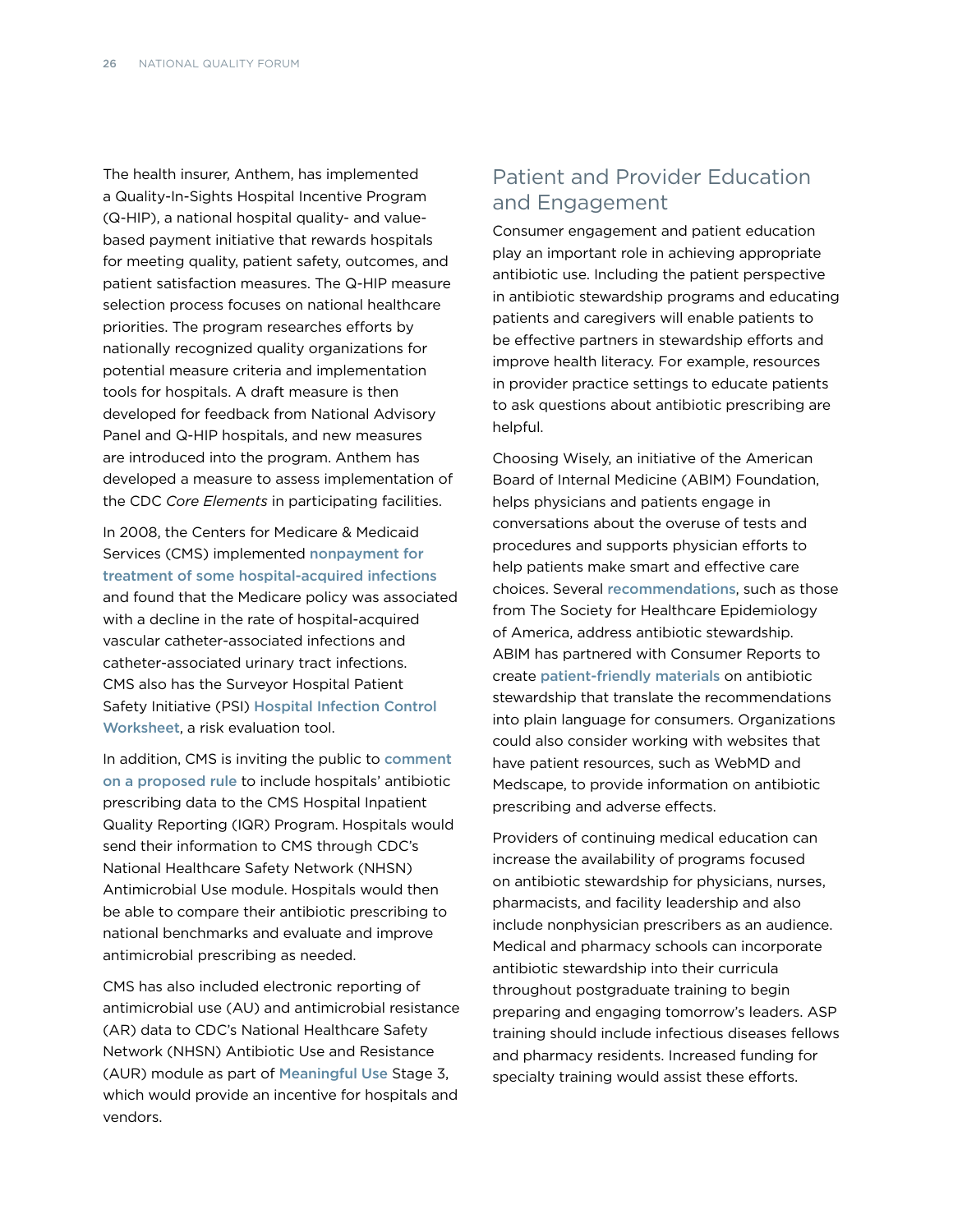### <span id="page-28-0"></span>Health Information Technology

Hospital information technology systems are incorporating more features that will help with antibiotic stewardship. For example, some electronic health record (EHR) systems now include the capability to report data directly through the CDC's National Healthcare Safety Network (NHSN) Antibiotic Use option. In the future, health IT companies could work to include more surveillance and decision support features to help optimize antibiotic prescribing.

### Quality Improvement

Specialty societies and trade associations should continue to develop certification programs in antibiotic stewardship and offer affordable access to content as member benefits, particularly to smaller facilities. In addition, these organizations can provide subject matter experts to serve as a resource on a rotational basis, particularly infectious diseases physicians and pharmacists. Hospitals can also form regional collaboratives to provide guidance, education, and clinical support. Patient organizations can engage groups in quality improvement efforts for ASP. Federal agencies, including the Agency for Healthcare Research and Quality, the Centers for Disease Control and Prevention, and the National Institutes of Health, can conduct further research to build evidence to support stewardship programs and interventions, and to develop improved methods for conducting stewardship and for promoting the implementation of stewardship programs.

### Looking to the Future

Investment in antibiotic stewardship programs has been demonstrated to improve patient outcomes, reduce antibiotic resistance, and save lives as well as reduce healthcare costs. This *Playbook* seeks to provide a range of practical strategies to guide implementation of antibiotic stewardship programs. However, many additional areas remain for future consideration. State and local health departments could serve as a valuable resource to support antibiotic stewardship efforts. Public health can coordinate stewardship across the continuum of care in communities or regions[.16](#page-29-15)

While the *Playbook* has recommended investment in salary support for antibiotic stewardship program leaders, guidelines on specifics need to come from experts. Provider-level quality measures as well as a comprehensive understanding of situations where antibiotics are commonly misprescribed can support ASP efforts. Further, antibiotic drug discovery and development, rapid diagnostics, and surveillance are very significant issues for further work.

As the focus of the *Playbook* is on acute care, it does not address guidance for antibiotic stewardship in other settings. Improved antibiotic use and efforts like the ones outlined in the *Playbook* are also needed in outpatient and longterm care settings. A comprehensive, long-range strategy for antibiotic stewardship should extend beyond the acute-care hospital setting to the full continuum of care.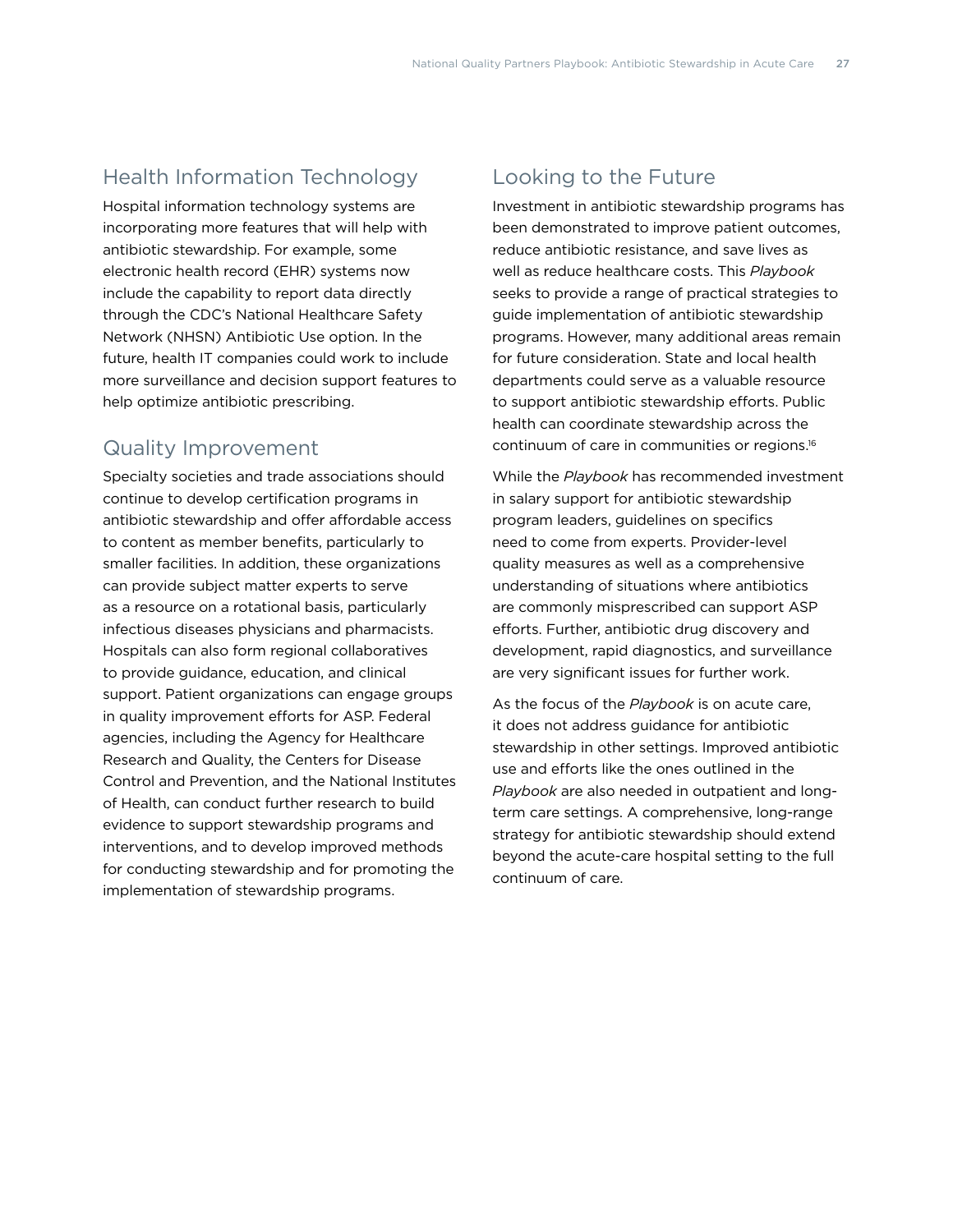### **ENDNOTES**

<span id="page-29-0"></span>1 Centers for Disease Control and Prevention (CDC). Get smart for healthcare website. [http://www.cdc.gov/](http://www.cdc.gov/getsmart/healthcare/) [getsmart/healthcare/](http://www.cdc.gov/getsmart/healthcare/). Last accessed April 2016.

<span id="page-29-1"></span>2 CDC. *Get Smart for Healthcare. Know When Antibiotics Work. Introductory slide set*. Atlanta, GA: CDC; 2015. Available at [http://www.cdc.gov/getsmart/health](http://www.cdc.gov/getsmart/healthcare/pdfs/getsmart-healthcare.pdf)[care/pdfs/getsmart-healthcare.pdf.](http://www.cdc.gov/getsmart/healthcare/pdfs/getsmart-healthcare.pdf) Last accessed April 2016.

<span id="page-29-2"></span>3 CDC. *Antibiotic Resistance Threats in the United States*. Atlanta, GA: CDC; 2013. Available at [http://](http://www.cdc.gov/drugresistance/threat-report-2013/) [www.cdc.gov/drugresistance/threat-report-2013/.](http://www.cdc.gov/drugresistance/threat-report-2013/) Last accessed April 2016.

<span id="page-29-3"></span>4 IMS Health. *Avoidable Costs in U.S. Healthcare.* Danbury, CT: IMS Health; 2013.

<span id="page-29-4"></span>5 Executive Order No. 13676. Combating Antibiotic-Resistant Bacteria. *Fed Regist*. 2014; 184(79):56931-56935.

<span id="page-29-5"></span>6 Davey P, Brown E, Charani E, et al. Interventions to improve antibiotic prescribing practices for hospital inpatients. *Cochrane Database Syst Rev*. 2013;4:CD003543.

<span id="page-29-6"></span>7 Malani AN, Richards PG, Kapila S, et al. Clinical and economic outcomes from a community hospital's antimicrobial stewardship program. *Am J Infect Control*. 2013;41(2):145-148.

<span id="page-29-7"></span>8 Bishop J, Parry MF, Hall T. Decreasing Clostridium difficile infections in surgery: impact of a practice bundle incorporating a resident rounding protocol. *Conn Med*. 2013;77(2):69-75.

<span id="page-29-8"></span>9 Leung V, Gill S, Sauve J, et al. Growing a "positive culture" of antimicrobial stewardship in a community hospital. *Can J Hosp Pharm*. 2011;64(5):314-320.

<span id="page-29-9"></span>10 Valiquette L, Cossette B, Garant MP, et al. Impact of a reduction in the use of high-risk antibiotics on the course of an epidemic of Clostridium difficile-associated disease caused by the hypervirulent NAP1/027 strain. *Clin Infect Dis*. 2007;45(Suppl 2):S112-S121.

<span id="page-29-10"></span>11 DiazGranados CA. Prospective audit for antimicrobial stewardship in intensive care: impact on resistance and clinical outcomes. *Am J Infect Control*. 2012;40(6):526-529.

<span id="page-29-11"></span>12 Elligsen M, Walker SA, Pinto R, et al. Audit and feedback to reduce broad-spectrum antibiotic use among intensive care unit patients: a controlled interrupted time series analysis. *Infect Control Hosp Epidemiol*. 2012;33(4):354-361.

<span id="page-29-12"></span>13 CDC. *Core Elements of Hospital Antibiotic Stewardship Programs*. Atlanta, GA: CDC; 2014.

<span id="page-29-13"></span>14 CDC. *Core Elements of Hospital Antibiotic Stewardship Programs*. Atlanta, GA: CDC; 2014.

<span id="page-29-14"></span>15 Pollock LA, Srinivasan A. Core elements of antibiotic stewardship programs from the Centers for Disease Control and Prevention. *Clin Infect Dis*. 2014;59(Suppl 3) S97-S100. Available at [http://cid.oxfordjournals.org/](http://cid.oxfordjournals.org/content/59/suppl_3/S97.full.pdf) [content/59/suppl\\_3/S97.full.pdf.](http://cid.oxfordjournals.org/content/59/suppl_3/S97.full.pdf) Last accessed April 2016.

<span id="page-29-15"></span>16 Slayton RB, Toth D, Lee BY, et al. Vital signs: estimated effects of a coordinated approach for action to reduce antibiotic-resistant infections in health care facilities — United States. *MMWR Morb Mortal Wkly Rep*. 2015;64(30):826-831. Available at [http://www.cdc.](http://www.cdc.gov/mmwr/preview/mmwrhtml/mm6430a4.htm) [gov/mmwr/preview/mmwrhtml/mm6430a4.htm](http://www.cdc.gov/mmwr/preview/mmwrhtml/mm6430a4.htm). Last accessed April 2016.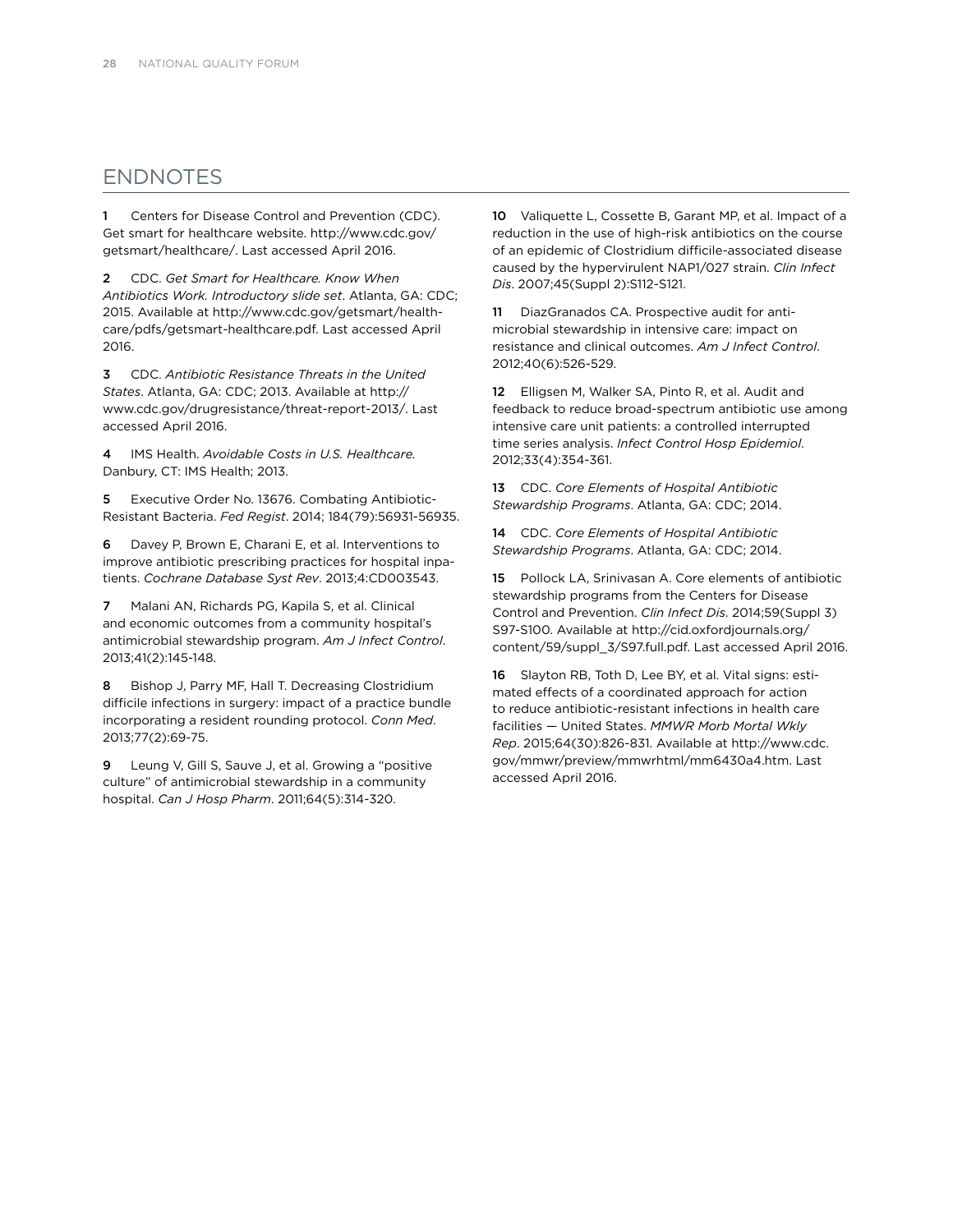## <span id="page-30-0"></span>APPENDIX: URL LINKS TO RESOURCES

## Core Element 1: Leadership Commitment

| <b>Link Description</b>                                                                                  | <b>Address</b>                                                                                                                                         |
|----------------------------------------------------------------------------------------------------------|--------------------------------------------------------------------------------------------------------------------------------------------------------|
| Antimicrobial Management Program Gap Analysis<br>Checklist                                               | http://www.cdc.gov/getsmart/healthcare/improve-<br>efforts/resources/pdf/AMP-GapAnalysisChecklist.pdf                                                  |
| Current Evidence on Hospital Antimicrobial<br><b>Stewardship Objectives</b>                              | http://dx.doi.org/10.1016/S1473-3099(16)00065-7                                                                                                        |
| Greater New York Hospital Association/United Hospital<br>Fund Antimicrobial Stewardship Toolkit          | http://www.gnyha.org/whatwedo/<br>quality-patient-safety/infection-control-prevention                                                                  |
| Anthem Quality-In-Sights®: Hospital Incentive Program<br>(Q-HIP)                                         | https://www.anthem.com/provider/noapplication/f0/<br>s0/t0/pw_b154968.pdf?refer=ahpprovider&state=nh                                                   |
| Making the Business Case for ASP                                                                         | http://www.shea-online.org/images/priority-topics/<br>Business_Case_for_ASP.pdf                                                                        |
| CDC Get Smart About Antibiotics: Save Money With<br>Antibiotic Stewardship Fact Sheet                    | http://www.cdc.gov/getsmart/week/downloads/gsw-<br>factsheet-cost.pdf                                                                                  |
| Antimicrobial Stewardship - A Value-Driven Means to<br><b>Improved Patient Outcomes and Reduce Costs</b> | https://www.hfma.org/Content.aspx?id=46774                                                                                                             |
| A virtual ID Specialist: Antimicrobial stewardship via<br>telemedicine                                   | http://www.beckershospitalreview.com/healthcare-<br>information-technology/a-virtual-id-specialist-<br>antimicrobial-stewardship-via-telemedicine.html |
| CDC Core Elements of Hospital Antibiotic Stewardship<br>Programs                                         | http://www.cdc.gov/getsmart/healthcare/pdfs/core-<br>elements.pdf                                                                                      |
| National Strategy for Combating Antibiotic-Resistant<br>Bacteria                                         | https://www.whitehouse.gov/sites/default/files/docs/<br>carb_national_strategy.pdf                                                                     |
| National Action Plan for Combating Antibiotic-<br>Resistant Bacteria                                     | https://www.whitehouse.gov/sites/default/files/docs/<br>national_action_plan_for_combating_antibotic-<br>resistant_bacteria.pdf                        |
| CDC Get Smart for Healthcare: Overview and Evidence<br>to Support Stewardship                            | http://www.cdc.gov/getsmart/healthcare/evidence.html                                                                                                   |
| New Societal Approaches to Empowering Antibiotic<br>Stewardship: JAMA                                    | http://dx.doi.org/doi:10.1001/jama.2016.1346                                                                                                           |
| American Hospital Association Appropriate Use of<br><b>Medical Resources</b>                             | http://www.ahaphysicianforum.org/resources/<br>appropriate-use/antimicrobial/ASP-Toolkit-v3.pdf                                                        |
| Antimicrobial Stewardship Toolkit                                                                        |                                                                                                                                                        |
| The Society for Healthcare Epidemiology of America                                                       | http://www.shea-online.org/priority-                                                                                                                   |
| Implementation Tools and Resources                                                                       | topics/antimicrobial-stewardship/<br>implementation-tools-resources                                                                                    |
| Joint Commission Resources                                                                               | http://www.jcrinc.com/                                                                                                                                 |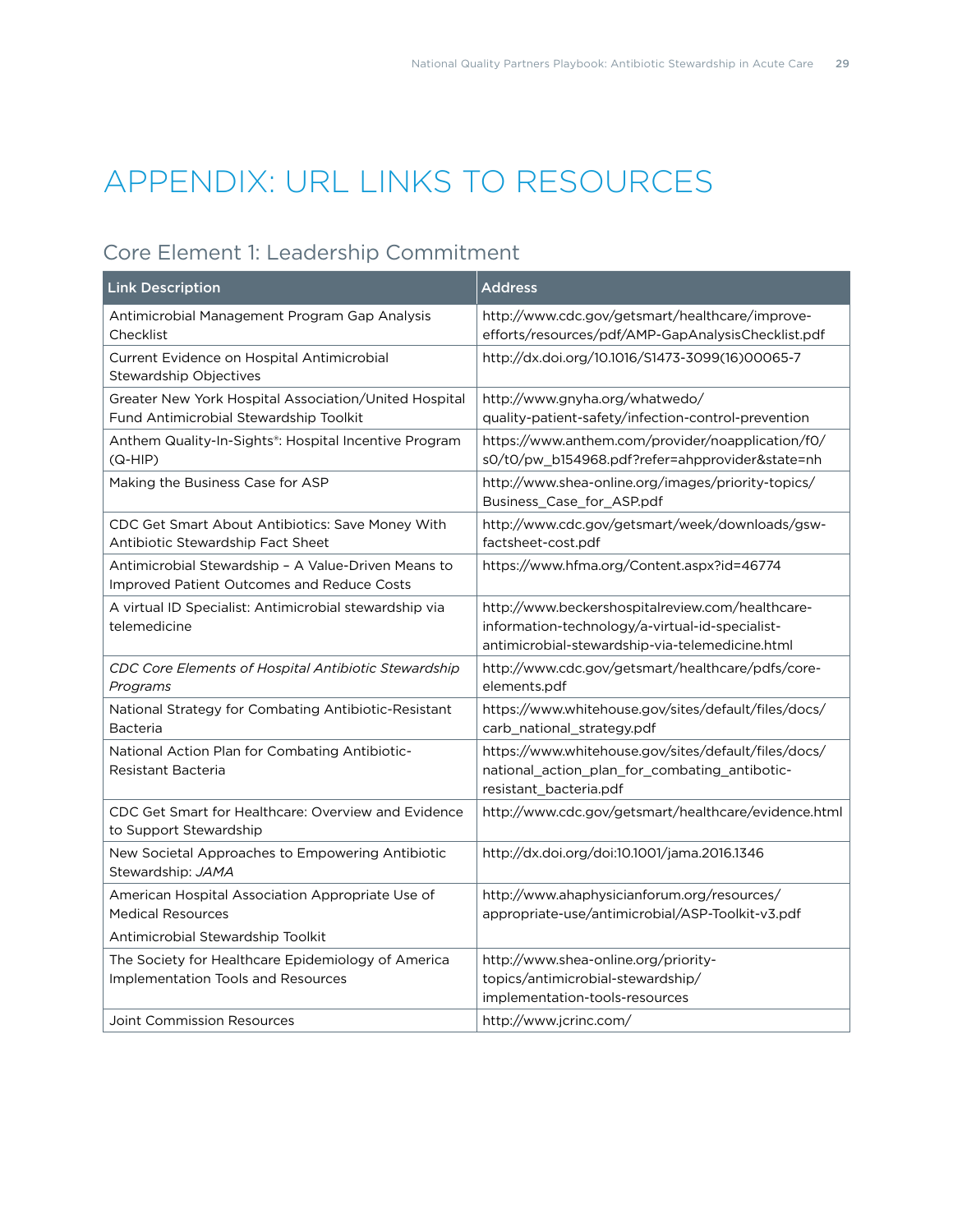## Core Element 2: Accountability

| <b>Link Description</b>                                                                                                                                                                                                         | <b>Address</b>                                                                                                                                     |
|---------------------------------------------------------------------------------------------------------------------------------------------------------------------------------------------------------------------------------|----------------------------------------------------------------------------------------------------------------------------------------------------|
| Implementing an Antibiotic Stewardship Program:<br>Guidelines by the Infectious Diseases Society of<br>America and the Society for Healthcare Epidemiology<br>of America.                                                       | http://dx.doi.org/ 10.1093/cid/ciw118                                                                                                              |
| The Infectious Diseases Society of America Practice<br>Guidelines                                                                                                                                                               | http://www.idsociety.org/IDSA_Practice_Guidelines/                                                                                                 |
| The Society for Healthcare Epidemiology of America<br>Guidelines and Expert Guidance Documents                                                                                                                                  | http://www.shea-online.org/GuidelinesResources/<br>Guidelines.aspx                                                                                 |
| Policy Statement on Antimicrobial Stewardship by<br>the Society for Healthcare Epidemiology of America<br>(SHEA), the Infectious Diseases Society of America<br>(IDSA), and the Pediatric Infectious Diseases Society<br>(PIDS) | http://bit.ly/1sfsfxb                                                                                                                              |
| The Society for Healthcare Epidemiology of America<br>website                                                                                                                                                                   | http://www.shea-online.org/                                                                                                                        |
| The Infectious Diseases Society of America                                                                                                                                                                                      | http://www.idsociety.org/                                                                                                                          |
| Pediatric Infectious Diseases Society                                                                                                                                                                                           | https://www.pids.org/                                                                                                                              |
| MAD-ID Antimicrobial Stewardship Training Programs                                                                                                                                                                              | http://mad-id.org/antimicrobial-stewardship-programs/                                                                                              |
| Annual International Pediatric Antimicrobial<br>Stewardship Conference Website                                                                                                                                                  | http://www.pids.org/meetings-and-events/asp-<br>conference.html                                                                                    |
| The Society for Healthcare Epidemiology of America<br><b>Training Course</b>                                                                                                                                                    | http://www.shea-online.org/Education.aspx                                                                                                          |
| <b>IDWeek Premeeting Workshops</b>                                                                                                                                                                                              | http://www.idweek.org/premeeting-workshop/                                                                                                         |
| Society of Infectious Diseases Pharmacists<br>Antimicrobial Stewardship Certificate Program                                                                                                                                     | http://www.sidp.org/page-1442823                                                                                                                   |
| Stanford Medicine Online Continuing Medical Education<br>Course: Antimicrobial Stewardship: Optimization of<br><b>Antibiotic Practices</b>                                                                                      | https://med.stanford.edu/cme/courses/online/<br>antimicrobial.html                                                                                 |
| Telemedicine-Based Antimicrobial Stewardship<br>Program Improves Prescribing, Reduces Bacterial<br>Resistance to Antibiotics at Rural Hospital                                                                                  | https://innovations.ahrq.gov/profiles/telemedicine-<br>based-antimicrobial-stewardship-program-improves-<br>prescribing-reduces-bacterial          |
| Colorado Hospital Association: Antimicrobial<br>Stewardship Commitment Letter                                                                                                                                                   | http://www.qualityforum.org/WorkArea/linkit.aspx?Link<br>Identifier=id&ItemID=82401                                                                |
| Engaging Hospitalists in Antimicrobial Stewardship:<br>Lessons From a Multihospital Collaborative                                                                                                                               | http://dx.doi.org/10.1002/jhm.2599                                                                                                                 |
| Guidance for the Knowledge and Skills Required for<br>Antimicrobial Stewardship Leaders                                                                                                                                         | http://www.jstor.org/stable/10.1086/678592                                                                                                         |
| The Advisory Board: Findings from our antibiotic<br>stewardship program survey                                                                                                                                                  | https://www.advisory.com/technology/crimson-<br>continuum-of-care/members/expert-insights/<br>the-current-state-of-hospital-antibiotic-stewardship |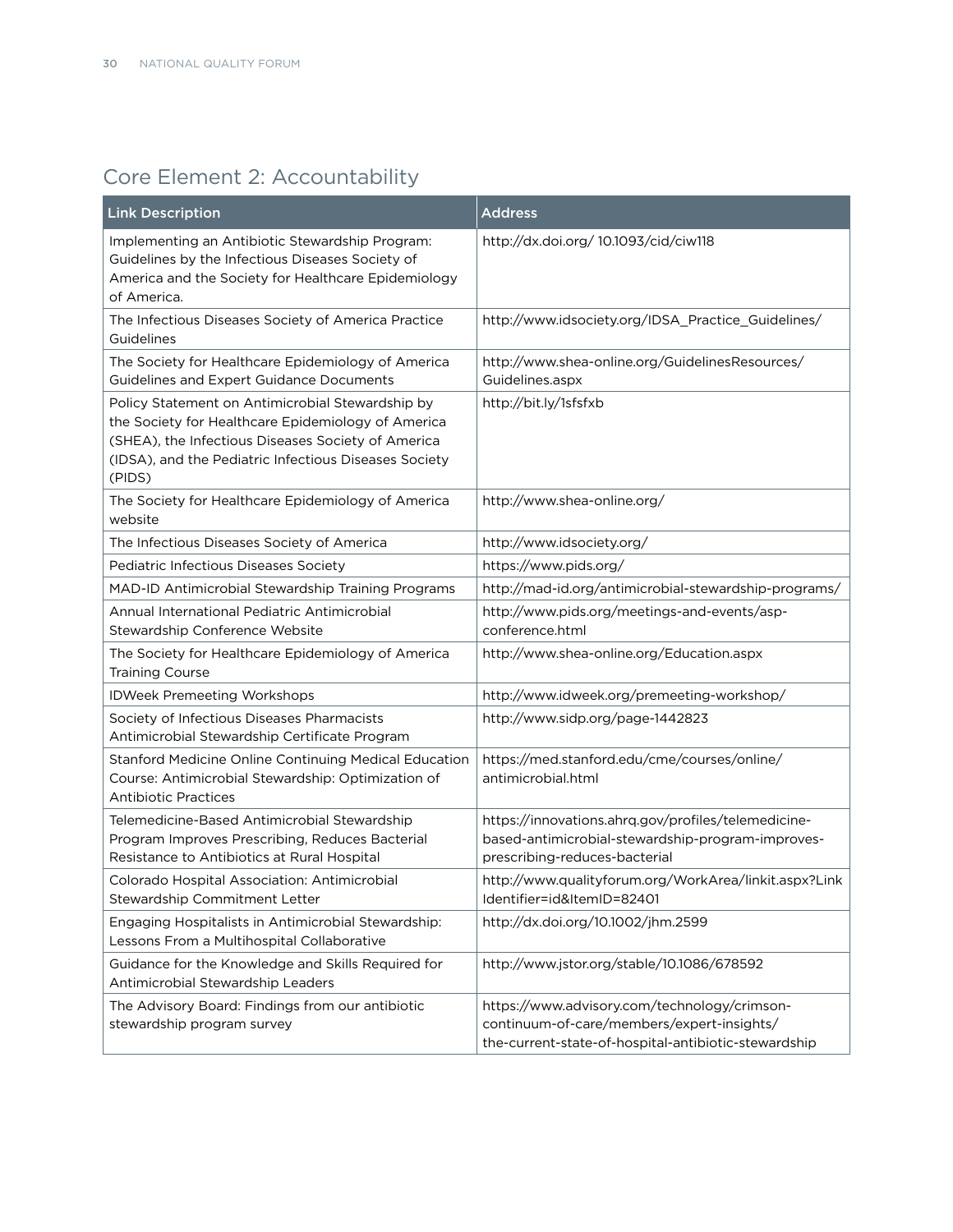## Core Element 3: Drug Expertise

| <b>Link Description</b>                                                                                                                                  | <b>Address</b>                                                                                                                            |
|----------------------------------------------------------------------------------------------------------------------------------------------------------|-------------------------------------------------------------------------------------------------------------------------------------------|
| Guidance for the Knowledge and Skills Required for<br>Antimicrobial Stewardship Leaders                                                                  | http://www.jstor.org/stable/10.1086/678592                                                                                                |
| American Society of Health-System Pharmacists<br>Statement on the Pharmacist's Role in Antimicrobial<br>Stewardship and Infection Prevention and Control | http://www.ashp.org/DocLibrary/BestPractices/<br>SpecificStAntimicrob.aspx                                                                |
| American Society of Health-System Pharmacists<br>Antimicrobial Stewardship Resources                                                                     | http://www.ashp.org/menu/PracticePolicy/<br>ResourceCenters/Inpatient-Care-Practitioners/<br>Antimicrobial-Stewardship                    |
| The essential role of pharmacists in antimicrobial<br>stewardship                                                                                        | http://dx.doi.org/10.1017/ice.2016.82                                                                                                     |
| Society for Infectious Diseases Pharmacists website                                                                                                      | http://www.sidp.org/                                                                                                                      |
| Software vendors who support the CDC antimicrobial<br>use and resistance initiative                                                                      | http://www.sidp.org/aurvendors                                                                                                            |
| The Sanford Guide to Antimicrobial Therapy 2016                                                                                                          | http://www.sanfordguide.com                                                                                                               |
| MAD-ID Antimicrobial Stewardship Programs                                                                                                                | http://mad-id.org/antimicrobial-stewardship-programs/                                                                                     |
| Annual International Pediatric Antimicrobial<br>Stewardship Conference website                                                                           | http://www.pids.org/meetings-and-events/asp-<br>conference.html                                                                           |
| The Society for Healthcare Epidemiology of America<br>Antimicrobial Stewardship Training Course                                                          | http://www.shea-online.org/Education.aspx                                                                                                 |
| <b>IDWeek Premeeting Workshops</b>                                                                                                                       | http://www.idweek.org/<br>premeeting-workshop/#stewardship                                                                                |
| Society of Infectious Disease Pharmacists (SIDP)<br>Antimicrobial Stewardship Certificate Program                                                        | http://www.sidp.org/page-1442823                                                                                                          |
| Stanford Medicine Online Continuing Medical Education<br>Course: Antimicrobial Stewardship: Optimization of<br><b>Antibiotic Practices</b>               | https://med.stanford.edu/cme/courses/online/<br>antimicrobial.html                                                                        |
| Telemedicine-Based Antimicrobial Stewardship<br>Program Improves Prescribing, Reduces Bacterial<br>Resistance to Antibiotics at Rural Hospital           | https://innovations.ahrq.gov/profiles/telemedicine-<br>based-antimicrobial-stewardship-program-improves-<br>prescribing-reduces-bacterial |

## Core Element 4: Actions

| <b>Link Description</b>                                                                                  | <b>Address</b>                                                                                                              |
|----------------------------------------------------------------------------------------------------------|-----------------------------------------------------------------------------------------------------------------------------|
| Antibiotic Self-Stewardship: Trainee-Led Structured<br>Antibiotic Time-outs to Improve Antimicrobial Use | http://dx.doi.org/10.7326/M13-3016                                                                                          |
| Southwest Memorial Hospital Stewardship Committee:<br><b>ASP Documentation</b>                           | http://www.qualityforum.org/WorkArea/linkit.aspx?Link<br>Identifier=id&ItemID=82402                                         |
| Software Vendors who Support the CDC Antimicrobial<br>Use and Resistance Initiative                      | http://www.sidp.org/aurvendors                                                                                              |
| AHRQ Toolkit for Reduction of Clostridium difficile<br>Infections Through Antimicrobial Stewardship      | http://www.ahrg.gov/professionals/quality-patient-<br>safety/patient-safety-resources/resources/cdifftoolkit/<br>index.html |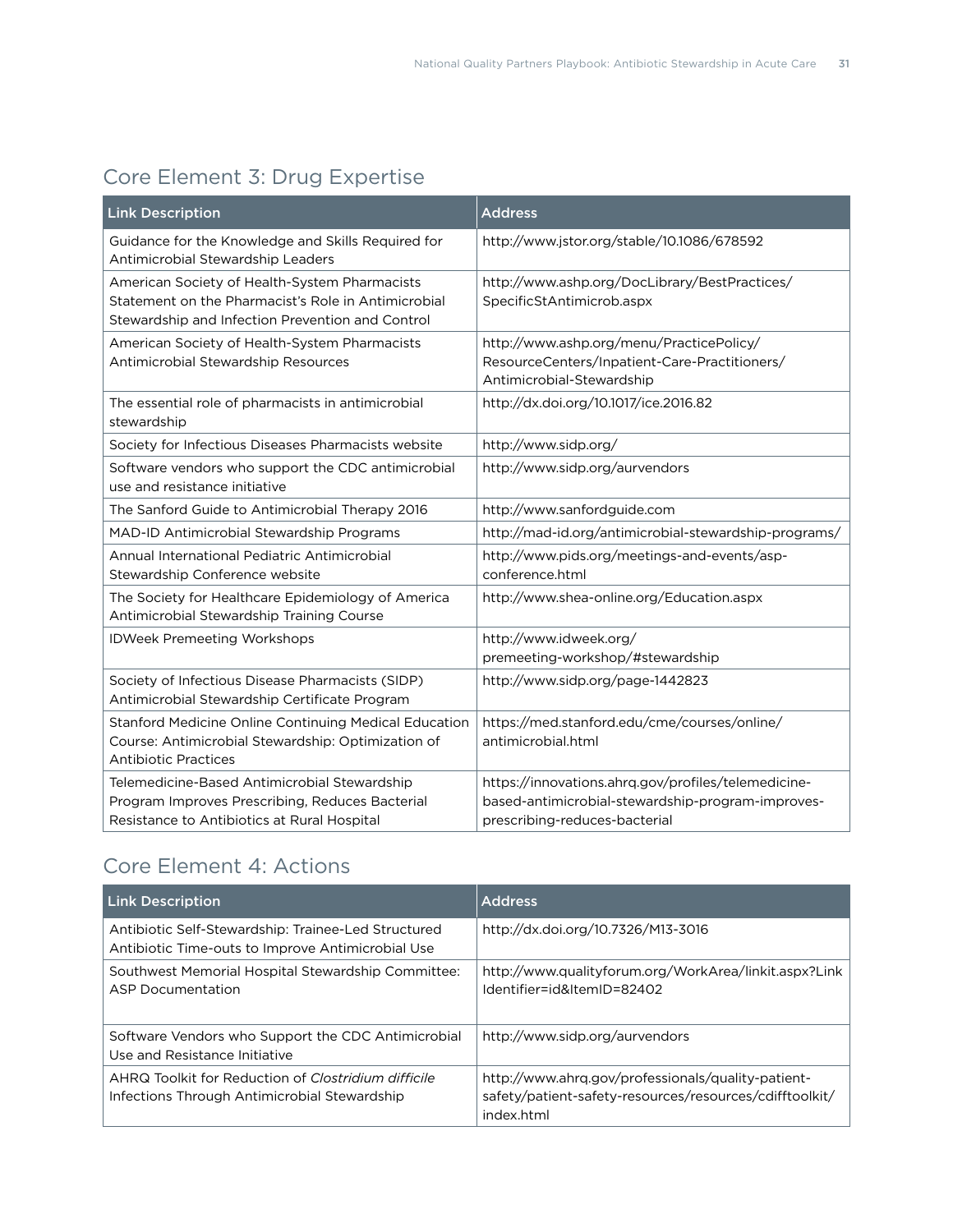| <b>Link Description</b>                                                                                                                                                                         | <b>Address</b>                                                                |
|-------------------------------------------------------------------------------------------------------------------------------------------------------------------------------------------------|-------------------------------------------------------------------------------|
| Clinical Practice Guidelines by the Infectious Diseases<br>Society of America for the Treatment of Methicillin-<br>Resistant Staphylococcus aureus Infections in Adults<br>and Children         | http://dx.doi.org/10.1093/cid/ciq146                                          |
| Clinical Practice Guideline for the Management of<br>Candidiasis: 2016 Update by the Infectious Diseases<br>Society of America                                                                  | http://cid.oxfordjournals.org/content/62/4/e1                                 |
| Diagnosis and Management of Complicated Intra-<br>abdominal Infection in Adults and Children: Guidelines<br>by the Surgical Infection Society and the Infectious<br>Diseases Society of America | http://dx.doi.org/10.1086/649554                                              |
| Surviving Sepsis Campaign Guidelines                                                                                                                                                            | http://www.survivingsepsis.org/guidelines/Pages/<br>default.aspx              |
| Clinician Guide for Collecting Cultures                                                                                                                                                         | http://www.cdc.gov/getsmart/healthcare/<br>implementation/clinicianguide.html |
| The Sanford Guide to Antimicrobial Therapy 2016                                                                                                                                                 | http://www.sanfordguide.com                                                   |
| Seven Ways to Preserve the Miracle of Antibiotics                                                                                                                                               | http://dx.doi.org/10.1093/cid/cit070                                          |
| Serum Procalcitonin Measurement and Viral Testing<br>to Guide Antibiotic Use for Respiratory Infections in<br><b>Hospitalized Adults</b>                                                        | http://dx.doi.org/10.1093/infdis/jiv252                                       |
| A Randomized Clinical Trial Comparing Use of Rapid<br>Molecular Testing for Staphylococcus aureus for<br>Patients With Cutaneous Abscesses in the Emergency<br>Department With Standard of Care | http://dx.doi.org/10.1017/ice.2015.202                                        |
| The Critical Role of the Staff Nurse in Antimicrobial<br>Stewardship                                                                                                                            | http://dx.doi.org/ 10.1093/cid/civ697                                         |

## Core Element 5: Tracking

| <b>Link Description</b>                                                                                              | <b>Address</b>                                                                  |
|----------------------------------------------------------------------------------------------------------------------|---------------------------------------------------------------------------------|
| CDC Assessment Tools for Antibiotic Use                                                                              | http://www.cdc.gov/getsmart/healthcare/<br>implementation.html                  |
| Antimicrobial Stewardship-Qualitative and<br>Quantitative Outcomes: The Role of Measurement                          | http://dx.doi.org/10.1007/s11908-014-0433-x                                     |
| Benchmarking antimicrobial drug use in hospitals                                                                     | http://dx.doi.org/10.1586/eri.12.18                                             |
| Standardized Antibiotic Administration Ratio                                                                         | http://www.qualityforum.org/QPS/2720                                            |
| 2016 PQRS Measure #407: Appropriate Treatment of<br>Methicillin-Sensitive Staphylococcus Aureus (MSSA)<br>Bacteremia | https://pqrs.cms.gov/dataset/2016-<br>PQRS-Measure-407-11-17-2015/<br>m66s-yxfb |
| CDC Antimicrobial Use and Resistance (AUR) Module                                                                    | http://www.cdc.gov/nhsn/PDFs/<br>pscManual/11pscAURcurrent.pdf                  |
| Antibiogram Demo Exercise: Advanced Line List                                                                        | http://www.cdc.gov/nhsn/PDFs/demo/2-<br>AdvancedLineList.pdf                    |
| Antibiogram Demo Exercise Results: Advanced Line<br>List                                                             | http://www.cdc.gov/nhsn/PDFs/demo/2-<br>AdvancedLineList-Solution.pdf           |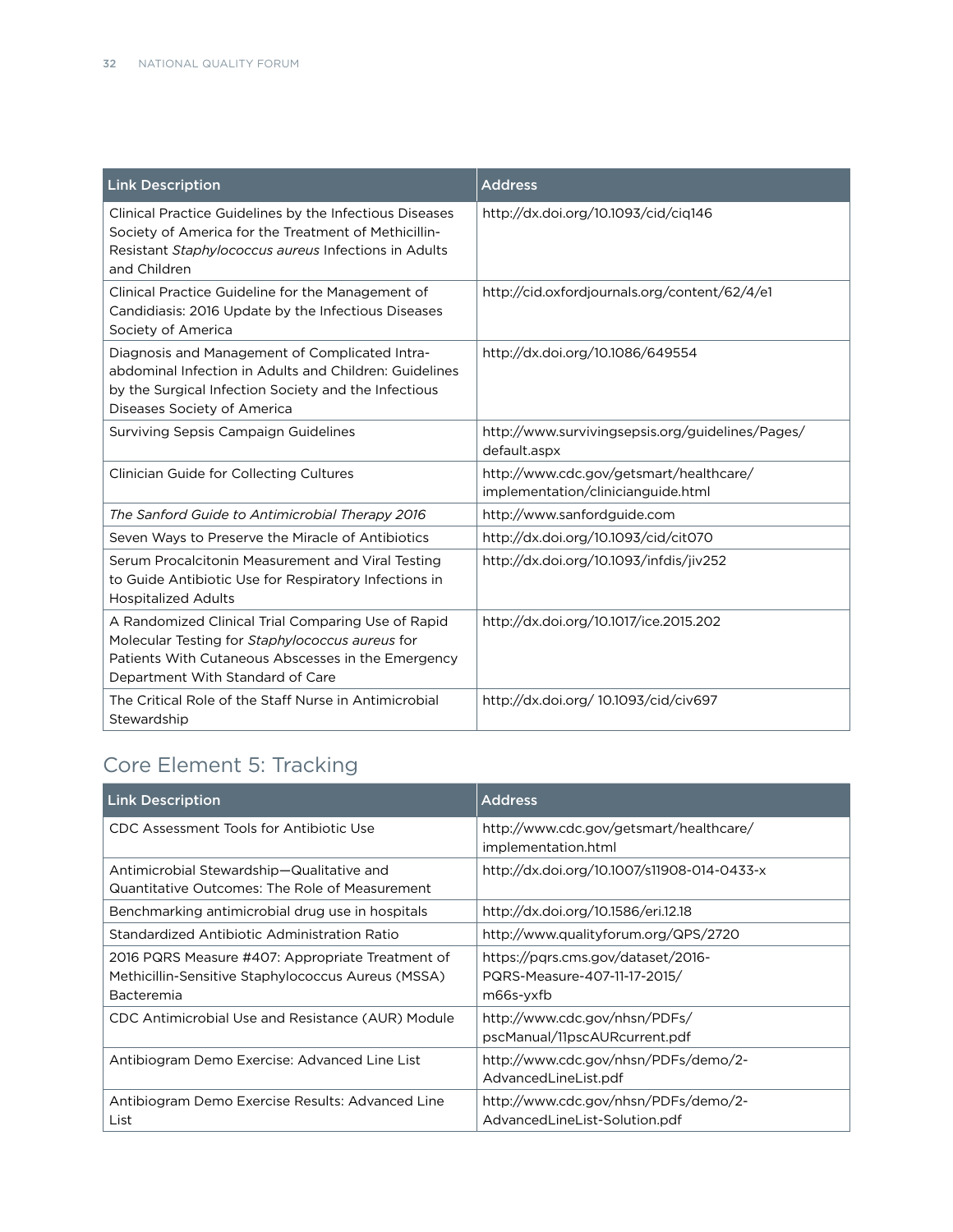| <b>Link Description</b>                                                                                                                      | <b>Address</b>                                                                                                              |
|----------------------------------------------------------------------------------------------------------------------------------------------|-----------------------------------------------------------------------------------------------------------------------------|
| Antibiotic Resistance Solutions Initiative Infographic                                                                                       | http://www.cdc.gov/drugresistance/pdf/ar-nhsn.pdf                                                                           |
| CDC and Prevention National Healthcare Safety<br>Network Multidrug-Resistant Organism & Clostridium<br>difficile Infection (MDRO/CDI) Module | http://www.cdc.gov/nhsn/PDFs/<br>pscManual/12pscMDRO CDADcurrent.pdf                                                        |
| Antibiograms: Developing Cumulative Reports for Your<br>Clinicians Quick Guide (M39-A4 QG)                                                   | http://shop.clsi.org/microbiology-companion-products/<br>M39-A4 3.html                                                      |
| Premier Safety Institute. Antimicrobial Stewardship:<br><b>Combating Antibiotic Resistance</b>                                               | http://www.premierinc.com/antibiotics                                                                                       |
| Premier Safety Institute. Quest Antimicrobial<br>Collaborative                                                                               | http://www.premiersafetyinstitute.org/<br>safety-topics-az/antimicrobial-stewardship/<br>quest-antimicrobial-collaborative/ |

## Core Element 6: Reporting

| <b>Link Description</b>                                                                     | <b>Address</b>                                                 |
|---------------------------------------------------------------------------------------------|----------------------------------------------------------------|
| CDC Assessment Tools for Antibiotic Use                                                     | http://www.cdc.gov/getsmart/healthcare/<br>implementation.html |
| Antimicrobial Stewardship-Qualitative and<br>Quantitative Outcomes: The Role of Measurement | http://dx.doi.org/10.1007/s11908-014-0433-x                    |

## Core Element 7: Education

| <b>Link Description</b>                                                                   | <b>Address</b>                                                                                                       |
|-------------------------------------------------------------------------------------------|----------------------------------------------------------------------------------------------------------------------|
| CDC Get Smart About Antibiotics Week                                                      | http://www.cdc.gov/getsmart/week/                                                                                    |
| Antibiotic Stewardship Curriculum for Medical Students                                    | http://www.wakehealth.edu/AS-Curriculum/                                                                             |
| Consumer Reports/Choosing Wisely Patient-Friendly<br>Resources                            | http://www.choosingwisely.org/patient-resources/                                                                     |
| Consumer Reports/Choosing Wisely: In Depth:<br>Antibiotics                                | http://consumerhealthchoices.org/depth-antibiotics/                                                                  |
| Consumer Reports/Choosing Wisely: Antibiotics: Will<br>They Help or Hurt You?             | http://consumerhealthchoices.org/wp-content/<br>uploads/2015/02/3AntibioticsTri-Fold<br>DownloadGenericFINAL.pdf     |
| Consumer Reports/Choosing Wisely: Antibiotics: When<br>you need them - and when you don't | http://consumerhealthchoices.org/wp-content/<br>uploads/2014/02/ChoosingWiselyAntibioticsRoundup.<br>pdf             |
| Consumer Reports/Choosing Wisely: Antibiotic<br>treatment in the Hospital                 | http://consumerhealthchoices.org/wp-content/<br>uploads/2016/02/Choosing Wisely Antibiotics Hospital S<br>HEA-ER.pdf |
| The Joint Commission: Speak Up: Antibiotics - Know<br>the Facts                           | http://www.jointcommission.org/topics/speakup_<br>antibiotics.aspx                                                   |
| Peggy Lillis Foundation                                                                   | http://peggyfoundation.org/                                                                                          |
| Patient Voice Institute                                                                   | http://gopvi.org/                                                                                                    |
| Rory Staunton Foundation                                                                  | https://rorystauntonfoundationforsepsis.org/                                                                         |
| Consumer Union Safe Patient Project                                                       | http://safepatientproject.org/                                                                                       |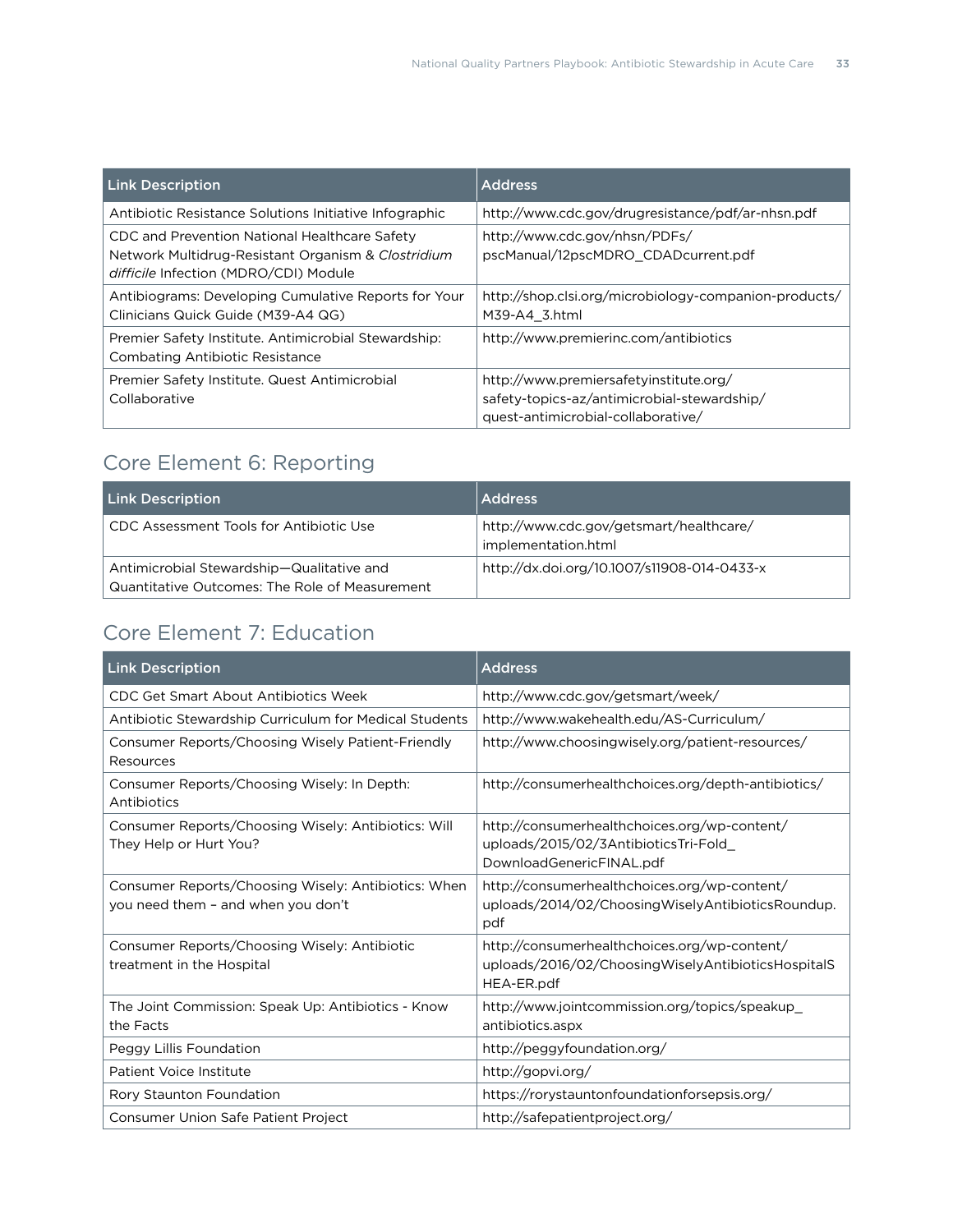| <b>Link Description</b>            | Address                                  |
|------------------------------------|------------------------------------------|
| <b>Fecal Transplant Foundation</b> | http://thefecaltransplantfoundation.org/ |
| Quinolone Vigilance Foundation     | http://www.saferpills.org/               |

## Additional Resources

| <b>Link Description</b>                                                                                                                                     | <b>Address</b>                                                                                                                                                    |
|-------------------------------------------------------------------------------------------------------------------------------------------------------------|-------------------------------------------------------------------------------------------------------------------------------------------------------------------|
| CDC Core Elements of Hospital Antibiotic Stewardship<br>Programs                                                                                            | http://www.cdc.gov/getsmart/healthcare/pdfs/core-<br>elements.pdf                                                                                                 |
| Surveillance for Antimicrobial Use and Antimicrobial<br><b>Resistance Options</b>                                                                           | http://www.cdc.gov/nhsn/acute-care-hospital/aur/                                                                                                                  |
| National Healthcare Safety Network (NHSN)<br>Antimicrobial Use Measure specifications                                                                       | http://www.qualityforum.org/QPS/2720                                                                                                                              |
| Standardized Antibiotic Administration Ratio                                                                                                                | http://www.qualityforum.org/QPS/2720                                                                                                                              |
| Appropriate Treatment of Methicillin-Sensitive<br>Staphylococcus aureus (MSSA) Bacteremia (PQRS<br>Measure #407)                                            | https://pqrs.cms.gov/dataset/2016-<br>PQRS-Measure-407-11-17-2015/<br>m66s-yxfb                                                                                   |
| Hospital-Onset C. difficile Infections                                                                                                                      | http://www.qualityforum.org/QPS/1717                                                                                                                              |
| The Leapfrog Group website                                                                                                                                  | http://www.leapfroggroup.org/ratings-reports/<br>new-2016                                                                                                         |
| National Healthcare Safety Network: Patient Safety<br>Component-Annual Hospital Survey                                                                      | http://www.cdc.gov/nhsn/forms/57.103_pshospsurv_<br>blank.pdf                                                                                                     |
| Medicare Non-Payment of Hospital-Acquired Infections                                                                                                        | https://www.cms.gov/mmrr/Downloads/<br>MMRR2013_003_03_a08.pdf                                                                                                    |
| <b>Centers for Medicare &amp; Medicaid Services Hospital</b><br><b>Infection Control Worksheet</b>                                                          | https://www.cms.gov/Medicare/Provider-Enrollment-<br>and-Certification/SurveyCertificationGenInfo/<br>Downloads/Survey-and-Cert-Letter-15-12-Attachment-1.<br>pdf |
| Centers for Medicare & Medicaid Services Proposed<br>Rule on Antibiotic Prescribing                                                                         | https://federalregister.gov/a/2016-09120                                                                                                                          |
| <b>CDC: Meaningful Use</b>                                                                                                                                  | http://www.cdc.gov/ehrmeaningfuluse/                                                                                                                              |
| Choosing Wisely: Antibiotic treatment in the hospital                                                                                                       | http://consumerhealthchoices.org/wp-content/<br>uploads/2016/02/ChoosingWiselyAntibioticsHospitalS<br>HEA-ER.pdf                                                  |
| Consumer Reports/Choosing Wisely Campaign: In<br>Depth: Antibiotics                                                                                         | http://consumerhealthchoices.org/depth-antibiotics/                                                                                                               |
| Vital Signs: Estimated Effects of a Coordinated<br>Approach for Action to Reduce Antibiotic-Resistant<br>Infections in Health Care Facilities-United States | http://www.cdc.gov/mmwr/preview/mmwrhtml/<br>mm6430a4.htm                                                                                                         |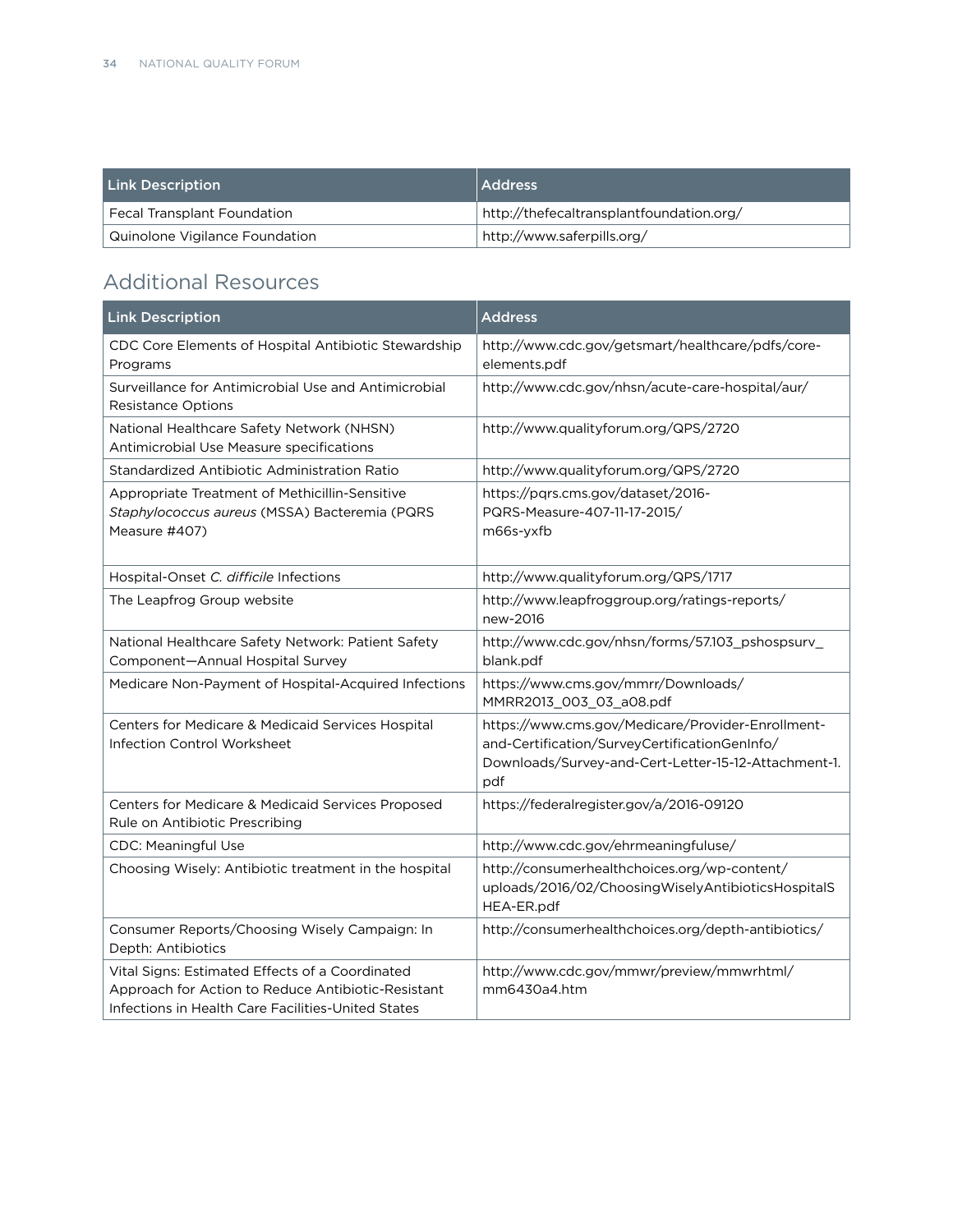## NQF Staff

Kathleen Giblin, RN Senior Vice President

Wendy Prins, MPH, MPT Senior Advisor

Kavitha Nallathambi, MPH, MBA Senior Project Manager

Amy Shaw Director, Communications and Marketing

© 2016 National Quality Forum ISBN 978-1-68248-017-5